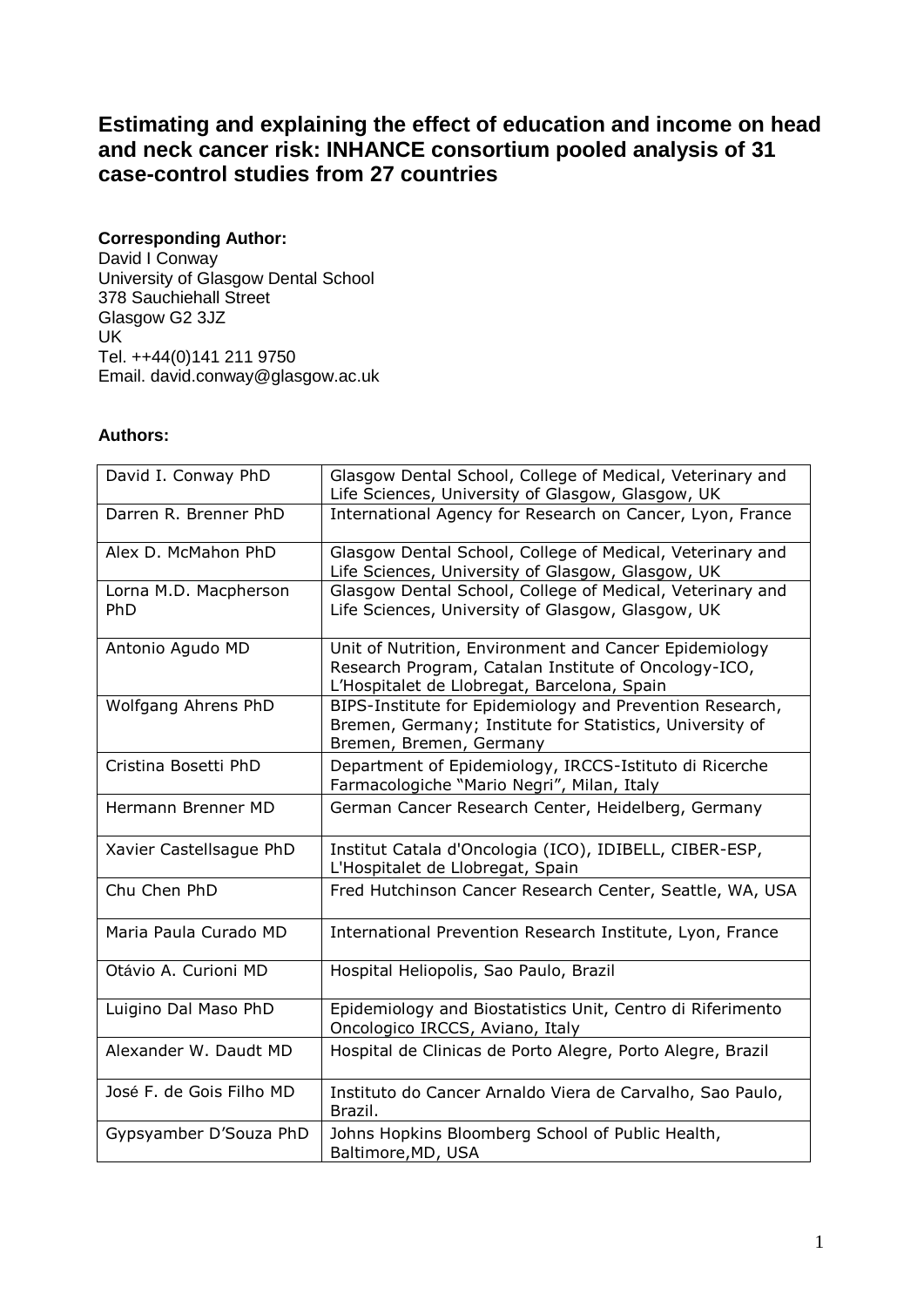| Valeria Edefonti PhD      | Department of Clinical Sciences and Community Health,<br>University of Milan, Milano, Italy                                                                      |
|---------------------------|------------------------------------------------------------------------------------------------------------------------------------------------------------------|
| Eleonora Fabianova MD     | Regional Authority of Public Health in Banska Bystrica,<br>Slovakia                                                                                              |
| Leticia Fernandez MD      | Institute of Oncology and Radiobiology, Havana, Cuba                                                                                                             |
| Silvia Franceschi MD      | International Agency for Research on Cancer, Lyon, France                                                                                                        |
| Maura Gillison MD         | The Ohio State University, Comprehensive Cancer Center,<br>Columbus, OH, USA                                                                                     |
| Richard B. Hayes PhD      | Division of Epidemiology, New York University School Of<br>Medicine, NY, New York, USA                                                                           |
| Claire M. Healy MB BCh    | Trinity College School of Dental Science, Dublin, Ireland                                                                                                        |
| Rolando Herrero MD        | Prevention and Implementation Group, International<br>Agency for Research on Cancer, Lyon, France                                                                |
| Ivana Holcatova MD        | First Faculty of Medicine, Institute of Hygiene and<br>Epidemiology, Charles University, Prague, Czech Republic                                                  |
| Vijayvel Jayaprakash PhD  | Roswell Park Cancer Institute, Buffalo, NY, USA                                                                                                                  |
| Karl Kelsey MD            | Brown University, Providence, Rhode Island, USA                                                                                                                  |
| Kristina Kjaerheim MD     | Cancer Registry of Norway, Oslo, Norway                                                                                                                          |
| Sergio Koifman MD         | Escola Nacional de Saude Publica, Fundacao Oswaldo Cruz,<br>Rio de Janeiro, Brazil                                                                               |
| Carlo La Vecchia MD       | Department of Epidemiology, IRCCS-Istituto di Ricerche<br>Farmacologiche "Mario Negri", Milan, Italy                                                             |
| Pagona Lagiou MD          | University of Athens School of Medicine, Athens, Greece                                                                                                          |
| Philip Lazarus PhD        | Washington State University College of Pharmacy, Spokane,<br>WA, USA                                                                                             |
| Fabio Levi MD             | Institut de Médecine Sociale et Préventive (IUMSP), Centre<br>Hospitalier Universitaire Vaudois et Université de Lausanne,<br>Lausanne, Switzerland              |
| Jolanta Lissowska PhD     | The M. Sklodowska-Curie Memorial Cancer Center and<br>Institute of Oncology, Dept. of Cancer Epidemiology and<br>Prevention, Warsaw, Poland                      |
| Daniele Luce PhD          | Inserm, Center for Research in Epidemiology and<br>Population Health (CESP), U1018, Occupational and<br>Environmental Determinants of Health, Villejuif, France. |
| Tatiana V. Macfarlane PhD | University of Aberdeen Dental School, Aberdeen, UK                                                                                                               |
| Dana Mates MD             | National Institute of Public Health, Bucharest, Romania                                                                                                          |
| Elena Matos PhD           | Institute of Oncology Angel H. Roffo, University of Buenos<br>Aires, Argentina                                                                                   |
| Michael McClean ScD       | Boston University School of Public Health, Boston, MA, USA                                                                                                       |
| Ana M Menezes MD          | Universidade Federal de Pelotas, Pelotas, Brazil                                                                                                                 |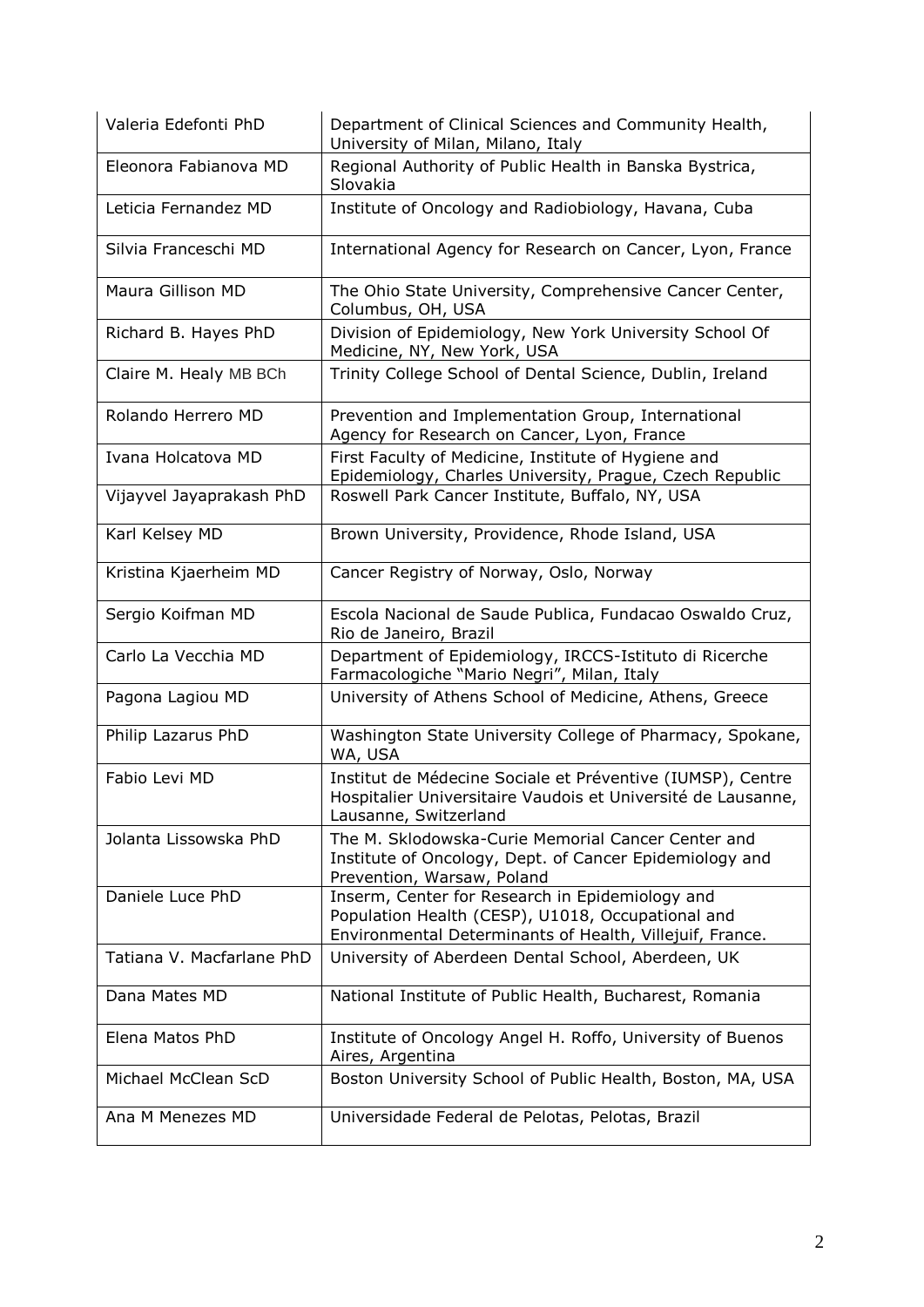| Gwenn Menvielle PhD                | Inserm, Center for Research in Epidemiology and<br>Population Health (CESP), U1018, Occupational and<br>Environmental Determinants of Health, Villejuif, France          |
|------------------------------------|--------------------------------------------------------------------------------------------------------------------------------------------------------------------------|
| Franco Merletti MD                 | Department of Medical Sciences, University of Turin, Turin,<br>Italy                                                                                                     |
| Hal Morgenstern PhD                | Departments of Epidemiology and Environmental Health<br>Sciences, School of Public Health and Comprehensive<br>Cancer Center, University of Michigan, Ann Arbor, MI, USA |
| Kirsten Moysich PhD                | Roswell Park Cancer Institute, Buffalo, NY, USA                                                                                                                          |
| Heiko Müller MD                    | German Cancer Research Center, Heidelberg, Germany                                                                                                                       |
| Joshua Muscat PhD                  | Penn State College of Medicine, Hershey, PA, USA                                                                                                                         |
| Andrew F. Olshan PhD               | Gillings School of Global Public Health, University of North<br>Carolina, Chapel Hill, NC, USA                                                                           |
| Mark P. Purdue PhD                 | National Cancer Institute, Bethesda, MD, USA                                                                                                                             |
| Heribert Ramroth PhD               | Institute of Public Health, University of Heidelberg,<br>Heidelberg, Germany                                                                                             |
| Lorenzo Richiardi MD               | Department of Medical Sciences, University of Turin, Turin,<br>Italy                                                                                                     |
| Peter Rudnai MD                    | National Institute of Environmental Health, Budapest,<br>Hungary                                                                                                         |
| Stimson Schantz MD                 | New York Eye and Ear Infirmary, New York, NY, USA                                                                                                                        |
| Stephen M. Schwartz PhD            | Fred Hutchinson Cancer Research Center, Seattle, WA, USA                                                                                                                 |
| Oxana Shangina PhD                 | Cancer Research Centre, Moscow, Russia                                                                                                                                   |
| Lorenzo Simonato MD                | Laboratory of Public Health and Population Studies, Dept. of<br>Molecular Medicine, University of Padova, Italy                                                          |
| Elaine Smith PhD                   | College of Public Health, University of Iowa, Iowa City, IA,<br><b>USA</b>                                                                                               |
| Isabelle Stucker PhD               | Inserm, Center for Research in Epidemiology and<br>Population Health (CESP), U1018, Occupational and<br>Environmental Determinants of Health, Villejuif, France          |
| Erich M. Sturgis MD                | UT-M.D. Anderson Cancer Center, Houston, Texas, USA                                                                                                                      |
| Neonila Szeszenia-<br>Dabrowska MD | Institute of Occupational Medicine, Lodz, Poland                                                                                                                         |
| Renato Talamini ScD                | Epidemiology and Biostatistics Unit, Centro di Riferimento<br>Oncologico IRCCS, Aviano, Italy                                                                            |
| Peter Thomson PhD                  | University of Newcastle, Newcastle, UK                                                                                                                                   |
| Thomas L. Vaughan MD               | Fred Hutchinson Cancer Research Center, Seattle, WA, USA                                                                                                                 |
| Qingyi Wei MD                      | UT-MD Anderson Cancer Center, Houston, Texas, USA                                                                                                                        |
| Deborah M. Winn PhD                | National Cancer Institute, National Institutes of Health,<br>Bethesda, MD, USA                                                                                           |
| Victor Wunsch-Filho MD             | Department of Epidemiology, Faculdade de Saude<br>Publica, Universidade de Sao Paulo. Sao Paulo, Brazil                                                                  |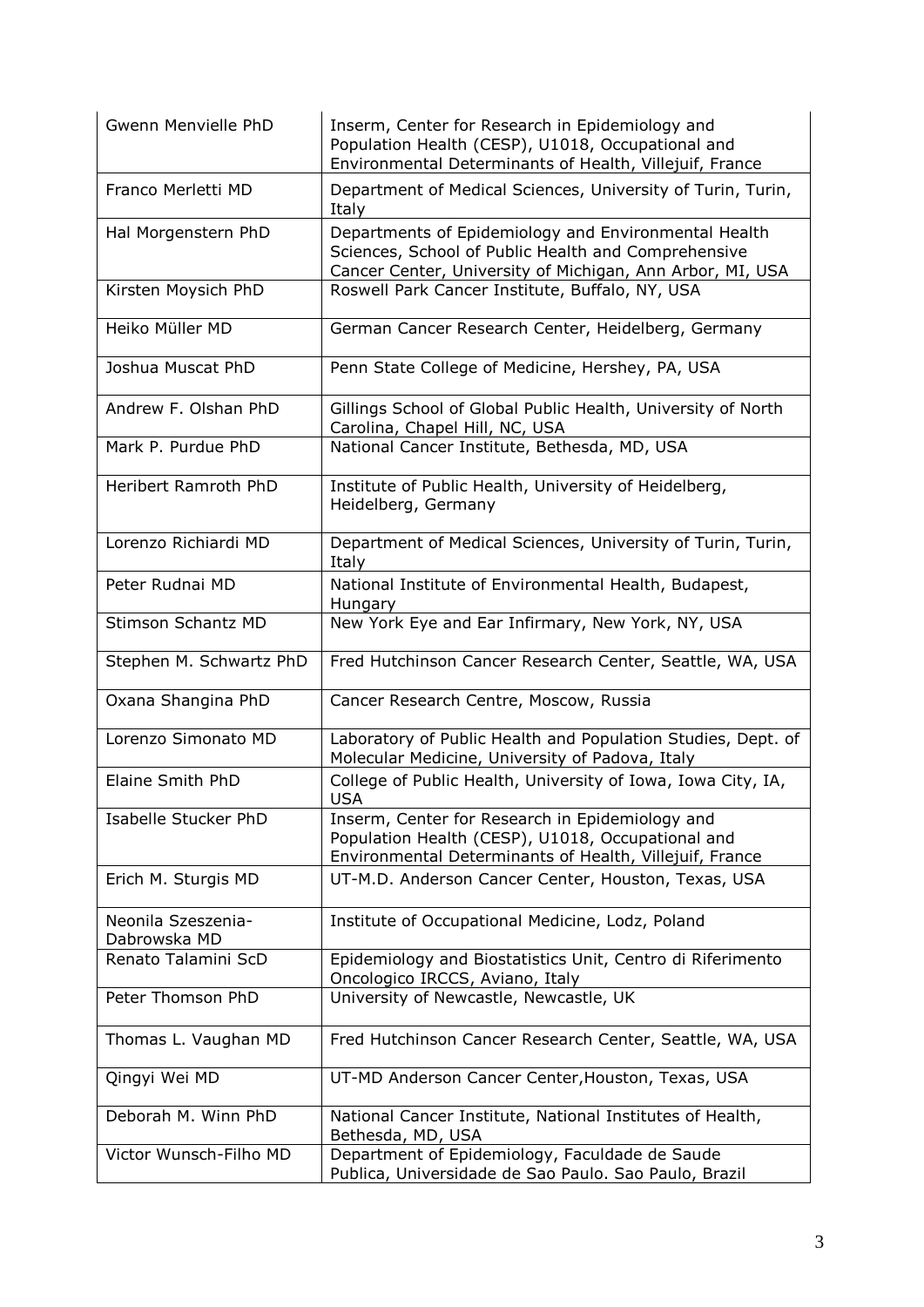| Guo-Pei Yu MD          | New York Medical College, New York, NY, USA and Peking<br>University Medical Informatics Center, Beijing, China                                |
|------------------------|------------------------------------------------------------------------------------------------------------------------------------------------|
| Zuo-Feng Zhang MD      | UCLA School of Public Health, Los Angeles, CA, USA                                                                                             |
| Tongzhang Zheng DSc    | Yale University, New Heaven, CT, USA                                                                                                           |
| Ariana Znaor MD        | Croatian National Cancer Registry, Croatian National<br>Institute of Public Health, Zagreb, Croatia                                            |
| Paolo Boffetta MD      | International Prevention Research Institute, Lyon, France;<br>The Tisch Cancer Institute, Mount Sinai School of Medicine,<br>New York, NY, USA |
| Shu-Chun Chuang PhD    | Division of Health Policy Translation, Institute of Population<br>Health Sciences, National Health Research Institutes, Miaoli,<br>Taiwan      |
| Marianoosh Ghodrat PhD | University of Utah School of Medicine, Salt Lake City, Utah,<br><b>USA</b>                                                                     |
| Yuan-Chin Amy Lee PhD  | University of Utah School of Medicine, Salt Lake City, Utah,<br><b>USA</b>                                                                     |
| Mia Hashibe PhD        | University of Utah School of Medicine, Salt Lake City, Utah,<br><b>USA</b>                                                                     |
| Paul Brennan PhD       | International Agency for Research on Cancer, Lyon, France                                                                                      |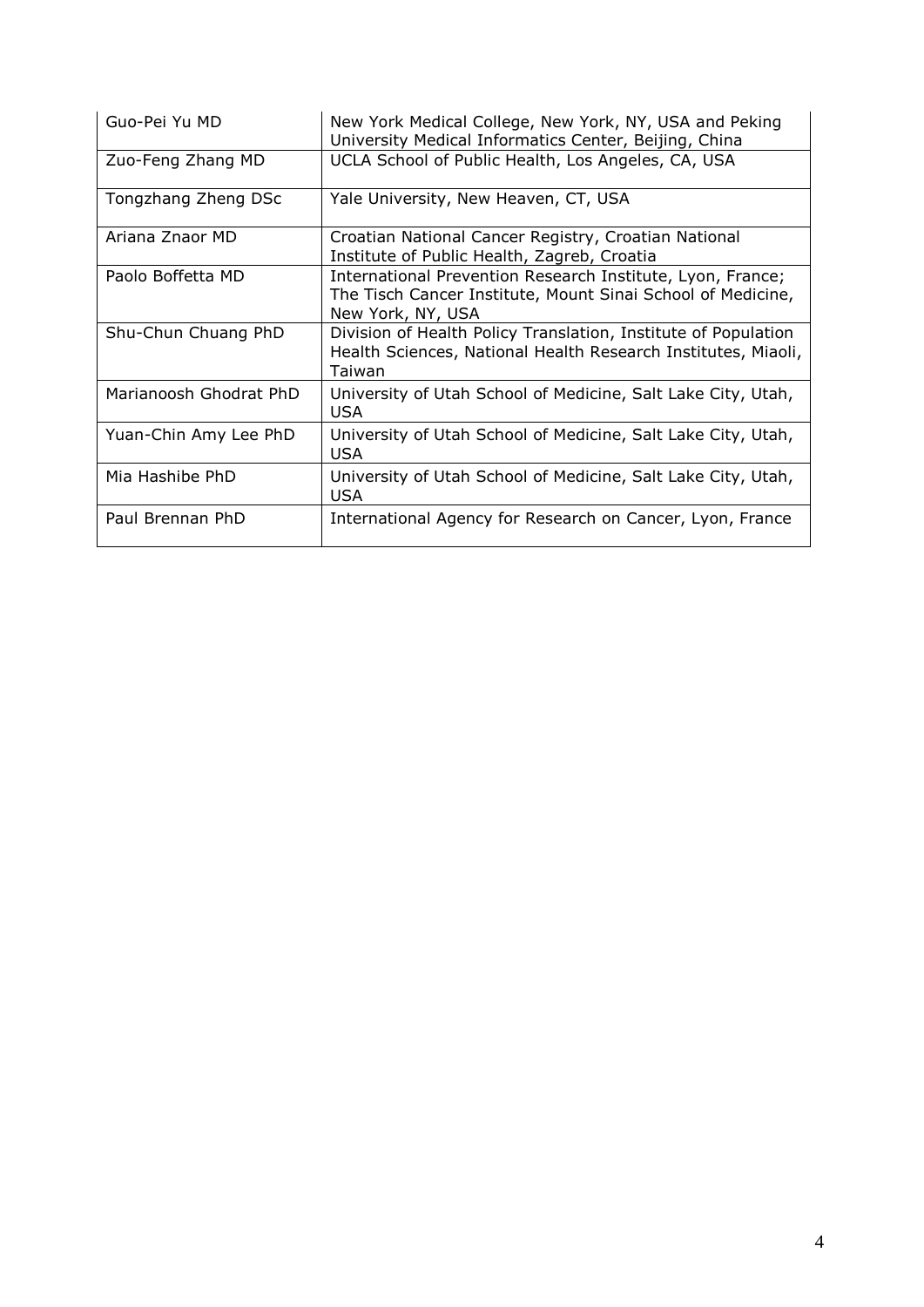#### **Abstract**

Low socioeconomic status has been reported to be associated with head and neck cancer risk. However, previous studies have been too small to examine the associations by cancer subsite, age, sex, global region, and calendar time, and to explain the association in terms of behavioural risk factors. Individual participant data of 23,964 cases with head and neck cancer and 31,954 controls from 31 studies in 27 countries pooled with random effects models. Overall, low education was associated with an increased risk of head and neck cancer (OR = 2·50; 95%CI 2·02– 3·09). Overall one-third of the increased risk was not explained by differences in the distribution of cigarette smoking and alcohol behaviours; and it remained elevated among never users of tobacco and non-drinkers ( $OR = 1.61$ ;  $95\%CI 1.13 - 2.31$ ). More of the estimated education effect was not explained by cigarette smoking and alcohol behaviours: in women than in men, in older than younger groups, in the oropharynx than in other sites, in South/Central America than in Europe/North America, and was strongest in countries with greater income inequality. Similar findings were observed for the estimated effect of low vs high household income. The lowest levels of income and educational attainment were associated with more than 2-fold increased risk of head and neck cancer, which is not entirely explained by differences in the distributions of behavioural risk factors for these cancers, and which varies across cancer sites, sexes, countries, and country income inequality levels.

**Key words:** head and neck cancer, socioeconomic inequalities, epidemiology,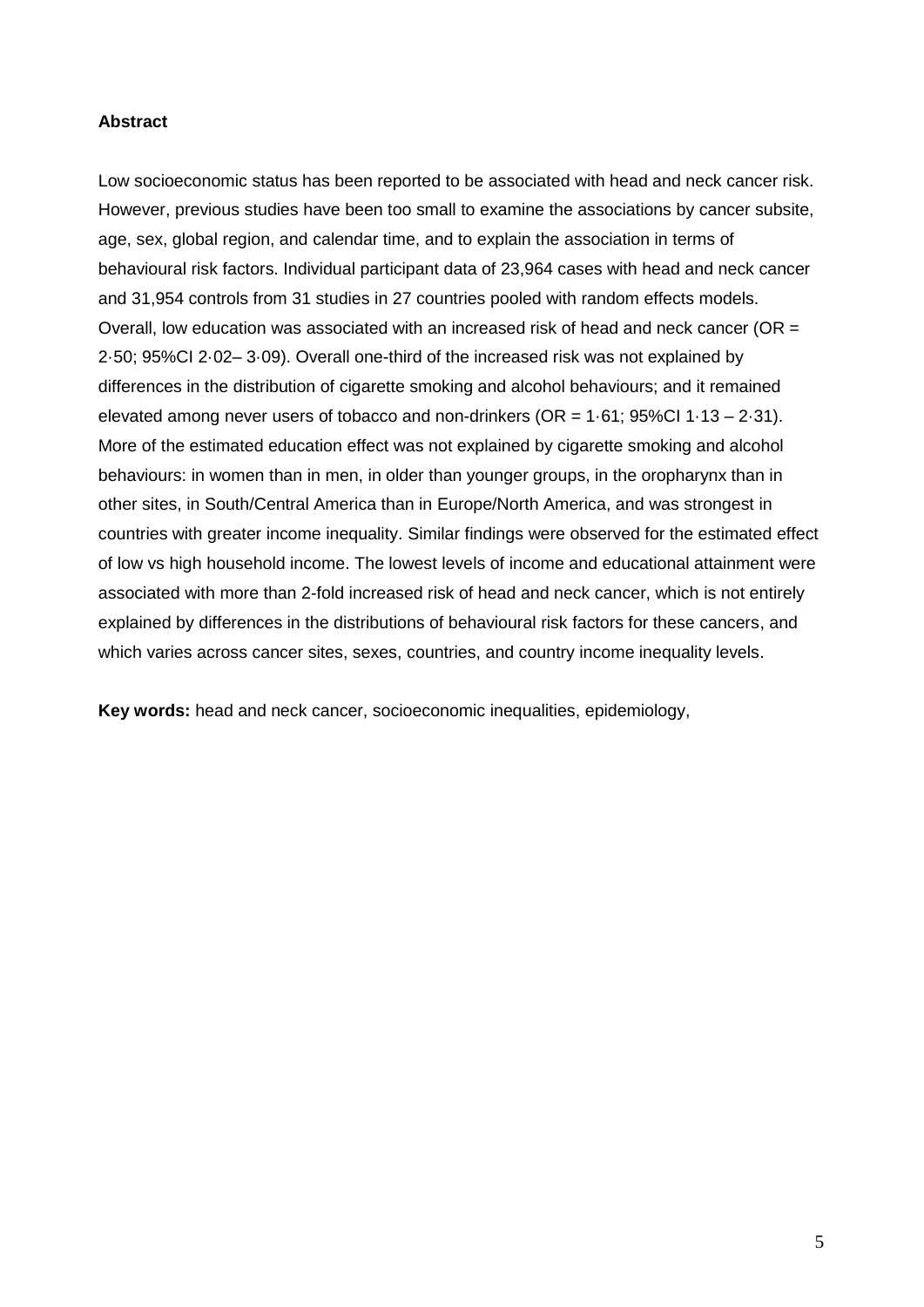#### **Introduction**

One hundred years ago, Charles Singer (1911), a London clinician, in a series of over 500 oral and pharyngeal cancer cases identified a preponderance of the disease among men and among low socioeconomic groups; in addition he hypothesised an association with alcohol and an infection (syphilis).<sup>1</sup>

Today, head and neck cancer – comprising tumours of the mucosal lining of the oral cavity, pharynx, and larynx – is amongst the most common in the world, with an estimated annual burden of over 550,000 new cases and 300,000 deaths, 2 and with wide variations in trends reported across the world by sex, age, and subsite. $3$  Increasing incidence of oral and/or oropharyngeal subsites has been observed in Denmark<sup>3</sup>, Netherlands<sup>4</sup>, Sweden<sup>5</sup>, the UK<sup>6-8</sup>, USA, $^{9,10}$  parts of South/Central America<sup>3</sup>, and Japan<sup>3</sup> – these increases being mainly among men<sup>3</sup>, and sometimes among lower socioeconomic groups.<sup>3,8</sup> Moreover, head and neck cancer has generally poor survival and impacts heavily on quality of life – such as: eating, speech, and physical appearance. 11

While smoking and alcohol behaviours have long been recognised as the major risk factors for head and neck cancer<sup>15</sup>, and more recently the role of genetic variants<sup>16</sup> and human papillomavirus (HPV) infection<sup>17</sup> have been identified, the burden and aetiology of head and neck cancer associated with socioeconomic factors are yet to be fully understood. Head and neck cancer risk has been strongly associated with lower socioeconomic status (SES) especially among men.<sup>18</sup> The relative contributions of alcohol and tobacco consumption to the association of SES and head and neck cancer has varied considerably, with estimates of the unexplained or "direct" effect of low SES ranging from 10-50%.<sup>9-21</sup> These estimates have been from studies combining all head and neck sites, usually limited to men, and with small sample sizes leading to imprecise estimates of the true burden of exposure unable to explain the association in terms of behavioural risk factors. In addition, while country income inequality has consistently been associated with numerous negative health outcomes $22-25$  to our knowledge no one has tested the hypothesis that the greater the country's income inequality the greater the head and neck cancer risks associated with low relative educational attainment.

We aim to assess the risk for head and neck cancer associated with low educational attainment and household income by age, sex, head and neck cancer subsite, and geographic location and to stratify the geographical location by the macroeconomic measure of income inequality.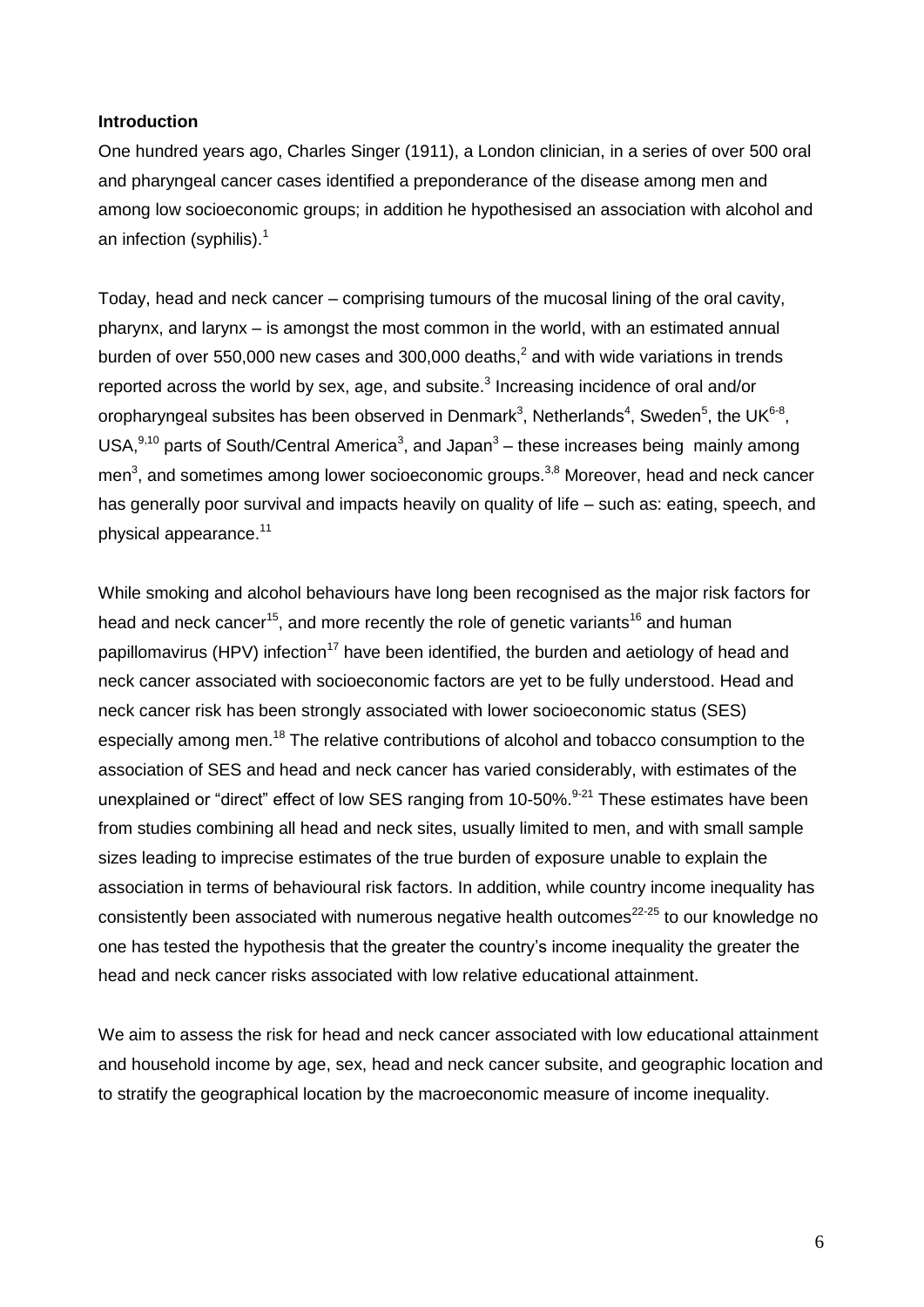#### **Material and Methods**

The INternational Head And Neck Cancer (INHANCE) consortium is a global data pooling initiative for epidemiology studies of head and neck cancer. Study inclusion and methodological details including individual study design, control sources, participation proportions, and case definition have been previously described<sup>26,27</sup> (Supplementary Table 1). All studies frequency matched controls to cases minimally on age and sex, and additional factors in some studies (Table 1).

At the time of this investigation, 35 studies (25,910 cases and 37,111 controls) were in the INHANCE pooled database (version 1.5). Data from 31 studies were included in the analysis because the France (1987–1992), Rome, Japan (1988–2000), and Japan (2001–2005) studies did not collect SES data. Case subjects had histologically confirmed diagnoses of cancers of the oral cavity, oropharynx, hypopharynx, oral cavity, oropharynx not otherwise specified, and larynx (ICD codes – see Supplementary Methods). We excluded lymphomas, sarcomas, and cancers of the nasopharynx and salivary glands.

Education data were standardised using the International Standard Classification of Education (ISCED 97)<sup>28</sup>; and grouped into 3 strata: (i) low education level, which included no education, or completed the first stage of basic education, or at most primary education (ISCED 0–1); (ii) intermediate education level, which included lower secondary or second stage of basic education or completed upper secondary education (ISCED 2–4); and (iii) high education level, which comprised further education including vocational education and higher education including university degree (ISCED 5–6). Household income data were standardised as far as possible (given the original study questionnaire categorization) by grouping comparable levels based on the strata used in the original study questionnaires (Supplementary Table 2), with category 1 being the lowest and category 5 the highest income levels.

We estimated study-specific odds ratios (OR) and 95% confidence intervals (CI) for the association of education and income for head and neck cancer, using unconditional logistic regression. For details on covariate inclusion and modelling strategy see Supplementary Methods. We then estimated the summary effect estimates using a meta-analysis approach: by pooling study-specific risk estimates with random effects models.<sup>29</sup> For additional details on meta-analytic approaches and evaluation of heterogeneity see Supplementary Methods. We conducted a detailed series of subgroup analyses by smoking status; drinking status; cancer subsite; geographic region, age-group, country income inequality, control type and year of study conduct (Supplementary Methods). We also conducted a sensitivity analysis using a complete observation only dataset where no missing data existed across any variable in all studies in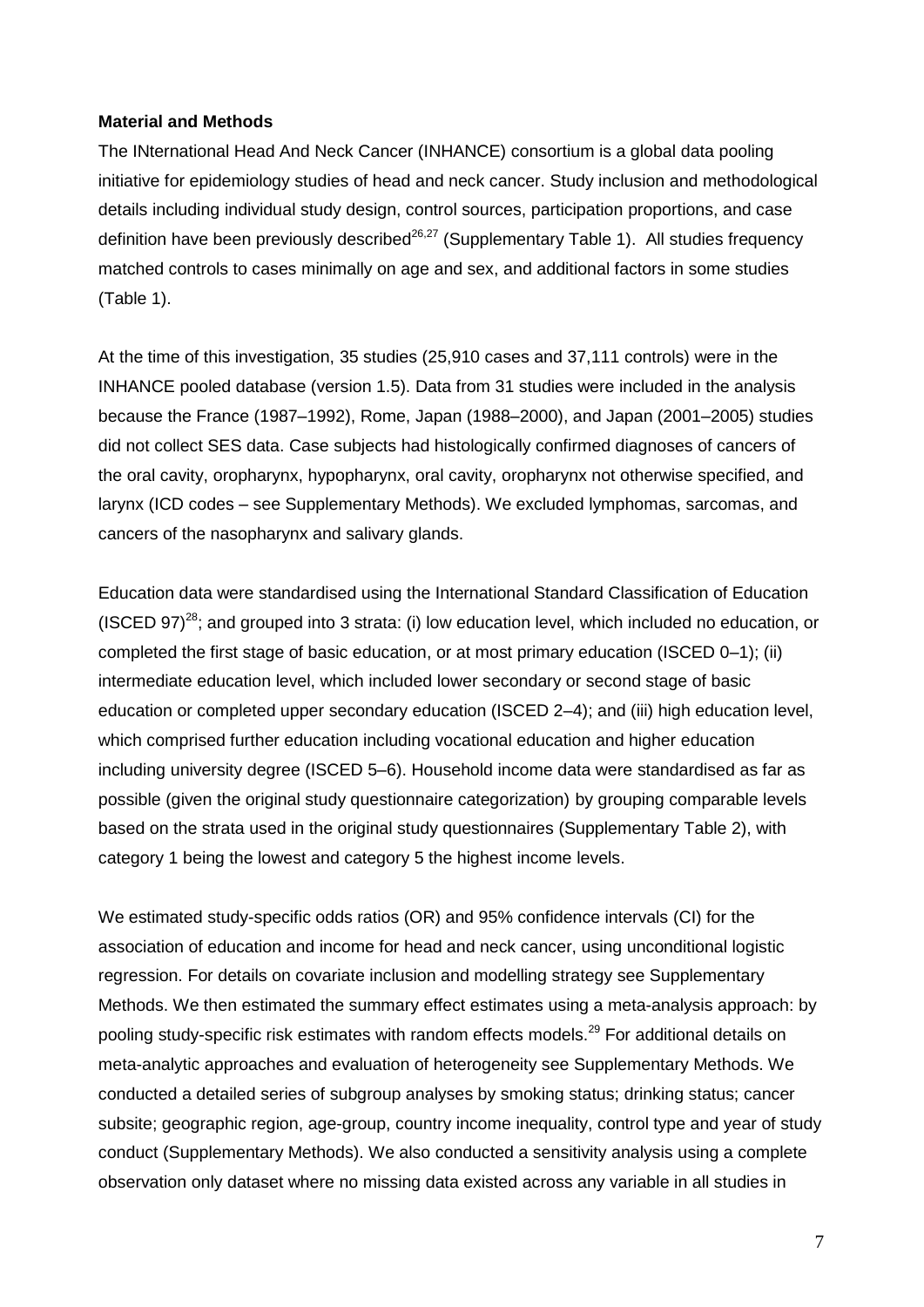order to determine the potential biased effects of sample size reduction resulting from including additional covariates.

We estimated the proportion of the socioeconomic effect which remained after adjustment for behavioural risk factors by calculating the percentage change in OR as (OR1 – OR2) / (OR1 – 1), where OR1 is the minimally adjusted model and OR2 is the model adjusted for behavioural risk factors referred to as attributable fraction for covariates.<sup>30</sup> We then calculated the attributable fraction remaining/not explained by covariates by subtracting this from 100%. Statistical analyses were conducted using SAS v 9.2, and STATA v 10.

## **Results**

The characteristics of included studies are presented in Table 1. There were 31 individual casecontrol studies that included 23,964 head and neck cancer subjects and 31,954 control subjects. The characteristics of the study subjects are detailed in Table 2. The distribution of selected behavioural factors by educational attainment in study subjects generally shows that smoking, alcohol consumption, and diets low in fruit and vegetables are greater in those with lower education (Supplementary Table 3).

Low relative to high educational attainment was associated with an increased risk of head and neck cancer (OR 2·50; 95%CI 2·02–3·09), with those in the intermediate level of educational attainment having an intermediate increased risk (OR 1·80; 95%CI 1·57–2·07) (Table 3). These associations were increasingly attenuated when models sequentially adjusted for lifestyle behaviours (Table 3); such that the proportion of the increased risk estimate associated with low educational attainment not explained by smoking alone was 58%; by smoking and alcohol combined was 31%; by smoking, alcohol, and diet was 29%, and by smoking, alcohol, diet, and other tobacco use was 23% (% computed from Table 3). The model adjusting for smoking and alcohol (Table 3 model 3) was adjusted further by including the cross-product terms involving alcohol and smoking to account for interaction on a multiplicative scale, however no further attenuation was observed (data not shown). Among those who never smoked, never used other tobacco, and never drank alcohol lower educational attainment remained associated with more than 50% increased risk (OR 1·61; 95%CI 1·13–2·31). Low relative to high household income was associated with a similar increased risk of head and neck cancer (OR 2·44; 95%CI 1·62– 3·67), and 39% of this risk was not explained when adjusting for smoking and alcohol (Table 3).

Using our complete observation only dataset analysis, we observed very similar effects where low relative to high educational attainment was associated with an increased risk of head and neck cancer (OR 2·12; 95%CI 1·59–2·84), with those in the intermediate level of educational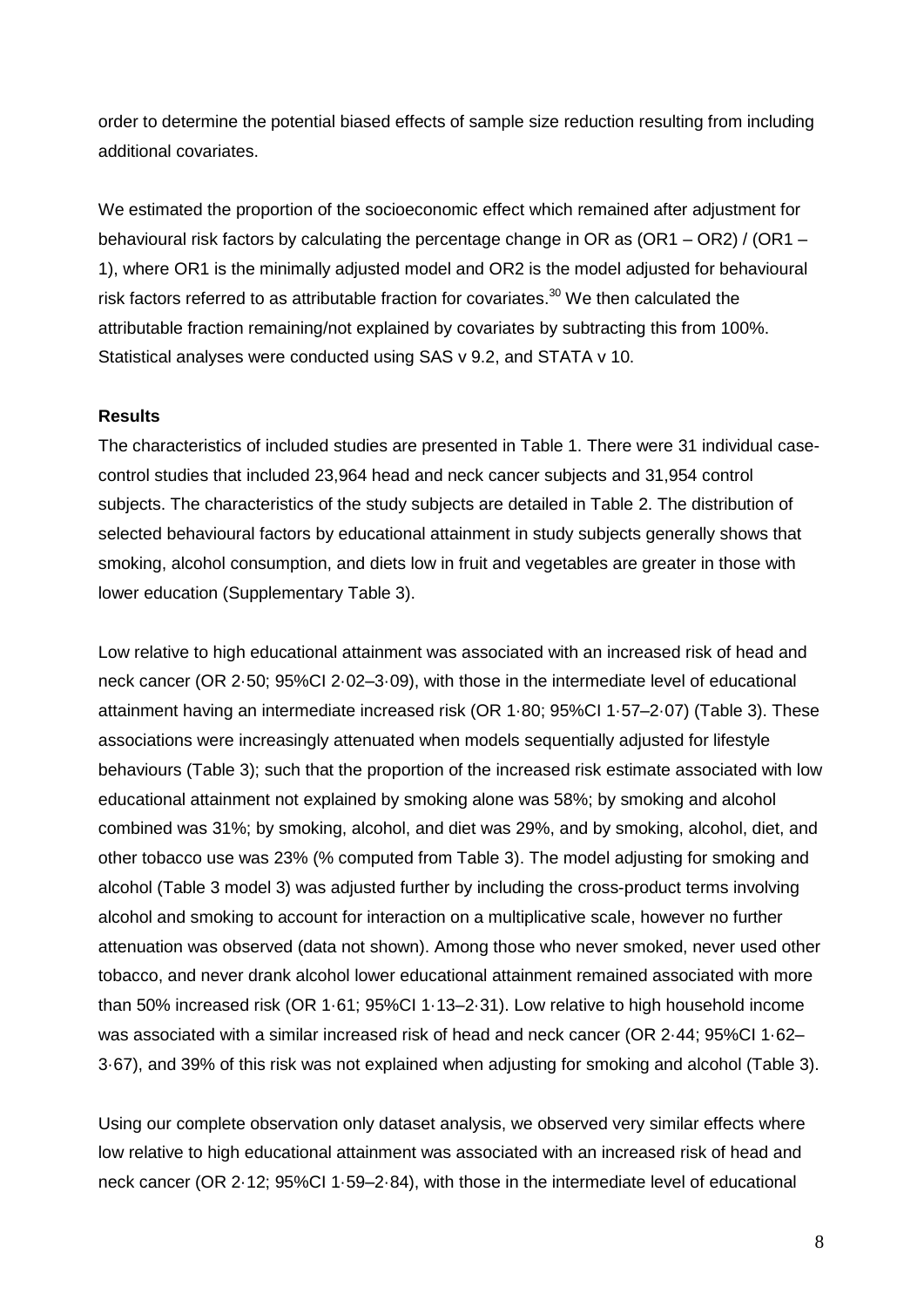attainment conferring an intermediate increased risk (OR 1·69; 95%CI 1·35–2·11) (Supplementary Table 4)..

Figure 1 shows a forest plot of the study-specific risk estimates for low relative to high educational attainment (OR 1·86; 95%CI 1·54–2·25) and low relative to high household income (OR 1·82; 95%CI 1·57–2·11) in the models adjusting for age, sex, centre, smoking and alcohol behaviours. These results vary slightly from Table 3 due to using the data from the lowest and highest strata available (rather than limited to the absolute low and high categories used throughout). Studies that contributed to the heterogeneity of the overall pooled estimates were investigated using Galbraith radial plots (Supplementary Figures 1&2). Studies were removed in an iterative process until no further significant heterogeneity was observed. The examination of heterogeneity observed in the overall analysis of both education and income investigated no single factor was identified as the main cause of heterogeneity (results not shown).

After adjustment for smoking and alcohol behaviours the risk associated with low education was greatest among those from higher income inequality countries OR 1·65 (95%CI 1·27–2·15), although there was not a clear pattern across the other levels of country income inequality (Table 4). There was a tendency for more of the effect associated with low education to be left unexplained by smoking and alcohol in middle- and higher-income inequality countries.

Significant variation was observed in the risks associated with low relative to high education for the head and neck cancer subsites (p<0·05). The association was stronger for hypopharyngeal and laryngeal cancers than for oral cavity and oropharyngeal cancer. After adjustment for smoking and alcohol behaviours there were no significant differences, however, there was a tendency for more (around two thirds) of the risk associated with low education to remain unexplained by smoking and alcohol for oropharyngeal cancer compared to ( around one-third for) all other head and neck cancer sites (Table 4).

The risk of head and neck cancer tended to be more strongly associated with lower educational attainment in North American studies and South / Central American studies with European studies. There was full attenuation of this risk association by adjustment for smoking and alcohol behaviours in European studies. By contrast, in the North American and South / Central American studies adjustment for smoking and alcohol left substantial socioeconomic risk unexplained by smoking and alcohol (Table 4).

The risk associated with low relative to high educational attainment was lower for oral cavity in studies from Europe compared with those in North America and South / Central America, but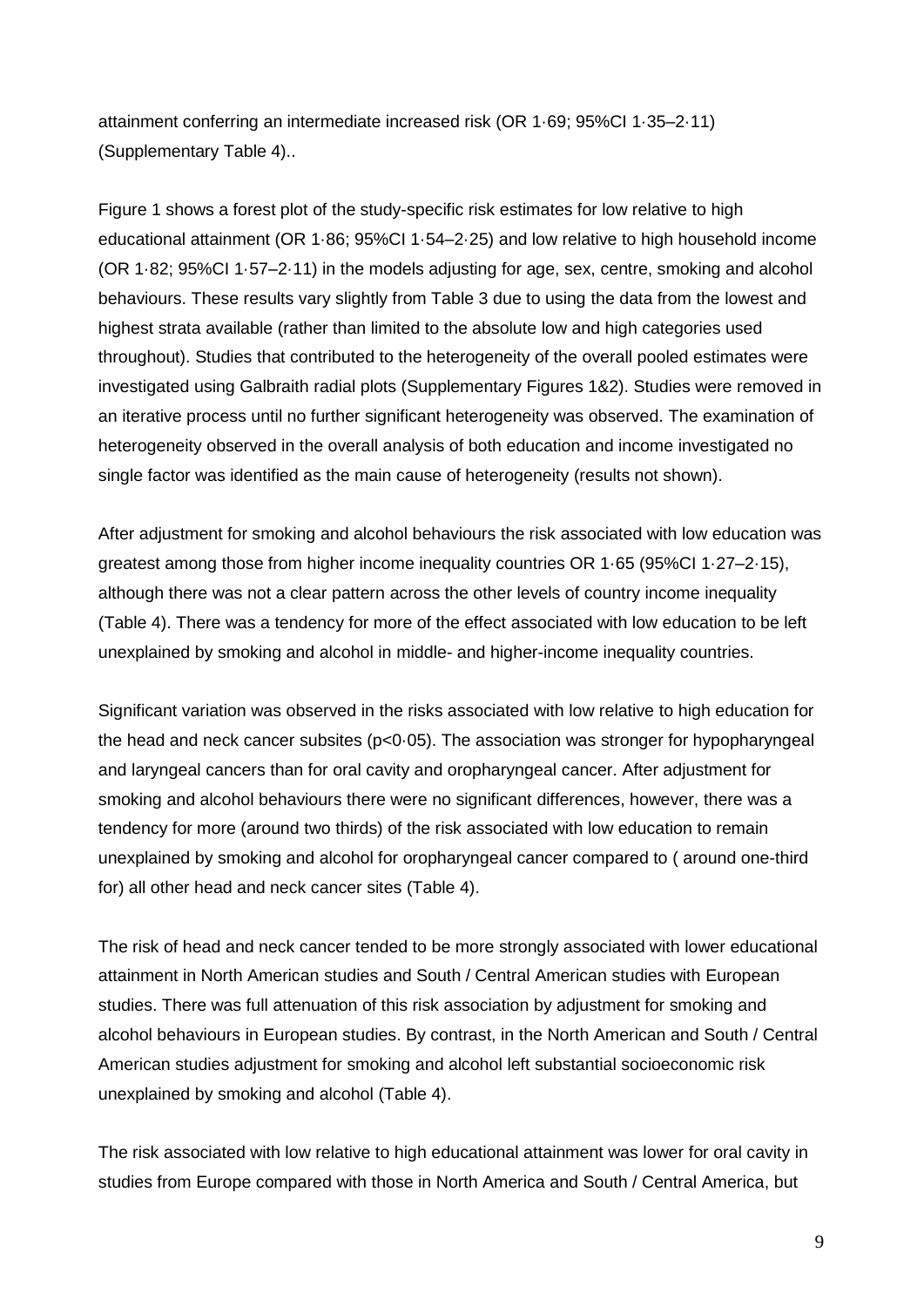stronger for larynx cancer in North America compared to other regions (Supplementary Table 5). The proportion of the risk left unexplained by smoking and alcohol behaviours by subsite and region was highly variable.

The risk associated with lower educational attainment varied across global regions by sex and age subgroups (SupplementaryTable 6). We observed that it was only in the European studies where the elevated risk associated with lower educational attainment was found only among men and not in women. However, after adjustment for smoking and alcohol behaviours these differences do not remain significant as the elevated risk associations among women in both North and South/Central America were attenuated.

#### **Discussion**

Our results from this large pooled analysis indicate that low socioeconomic status is a strong risk factor for head and neck cancer. We found that variation in the influence of socioeconomic status on the risk of head and neck cancer exists across the world, and that there is increased risk associated with both lower income levels and lower educational attainment with the strongest effect remaining among those from higher income inequality countries. We also showed that these findings are not confined to men, nor to older people, and they are not entirely explained by the traditional recognised lifestyle behavioural risk factors of smoking and alcohol, nor by diet or other tobacco use, although residual confounding could not be ruled out.

The lowest levels of income and educational attainment are associated with a more than 2-fold increased risk of head and neck cancer, which remain elevated, although strongly attenuated after adjusting for smoking, other tobacco, alcohol, and diet risk factors. Adjustment for these behaviours reduced the increased risk associated with low educational attainment by around two-thirds, leaving a potentially unexplained risk, suggesting that low socioeconomic status confers risk that operates through pathways other than through these risk behaviours. This finding was further supported by the strong association with low educational attainment remaining in the analysis restricted to those who were never smokers, never tobacco users, and never drank alcohol, and by no studies showing the converse significant association of increased risk associated with higher educational attainment.

Differences in the smoking epidemic by region, sex, and socioeconomic status may help explain the global differences we observed. North<sup>34</sup> and South<sup>35</sup> American smoking prevalence declined in the late 20th Century, but those with lower educational attainment, regardless of gender or ethnicity, had a higher prevalence of smoking over time and smoked longer.<sup>36,37</sup> Prevalence among men remains greater than among women, but there has also been a more rapid and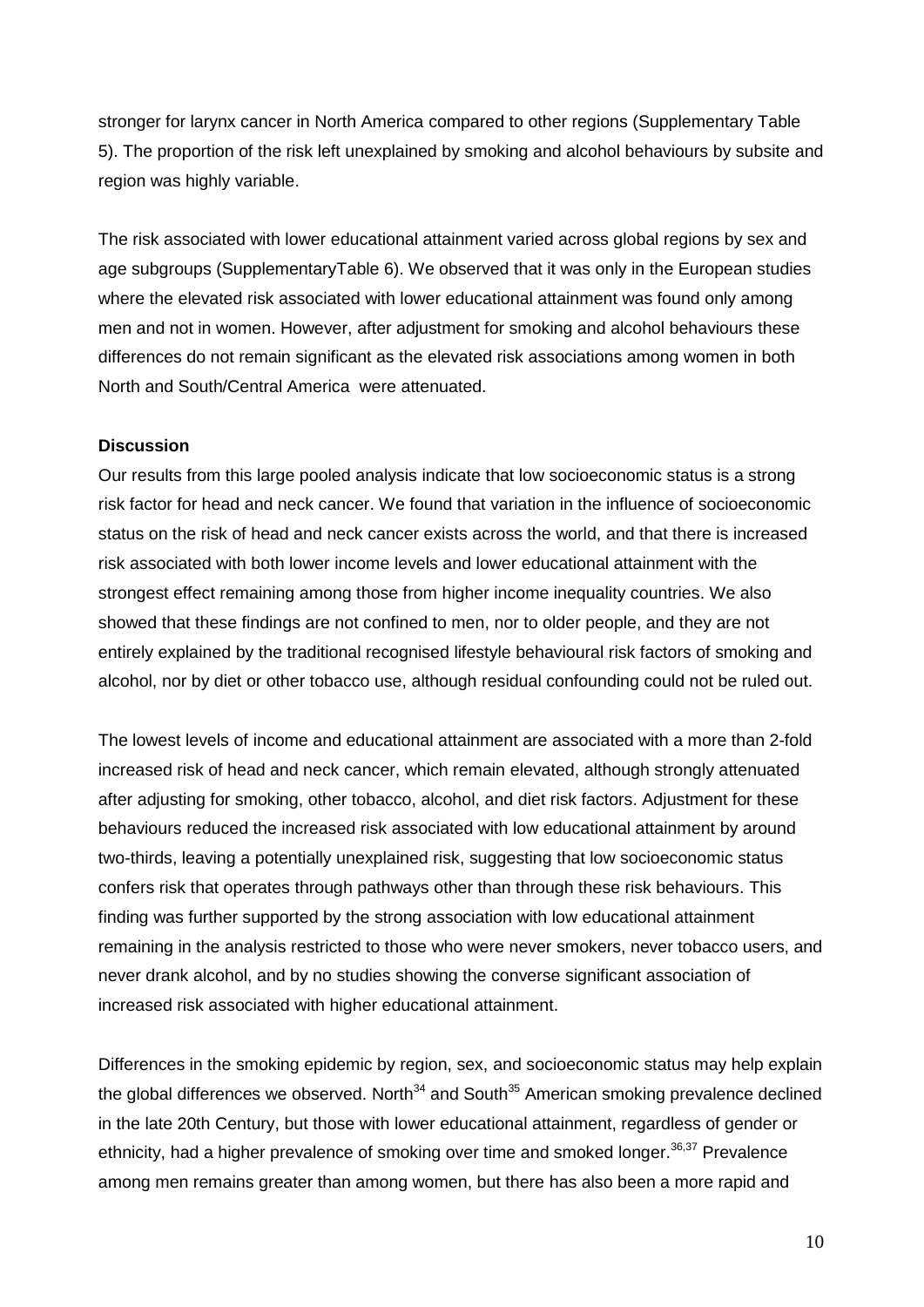greater decline in smoking prevalence for men than women irrespective of educational attainment.<sup>34,38</sup> Our findings of a sustained effect associated with low education after adjusting for smoking and alcohol in North and South/Central America compared with Europe is consistent with earlier INHANCE analyses, which found the risk of head and neck cancer associated with smoking and alcohol was lower in North America.<sup>26,39</sup> These differences were considered to be potentially due to variation in the tobacco carcinogen content of cigarettes (which have also changed over time)<sup>40</sup> or could be due to other aspects of smoking behaviour such as the depth of inhalation, or interaction with alcohol. Alcohol consumption on its own has been shown to exert a weak risk association for head and neck cancer, however, in combination with smoking the risk is synergistically elevated $39,41$ , although we did not observe magnified attenuation when we included adjustment for the interaction between cigarette smoking and alcohol. Hashibe et al (2009) reported a significant lower population attributable risk associated with tobacco and alcohol in North America relative to Europe or South / Central America, which was perhaps due to the lower proportion of cases who both smoked and drank alcohol in North America.<sup>39</sup> These geographical differences suggest that other risk factors varying across populations may be more important in relation to explaining the socioeconomic associations with head and neck cancer risk. The role of sexual history and HPV are beginning to emerge as a potentially more important risk factor in North America<sup>17</sup> compared to Europe<sup>42-44</sup> or South America<sup>43</sup> – particularly for oropharyngeal cancer. However, this is unlikely to explain these differences as sexual history and HPV do not seem be associated with low educational attainment.<sup>17</sup>

Our findings that the risk associated with lower educational attainment was stronger for hypopharyngeal and laryngeal cancers than for oral cavity and oropharyngeal cancers and that adjustment by smoking *and* alcohol attenuated substantially less for oropharyngeal cancer is consistent with the evidence related to the risk associated with smoking which shows a similar pattern.<sup>45</sup> Here, oropharyngeal cancer is the site least associated with socioeconomic differences, and the site for which socioeconomic differences are least explained by smoking and alcohol behaviours, which is also consistent with earlier findings that oropharyngeal cancer is strongly associated with HPV and risk factors for HPV-positive oropharyngeal cancers seem to differ from those of other head and neck cancers.<sup>17</sup>

The causal mechanisms between low educational attainment or income and disease are via behavioural lifestyle factors<sup>46</sup> and / or through psychosocial, material and life-course pathways.<sup>47</sup> We have observed both an attenuation of the risk associated with low education in relation to head and neck cancer by behavioural factors, and also an as yet unexplained "direct" risk. Causal inference of low educational attainment is considered problematic on two counts –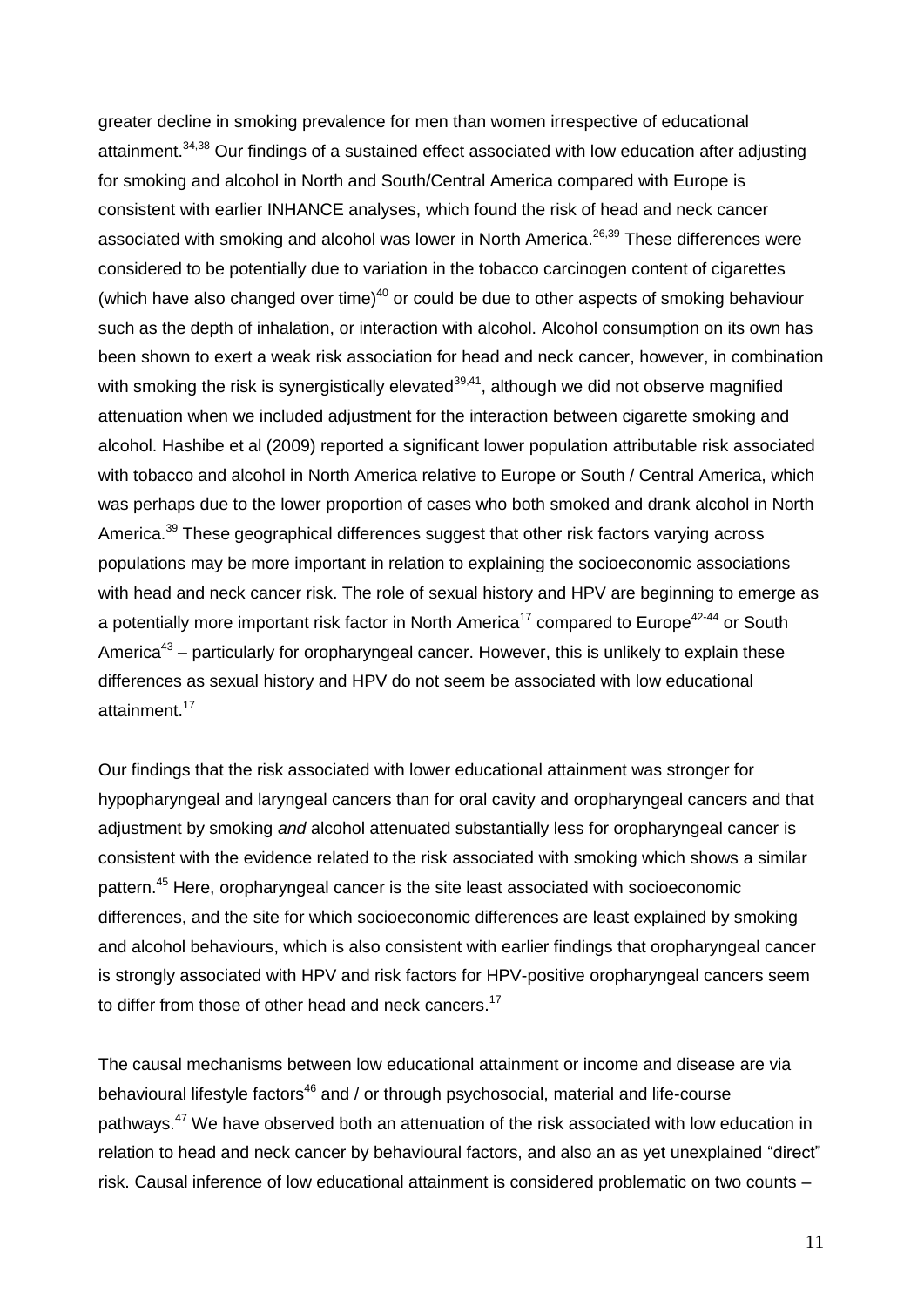firstly by the potential for reverse causation (i.e. low educational attainment itself is caused by underlying childhood health that could also be involved in the aetiology of the disease – although in terms of head and neck cancer this seem unlikely), and secondly by unobserved third variables such as IQ or time preference (whether one places emphasis on their present or future wellbeing), rather than educational attainment *per se*. 24

Our findings should be interpreted in light of several limitations inherent in pooled individual participant data analyses. Our first major concern was the heterogeneity across studies especially given the high number of studies from across the world. Much work has been done by INHANCE to ensure standardisation of case-definition and smoking and alcohol variables within the dataset. Here we endeavoured to standardise education levels using the UNESCO ISCED, which is a recognised instrument for cross-country education analysis<sup>48,49</sup>; and to standardise household income categories into US dollars in absolute terms as reported. Changes in the education systems (albeit unlikely in the relatively short time-frame covered by included studies) and in the absolute value of income over time are nevertheless potential limitations of the data. Heterogeneity was detected in the vast majority of associations and was mitigated as far as possible with random-effects logistic regression models. There were also limitations in the interpretation of our mediation analyses; we assumed no interaction between SES and behavioural factors in the risk of developing head and neck cancer and we assumed there were no unmeasured confounders of the association between behaviours and cancer risk. Therefore, we computed the proportion of the SES effect *not* attributable to behavioural factors.

Our approach, adjusting for several metrics of smoking, tobacco, and alcohol behaviour variables and also including analysis in never smokers, other tobacco users, or alcohol drinkers, attempted to limit the effects of potential residual confounding associated with these behaviours. However, we have to acknowledge the risk of residual confounding remains. Inconsistent results have been reported in the literature with regard to the relationship of between SES and reported smoking behaviours – with higher rates of under-reporting of smoking among men and women with lower education attainment in the United States<sup>50</sup>, but no such differences reported in European studies.<sup>51</sup> This could explain some of the differences in attenuation of the head and neck risk associated with education by behaviours we observed between regions. Furthermore, we were also unable to adjust for other potential risk factors, which could explain the association with low educational attainment such as HPV infection or working conditions and/or occupational exposures – the latter previously identified as a potential explanatory factor for socioeconomic inequalities in head and neck<sup>21</sup> and for lung cancer.<sup>52</sup>

12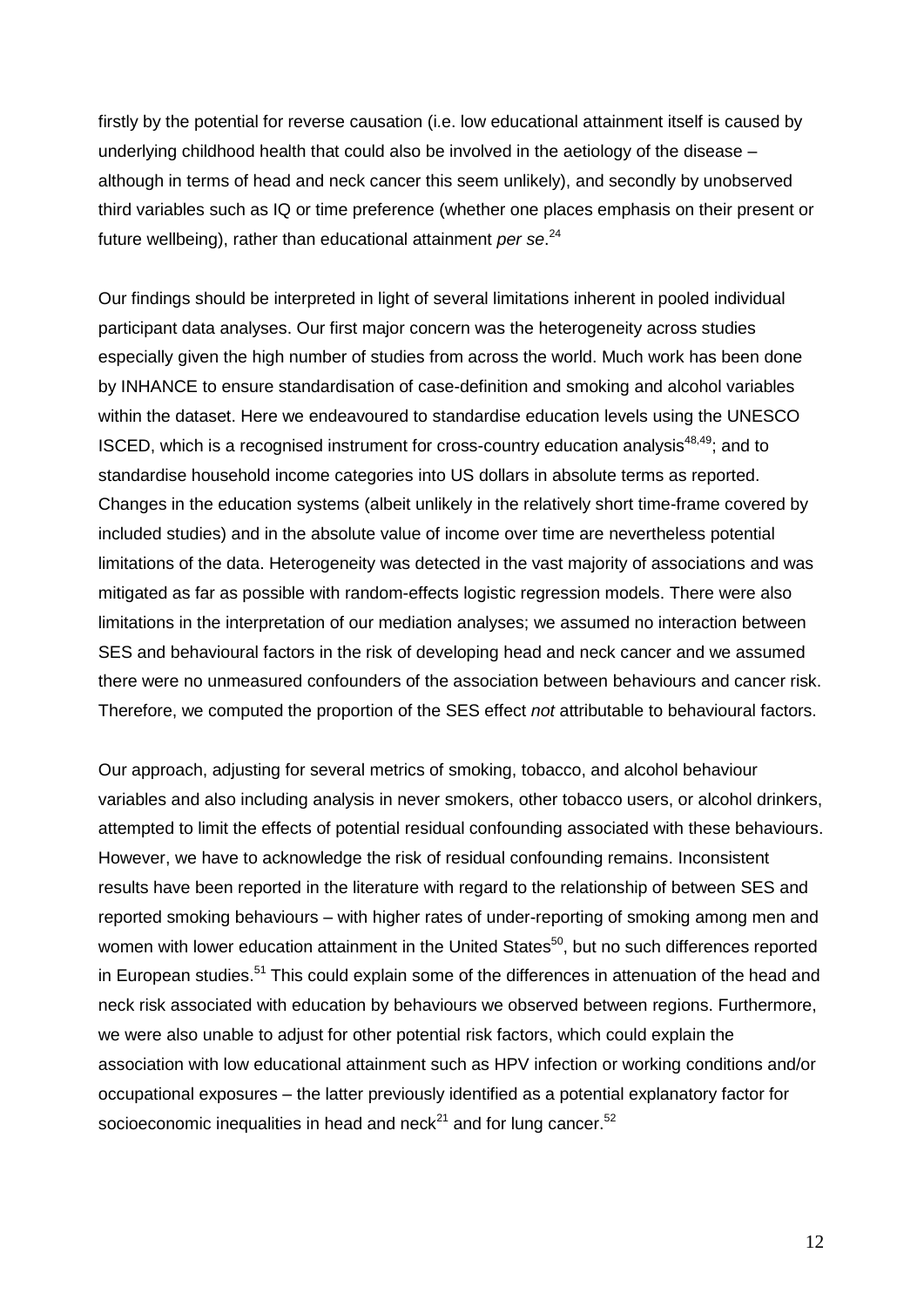We did not identify any substantial differences in results between sources of control subjects which reassures against the risk of selection bias, particularly associated with hospital source controls. Moreover, there was some variability in control matching factors across studies (Table 1). A number of studies matched on neighbourhood, residence, and ethnicity – all which could potentially overmatch on socioeconomic factors and could have led to an underestimate of the SES effect observed. A final limitation of our study was the lack of data from Asia – particularly South East Asia where incidence of head and neck cancer is high.<sup>2</sup> Moreover, we investigated potential publication bias via visual examination of a Funnel plot, which indicated no significant publication bias (Supplementary Figure 3).

In conclusion we found that a third of the risk for head and neck cancer associated with low education was not explained by the major behavioural risk factors, which chimes with previous estimates that 70% of head and neck cancers are "avoidable" by lifestyle changes – particularly smoking and alcohol behaviours.<sup>39,41</sup> Therefore, lifestyle factors need to be considered in their socioeconomic context – both with regard to understanding the disease aetiology, but also in relation to prevention.

The consistent risk associated with low education for head and neck cancer is a cause for concern. The differences in head and neck cancer subsite, age, sex and region – provide some potential direction for future aetiological research to better understand the causes of this disease. The association of low education with head and neck cancer risk even after thorough adjustment for known behavioural risk factors indicates the potential role of yet unidentified risk factors and pathways that are associated with socioeconomic status.

This knowledge could also begin to more explicitly underpin the development of more tailored preventive approaches for head and neck cancer, including risk profiling with SES as developed for other conditions such as cardiovascular disease<sup>53</sup>, but thus far largely ignored in relation to head and neck cancer.<sup>54</sup>

**Acknowledgements:** DC worked on this paper with the support of a UICC Yamagiwa-Yoshida Memorial International Cancer Study grant and while hosted as a Visiting Scientist by the International Agency for Research on Cancer, Lyon, France. INHANCE Pooled Data Coordination is funded by NCI R03CA113157 and NIDCR R03DE016611 grants. The individual studies were funded by the following grants: Aviano, Milan (1984-1989), Milan (2006-2009), and Italy Multicenter: Italian Association for Research on Cancer (AIRC No. 10068), Italian League Against Cancer and Italian Ministry of Research (PRIN 2009 X8YCBN); Switzerland: Swiss League against Cancer and the Swiss Research against Cancer/Oncosuisse [KFS-700, OCS-1633]; Central Europe: World Cancer Research Fund and the European Commission INCO-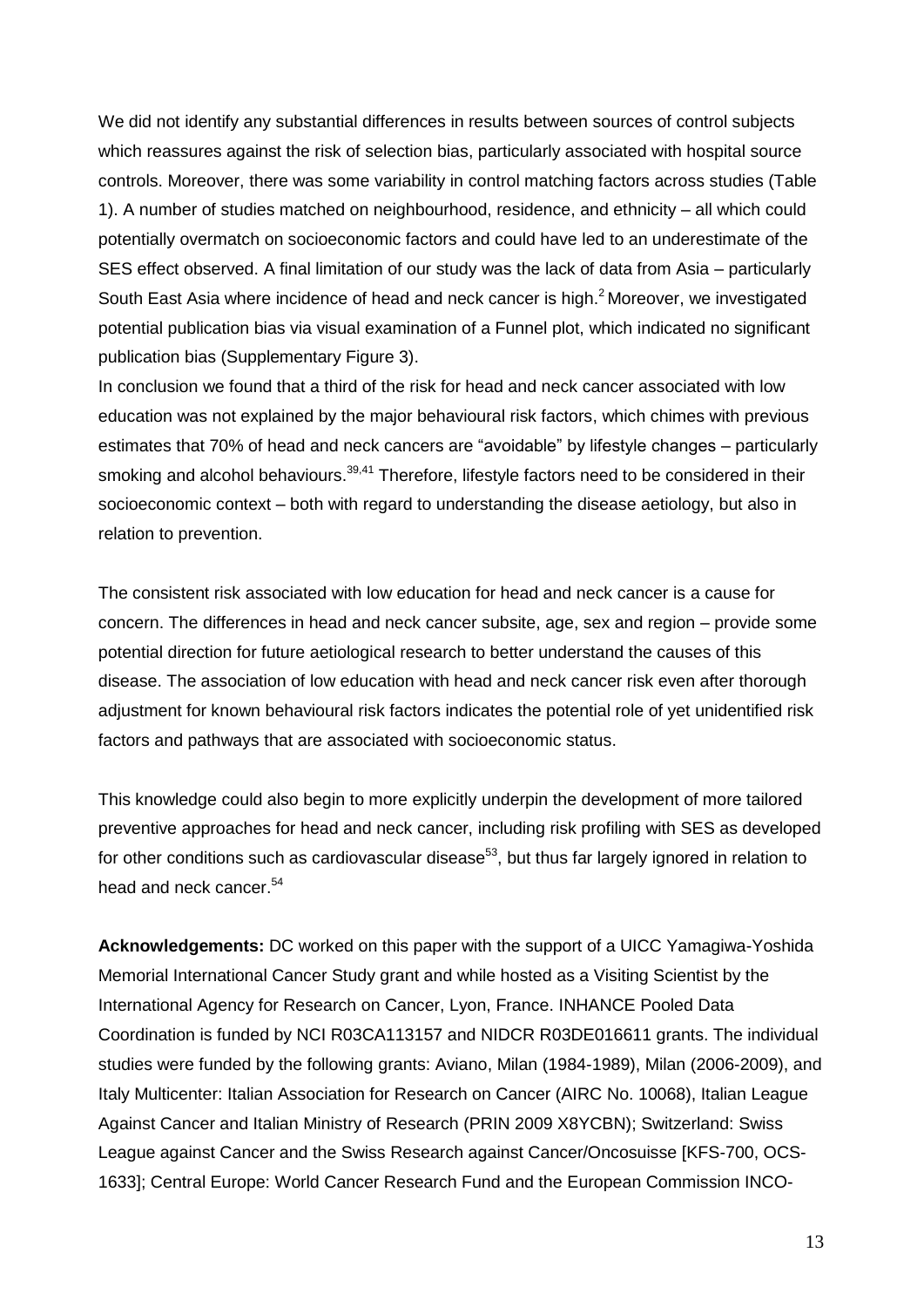COPERNICUS Program [Contract No. IC15- CT98-0332]; Western Europe: (ARCAGE) European Commission's 5th Framework Programme (Contract No. QLK1-2001-00182); Italian Association for Cancer Research, Compagnia di San Paolo/FIRMS; RegionPiemonte, and Padova University (Contract Np. CPDA057222); Germany-Saarland: Ministry of Science, Research and Arts Baden-Wurttemberg; Germany-Heidelberg: Grant No. 01GB9702/3 from the German Ministry of Education and Research; France (2001-2007): French National Research Agency (ANR); French National Cancer Institute (INCA); French Agency for Food, Environmental and Occupational Health and Safety (ANSES); French Association for Research on Cancer (ARC) ;Fondation pour la Recherche Médicale (FRM); French Institute for Public Health Surveillance (InVS); Fondation de France; Ministry of Labour; Ministry of Health; International Multicenter: Fondo de Investigaciones Sanitarias (FIS) of the Spanish Government [FIS 97/ 0024, FIS 97/0662, BAE 01/5013], International Union Against Cancer (UICC), and Yamagiwa-Yoshida Memorial International Cancer Study Grant; Boston: NIH US [R01CA078609, R01CA100679]; Baltimore study funded by NIDCR grant number DE016631; HOTSPOT study Funded (to date) by the "Johns Hopkins Richard Gelb Cancer Prevention Award"; New York Multicenter: National Institutes of Health (NIH) US [P01CA068384 and R01DA026815]; Seattle (1985-1995): NIH US [R01CA048996, R01DE012609]; Iowa: NIH US [NIDCR R01DE11979, NIDCR R01DE13110, NIH FIRCA TW01500] and Veterans Affairs Merit Review Funds; North Carolina (1994-1997) NIH US [R01CA061188], and in part by a grant from the National Institute of Environmental Health Sciences [P30ES010126]; North Carolina (2002- 2012) NIH US (R01CA90731); Seattle-Leo: NIH[R01CA030022; USA Multicenter: The Intramural Program of the NCI, NIH, United States; Tampa: NIH US [P01CA068384, K07CA104231, R01DE013158]; Los Angeles: NIH US [P50CA090388, R01DA011386, R03CA077954, T32CA009142, U01CA096134, R21ES011667] and the Alper Research Program for Environmental Genomics of the UCLA Jonsson Comprehensive Cancer Center; Houston: NIH US [R01ES011740, R01CA100264]; Puerto Rico: jointly funded by NIH (NCI) US and NIDCR intramural programs; MSKCC: NIH [R01CA051845]; Latin America: Fondo para la investigación Cientifica y Tecnologica (FONCYT) Argentina, IMIM (Barcelona), Fundaçao de Amparo à Pesquisa no Estado de Sao Paulo (FAPESP) [No 01/01768-2], and European Commission [IC18-CT97-0222]; Sao Paulo: Fundaçao de Amparo à Pesquisa no Estado de Sao Paulo (FAPESP) [No 10/51168-0]. No funder had any role in the study design; data collection, analysis, or interpretation; in the writing of the report; or in the decision to submit the article for publication. The views expressed are those of the authors and not necessarily those of any of the funders or organisations they represent.

### **References**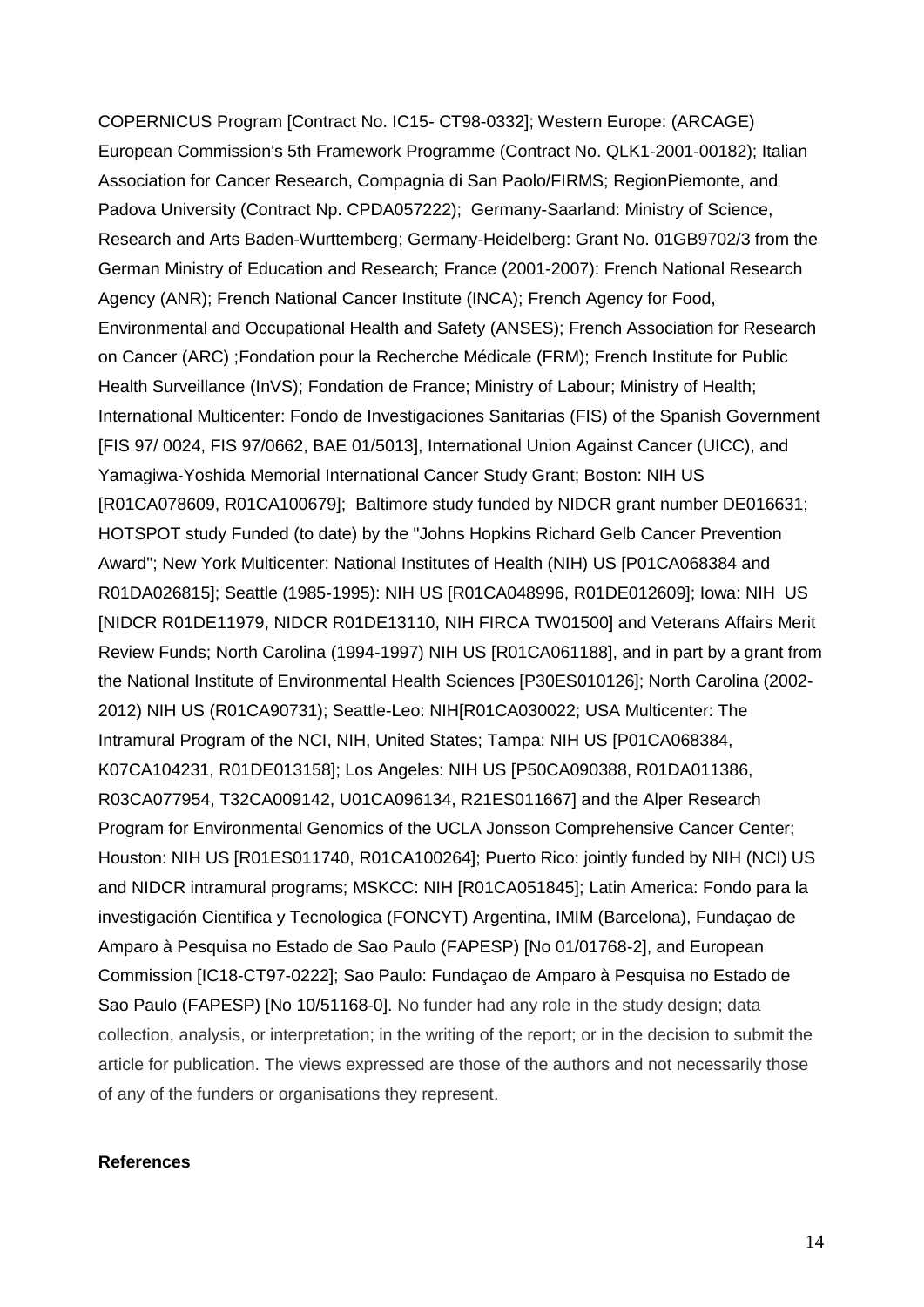- 1. Singer C. A study of some factors in the aetiology of oral carcinoma. *Q J Med* 1911;**5**:15-57.
- 2. Ferlay J, Shin HR, Bray F, Forman D, Mathers C and Parkin DM. GLOBOCAN 2008 v2.0, Cancer Incidence and Mortality Worldwide: IARC CancerBase No. 10 [Internet]. Lyon, France: International Agency for Research on Cancer; 2010.http://globocan.iarc.fr [accessed July 2013].
- 3. Curado MP, Hashibe M. Recent changes in the epidemiology of head and neck cancer. *Curr Opin Oncol* 2009;**21**:194-200.
- 4. Braakhuis BJ, Visser O, Leemans CR. Oral and oropharyngeal cancer in The Netherlands between 1989 and 2006: increasing incidence, but not in young adults. *Oral Oncol* 2009;**45**:85-89.
- 5. Hammarstedt, H Dahlstrand and D Lindquist et al. The incidence of tonsillar cancer in Sweden is increasing. *Acta Otolaryngol* 2007;**127**:988-92.
- 6. Conway DI, Stockton DL, Warnakulasuriya KA, Ogden G, Macpherson LM. Incidence of oral and oropharyngeal cancer in United Kingdom (1990–1999): recent trends and regional variation. *Oral Oncol* 2006;**42**:586-92.
- 7. Junor EJ, Kerr GR, Brewster DH. Oropharyngeal cancer fastest increasing cancer in Scotland. *BMJ* 2010;**340**:c2512.
- 8. Conway DI, Brewster DH, McKinney PA, Stark J, McMahon AD, Macpherson LM. Widening socioeconomic inequalities in oral cancer incidence in Scotland, 1976-2002. *Br J Cancer* 2007;**96**:818-20.
- 9. Chaturvedi AK, Engels EA, Anderson WF, Gillison ML. Incidence trends for human papilloma virus-related and –unrelated oral squamous cell carcinomas in the United States. *J Clin Oncol* 2008;**26**:612-19.
- 10. Howlader N, Noone AM, Krapcho M, et al (eds). SEER Cancer Statistics Review, 1975- 2009 (Vintage 2009 Populations), National Cancer Institute. Bethesda, MD, [http://seer.cancer.gov/csr/1975\\_2009\\_pops09/](http://seer.cancer.gov/csr/1975_2009_pops09/) [accessed July 2013].
- 11. Sethi S, Ali-Fehmi R, Franceschi S, et al. Characteristics and survival of head and neck cancer by HPV status: a cancer registry-based study. *Int J Cancer* 2012;**131**:1179-86.
- 12. Mignogna MD, Fedele S, Russo LL. The World Cancer Report and the burden of oral cancer. *Eur J Cancer Prev* 2004;**13**:139-42.
- 13. Warnakulasuriya KAAS, Harris CK, Scarrott DM, et al. An alarming lack of public awareness towards oral cancer. *BDJ* 1999;**187**:319-22.
- 14. Savage J, Birchall M. Distribution of head and neck cancer In UK. *Lancet* 2001;**357**: 1982.
- 15. Blot WJ, McLaughlin JK, Winn DM, et al. Smoking and drinking in relation to oral and pharyngeal cancer. *Cancer Res* 1988;**48**:3282-7.
- 16. Canova C, Hashibe M, Simonato L, et al. Genetic associations of 115 polymorphisms with cancers of the upper aerodigestive tract across 10 European countries: the ARCAGE project. *Cancer Res* 2009;**69**:2956-65.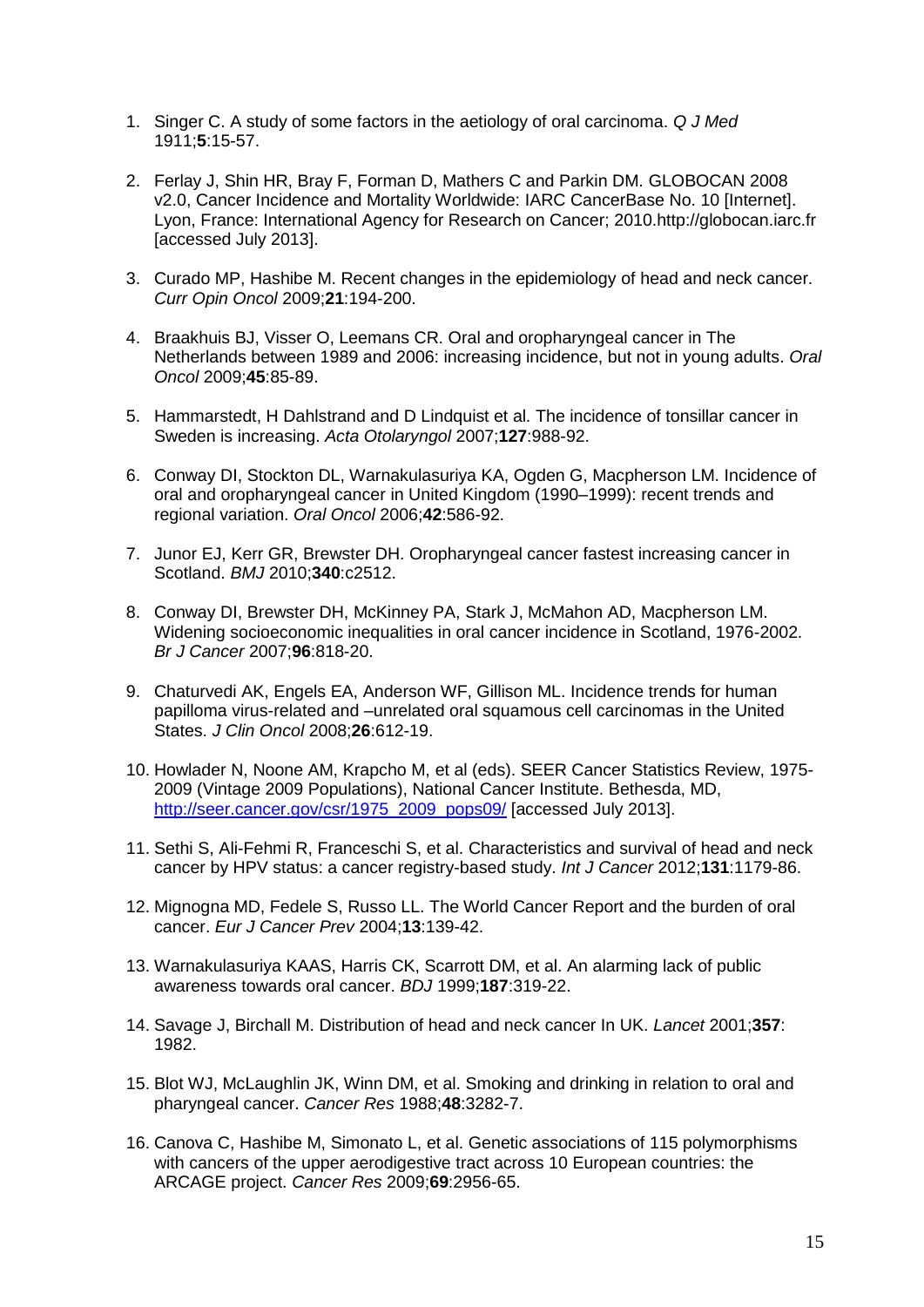- 17. D'Souza G, Kreimer AR, Viscidi R, et al. Case-control study of human papillomavirus and oropharyngeal cancer. *N Engl J Med* 2007;**356**:1944-56.
- 18. Conway DI, Petticrew M, Marlborough H, Berthiller J, Hashibe M, Macpherson LM. Socioeconomic inequalities and oral cancer risk: a systematic review and meta-analysis of case-control studies. *Int J Cancer* 2008;**122**:2811-9.
- 19. Conway DI, McKinney PA, McMahon AD, et al. Socioeconomic factors associated with risk of upper aerodigestive tract cancer in Europe. *Eur J Cancer* 2010;**46**:588-98.
- 20. Boing AF, Ferreira Antunes JL, de Carvalho MB, et al. How much do smoking and alcohol consumption explain socioeconomic inequalities in head and neck cancer risk? *J Epidemiol Community Health* 2011;**65**:709-14.
- 21. Menvielle G, Luce D, Goldberg P, Leclerc A. Smoking, alcohol drinking, occupational exposures and social inequalities in hypopharyngeal and laryngeal cancer*. Int J Epidemiol* 2004;**33**:799-806.
- 22. Kawachi I, Adler NE, Dow WH. Money, schooling, and health: Mechanisms and causal evidence. *Ann N Y Acad Sci* 2010;**1186**:56-68.
- 23. Kogevinas M, Pearce N, Susser M, Boffetta P (eds). Social inequalities and cancer. Lyon: IARC Sci Publ; 138, 1997.
- 24. Kawachi I, Kennedy BP. Income inequality and health: pathways and mechanisms. *Health Serv Res* 1999;**34**:215-27.
- 25. Pickett KE, Shona K, Brunner E, Lobstein T, Wilkinson RG. Wider income gaps, wider waistbands? An ecological study of obesity and income inequality. *J Epidemiol Community Health* 2005;**59**:670-674.
- 26. Hashibe M, Brennan P, Benhamou S, et al. Alcohol drinking in never users of tobacco, cigarette smoking in never drinkers, and the risk of head and neck cancer: pooled analysis in the International Head and Neck Cancer Epidemiology Consortium. *J Natl Cancer Inst* 2007;**99**:777-89.
- 27. Conway DI, Hashibe M, Boffetta P; et al. Enhancing epidemiologic research on head and neck cancer: INHANCE - The international head and neck cancer epidemiology consortium. *Oral Oncol* 2009;**45**:743-6.
- 28. UNESCO. International Standard Classification of Education. Paris: UNESCO, 1997.
- 29. Riley RD, Lambert PC, Abo-Zaid. Meta-analysis of individual participant data: rationale, conduct, and reporting. *BMJ* 2010;**340:**doi: 10.1136/bmj.c221.
- 30. Morgenstern H. Attributable fractions. In: Boslaugh S, ed. Encyclopaedia of Epidemiology, Vol 1. Thousand Oaks, CA: Sage Publications, 2008:55-63.
- 31. Andersen ZJ, Lassen CF, Clemmensen IH. Social inequality and incidence of and survival from cancers of the mouth, pharynx and larynx in a population-based study in Denmark, 1994-2003. *Eur J Cancer* 2008;**44**:1950-61.
- 32. Hemminki K, Li X. Level of education and the risk of cancer in Sweden. *Cancer Epidemiol Biomarkers Prev* 2003;**12**:796-802.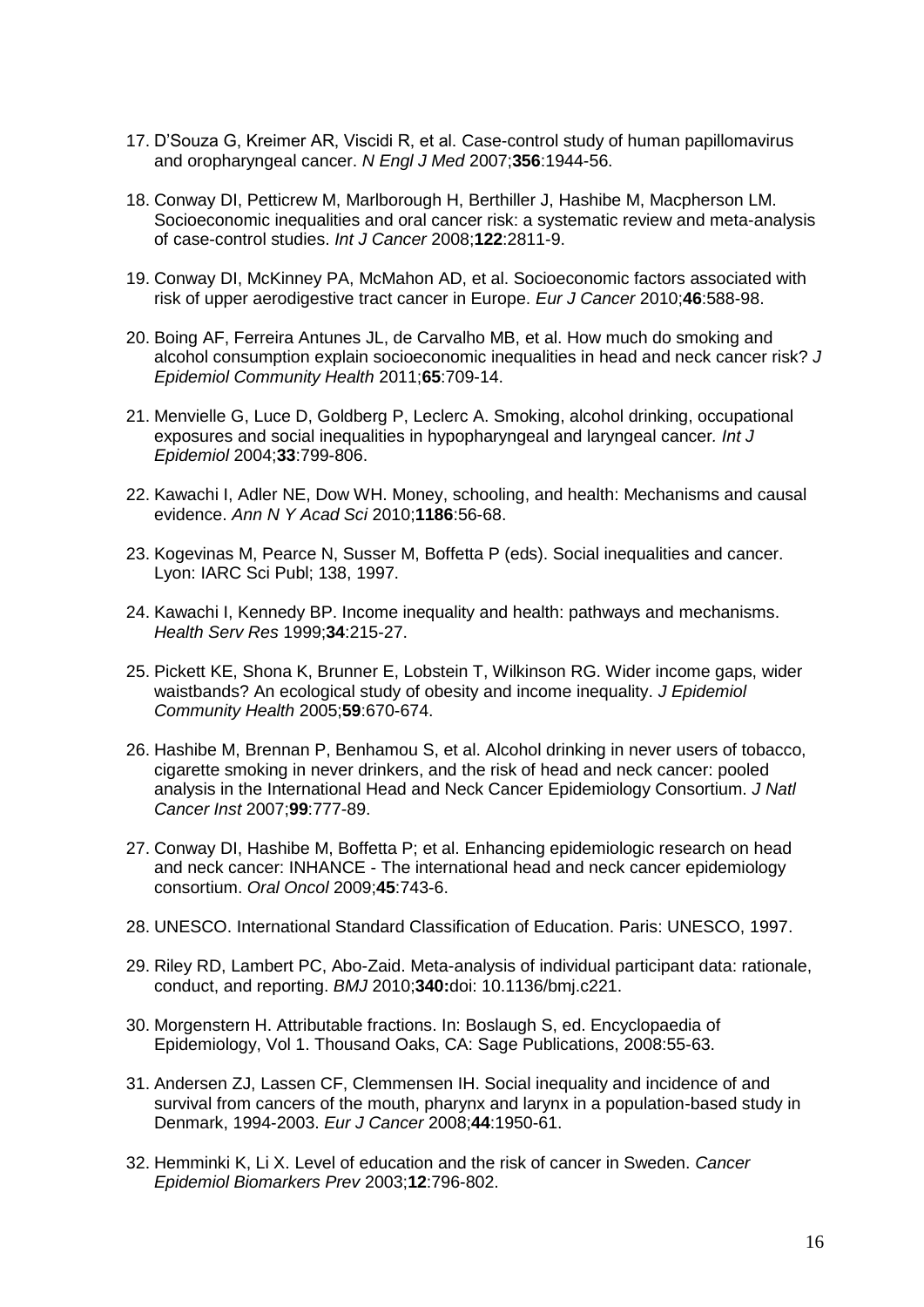- 33. Mouw T, Koster A, Wright ME, et al. Education and Risk of Cancer in a Large Cohort of Men and Women in the United States. *PLoS ONE* 2008;**3**:e3639.
- 34. Escabedo LG, Peddicord JP. Smoking prevalence in US birth cohorts: the influence of gender and education. *Am J Public Health* 1996;**86**:321-236.
- 35. Szklo AS, de Almeida LM, Figueiredo VC, Autran M, Malta D, Caixeta R, Szklo M. A snapshot of the striking decrease in cigarette smoking prevalence in Brazil between 1989 and 2008. *Prevent Med* 2012;**54**:162-167.
- 36. Flinte AJ, Novotny TE. Poverty status and cigarette smoking prevalence in the United States, 1983-1993: the independent risk of being poor. *Tob Control* 1997;**6**:14-18.
- 37. Zhu BP, Giovino GA, Mowery PD, Eriksen MP. The relationship between cigarette smoking and education revisited: implications for categorizing persons' educational status. *Am J Public Health* 1996;**86**:1582-9.
- 38. Escabedo LG, Anda RF, Smith PF, Remington PL, Mast EE. Sociodemographic characteristics of cigarette smoking initiation in the United States. *JAMA* 1990;**264**:1550- 5.
- 39. Hashibe M, Brennan P, Chuang SC, Interaction between tobacco and alcohol use and the risk of head and neck cancer: pooled analysis in the International Head and Neck Cancer Epidemiology Consortium. *Cancer Epidemiol Biomarkers Prev* 2009;**18**:541-50.
- 40. Gray N, Zaridze D, Robertson C, Krivosheeva L, Sigacheva N, Boyle P. Variation within global cigarette brands in tar, nicotine, and certain nitrosamines: analytic study . *Tob Control* 2000;**9**:351.
- 41. Anantharaman D, Marron M, Lagiou P, et al. Population attributable risk of tobacco and alcohol for upper aerodigestive tract cancer. *Oral Oncol* 2011;**47**:725-31.
- 42. Herrero R, Castellsague X, Pawlita M, et al. Human papillomavirus and oral cancer: the International Agency for Research on Cancer multicenter study. *J Natl Cancer Inst* 2003; **95**:1772-83.
- 43. Ribeiro KB, Levi JE, Pawlita M, et al. Low human papillomavirus prevalence in head and neck cancer: results from two large case-control studies in high-incidence regions. *Int J Epidemiol* 2011;**40**:489-502.
- 44. de Martel C, Ferlay J, Franceschi S, et al. Global burden of cancers attributable to infections in 2008: a review and synthetic analysis. *Lancet Oncol* 2012;**13**:607-15.
- 45. Vineis P, Alavanja M, Buffl er P, et al. Tobacco and cancer: recent epidemiological evidence. *J Natl Cancer Inst* 2004;**96**:99-106.
- 46. Rose G. Strategy of preventive medicine. Oxford: Oxford University Press; 1992.
- 47. Krieger N. Theories for social epidemiology in the 21st century: an ecosocial perspective. *Int J Epidemiol* 2001;**30**:668-77.
- 48. Steedman H, McIntosh S. Measuring low skills in Europe: how useful is the ISCED framework? *Oxford Econ Papers* 2001;**53**:564-481.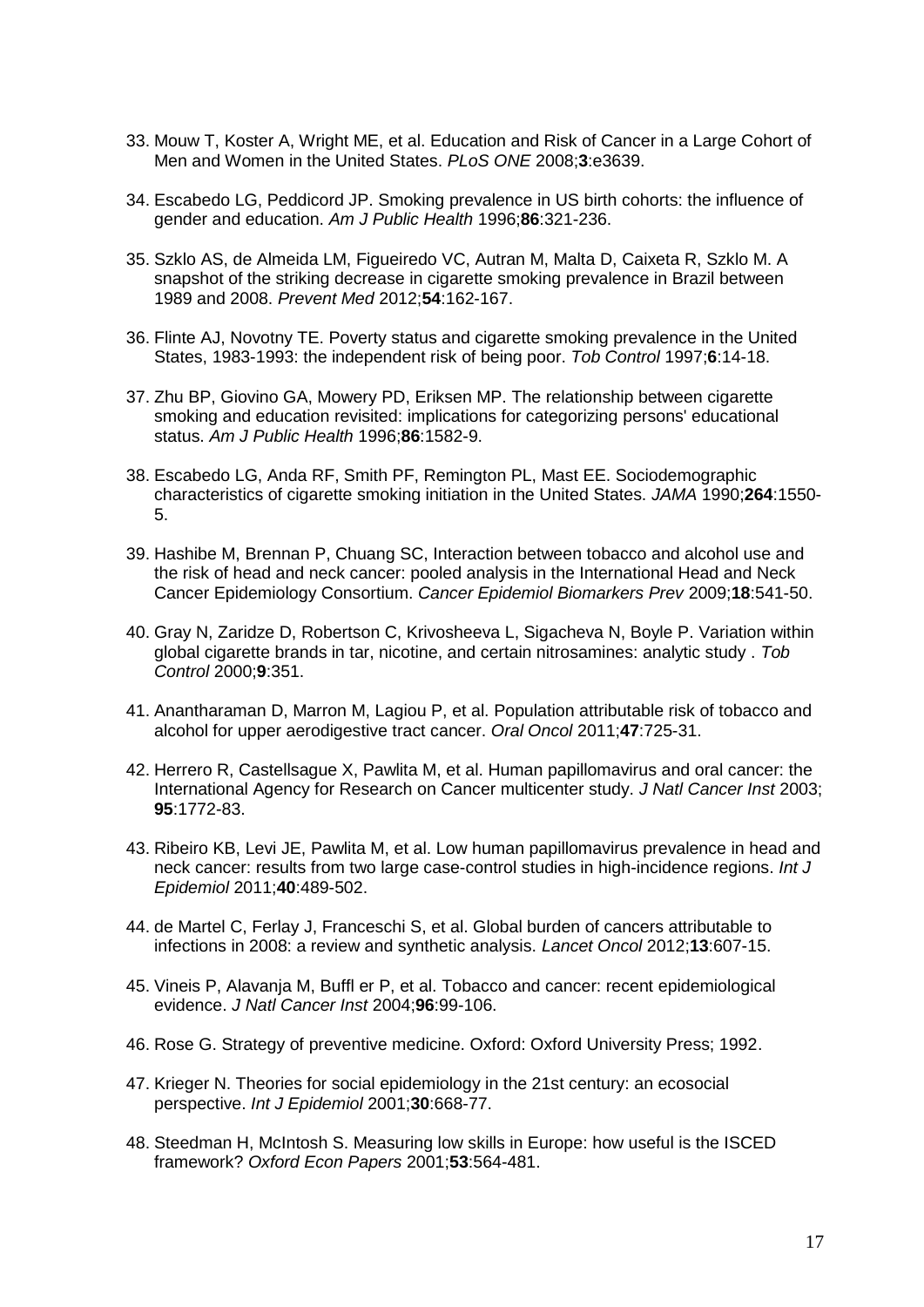- 49. Van der Heyden JH, Schaap MM, Kunst AE, et al. Socioeconomic inequalities in lung cancer mortality in 16 European populations. *Lung Cancer* 2009;**63**:322-30.
- 50. Wagenknecht LE, Burke GL, Perkins LL, Haley NJ, Friedman GD. Misclassification of smoking status in the CARDIA study: A comparison of self-report with serum cotinine levels. *Am J Public Health* 1992;**82**:33-36.
- 51. Cavelaars AE, Kunst AE, Geurts JJ, et al. Educational differences in smoking: international comparison. *BMJ* 2000;**320**:1102-7.
- 52. Menvielle G, Boshuizen H, Kunst AE, et al. Occupational exposures contribute to educational inequalities in lung cancer incidence among men: Evidence from the EPIC prospective cohort study. *Int J Cancer* 2010;**126**:1928-35.
- 53. National Institute for Health and Clinical Excellence. Lipid modification: Cardiovascular risk assessment and the modification of blood lipids for the primary and secondary prevention of cardiovascular disease. London: NICE, 2010.
- 54. Speight PM, Palmer S, Moles DRl. The cost-effectiveness of screening for oral cancer in primary care. *Health Technol Assess* 2006;**10**:14.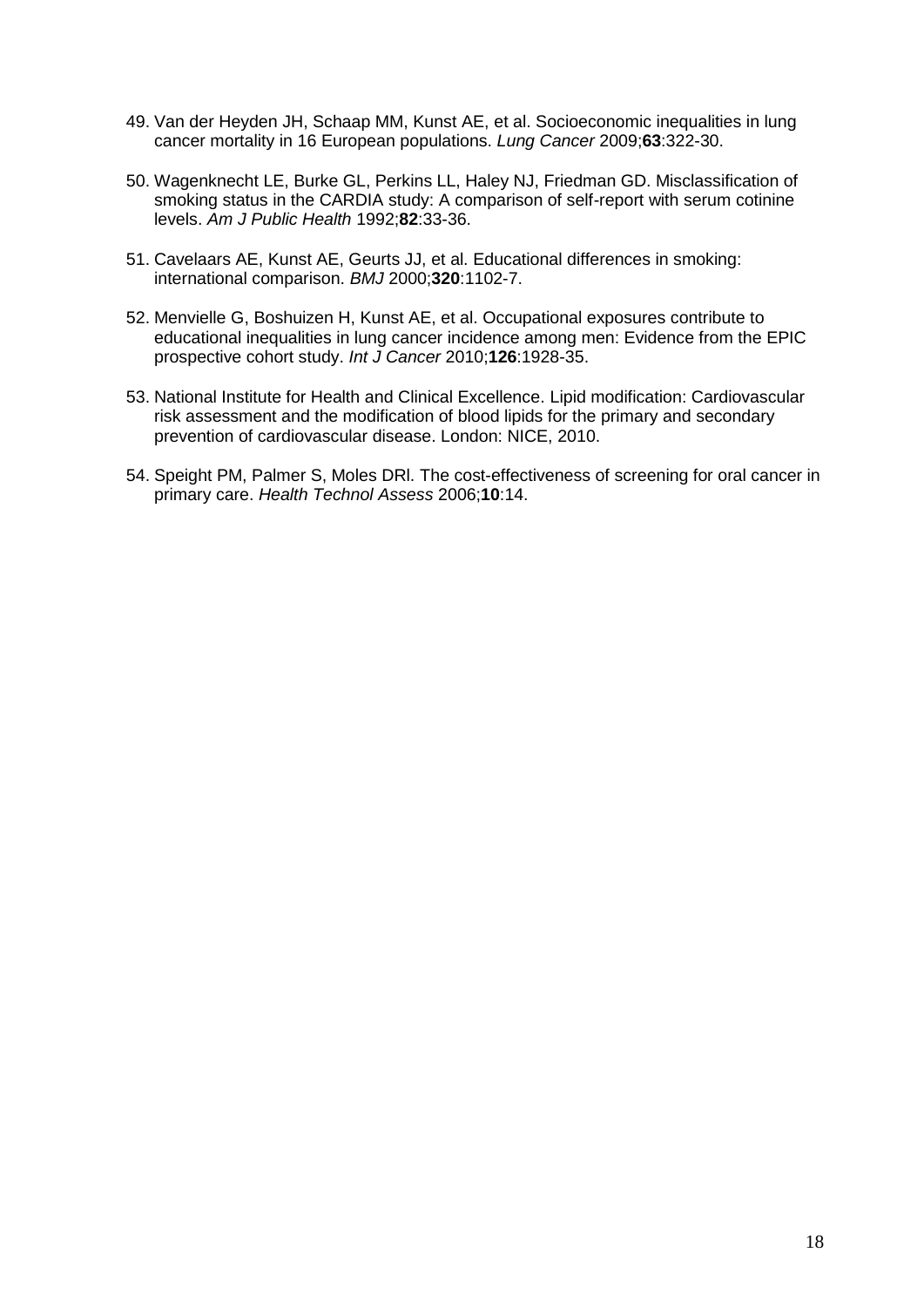## **Results**

#### **Table 1 Characteristics of individual studies of the INHANCE consortium pooled analysis**

|                        |                             |                                 |           |                | Sources of Participation rate (%) |     |         |                            | Cancer (n)     |                                   |         |                |       |       |
|------------------------|-----------------------------|---------------------------------|-----------|----------------|-----------------------------------|-----|---------|----------------------------|----------------|-----------------------------------|---------|----------------|-------|-------|
| Location               | <b>INHANCE ID</b>           | Region                          | Period    | controls       | Cases / Controls                  |     |         | E I Oral cavity Oropharynx | <b>NOS</b>     | <b>Hypopharynx Larynx Missing</b> |         |                | (n)   | (n)   |
| France *               | Paris (1989-1991)           | Europe                          | 1989-1991 | н              | 80/86                             | X   |         |                            | $\cdot$        | 206                               | 322     | 0              | 305   | 528   |
| France *               | Paris (2001-2007)           | Europe                          | 2001-2007 | P              | 82.5 / 80.6                       | X   | 468     | 692                        | 155            | 413                               | 509     | $\mathbf 0$    | 3555  | 2237  |
| Italy (Aviano)         | Aviano                      | Europe                          | 1987-1992 | H              | >95/95                            | X   | 85      | 148                        | 33             | 70                                | 146     | $\mathbf 0$    | 855   | 482   |
| Italy multicenter *    | Italy multicenter           | Europe                          | 1990-2005 | H              | >95/595                           | X   | 209     | 359                        | 90             | 143                               | 460     | $\mathbf 0$    | 2716  | 1261  |
| Italy (Milan)          | Milan (1984-1989)           | Europe                          | 1984-1989 | н              | 95/95                             | X   | 48      | 34                         | 65             | 27                                | 242     | 0              | 1531  | 416   |
| Italy (Milan)          | Milan (2006-2009)           | Europe                          | 2006-2009 | н              | >95/595                           | X   | 85      | 21                         | 18             | 17                                | 229     | 0              | 755   | 370   |
| Switzerland (Lausanne) | Switzerland                 | Europe                          | 1996-1999 | H.             | >95/595                           | X   | 138     | 151                        | $\overline{7}$ | 96                                | 124     | $\mathbf 0$    | 883   | 516   |
| Germany (Heidelberg)   | Germany-Heidelberg          | Europe                          | 1998-2000 | P              | 96/62                             | X   | $\cdot$ |                            | $\cdot$        |                                   | 246     | 6              | 769   | 252   |
| Central Europe *       | <b>Central Europe</b>       | Europe                          | 1998-2003 | н              | 96 / 97                           | x   | 196     | 98                         | 32             | 52                                | 384     | 0              | 907   | 762   |
| Western Europe *       | <b>Western Europe</b>       | Europe                          | 2000-2005 | <b>H&amp;P</b> | 82/68                             | X   | 482     | 439                        | 106            | 154                               | 539     | 8              | 1993  | 1728  |
| Germany (Saarland)     | Germany-Saarland            | Europe                          | 2001-2003 | P              | 94 / not known                    | X   | 15      | 30                         | 9              | 13                                | 27      | 0              | 94    | 94    |
| US Multicentre *       | <b>USmulticenter</b>        | North America                   | 1983-1984 | P              | 75/76                             | X   | 386     | 389                        | 218            | 121                               | $\cdot$ | 0              | 1268  | 1114  |
| USA (New York) *       | <b>New York Multicenter</b> | North America                   | 1981-1990 | н              | 91/97                             | X   | 536     | 502                        | 64             | 62                                | 286     | $\mathbf 0$    | 1610  | 1450  |
| USA (Seattle)          | Seattle (1985-1995)         | North America                   | 1985-1995 | P              | 54&63 / 63&61+                    | X   | 224     | 174                        | 14             |                                   |         | 0              | 615   | 412   |
| USA (lowa)             | lowa                        | North America                   | 1993-2006 | H.             | 87/92                             | X X | 254     | 150                        | 38             | 11                                | 95      | 8              | 760   | 556   |
| USA (North Carolina)   | Norh Carolina (1994-        | North America                   | 1994-1997 | н              | 88/86                             | X   | 42      | 44                         | 25             | 17                                | 52      | $\mathbf 0$    | 202   | 180   |
| USA (Baltimore)        | <b>Baltimore</b>            | North America                   | 2000-2005 | н              | 100 / 100                         | X X | 46      | 108                        |                | 6                                 | 49      | 0              | 200   | 209   |
| USA (Tampa)            | <b>Tampa</b>                | North America                   | 1994-2003 | н              | 98 / 90                           | X   | 22      | 57                         | 65             | 1                                 | 63      | 5              | 899   | 213   |
| USA (Boston)           | <b>Boston</b>               | North America                   | 1999-2003 | P              | 89/49                             | X X | 139     | 247                        | 43             | 44                                | 111     | 1              | 659   | 585   |
| USA (Houston)          | Houston                     | North America                   | 2001-2006 | н              | 95 / > 80                         | X X | 238     | 387                        | 10             | 38                                | 154     | $\overline{2}$ | 866   | 829   |
| USA (Buffalo)          | <b>Buffalo</b>              | North America                   | 1982-1998 | н              | 50/50                             | X X | 218     | 141                        | 36             | 46                                | 191     | 0              | 1254  | 632   |
| USA (Baltimore)        | <b>HOTSPOT</b>              | North America                   | 2009-2012 | н              | >85/>80                           | X X |         | 71                         | $\cdot$        | $\cdot$                           |         | 0              | 71    | 71    |
| USA (North Carolina)   | North Carolina (2002-       | North America                   | 2002-2006 | P              | 82/61                             | X X | 194     | 372                        | 251            | 70                                | 481     | $\mathbf{0}$   | 1396  | 1368  |
| USA (Los Angeles)      | <b>Los Angeles</b>          | North America                   | 1999-2004 | P              | 49 / 68                           | X X | 53      | 156                        | 112            | 17                                | 90      | 0              | 1040  | 428   |
| USA (Seattle)          | Seattle-Leo                 | North America                   | 1983-1987 | P              | 81/75                             | X   | 183     | 151                        | 47             | 61                                | 209     | 6              | 547   | 657   |
| USA (New York)         | <b>MSKCC</b>                | North America                   | 1992-1994 | н              | >95/595                           | X X | 72      | 13                         | $\overline{2}$ | 11                                | 42      | 25             | 171   | 165   |
| Puerto Rico            | <b>Puerto Rico</b>          | South/Central America 1992-1995 |           | P              | 71/83                             | X X | 94      | 143                        | 57             | 57                                |         | 0              | 521   | 351   |
| Latin America *        | <b>Latin America</b>        | South/Central America 2000-2003 |           | н              | 95/86                             | X   | 459     | 395                        | 240            | 180                               | 860     | 66             | 1706  | 2200  |
| Brazil (Sao Paulo)     | <b>SaoPaulo</b>             | South/Central America 2002-2007 |           | н              | >95/595                           | X   | 769     | 326                        | 64             | 180                               | 574     | 9              | 1670  | 1922  |
| International *        | <b>Intl Multicenter</b>     | Global                          | 1992-1997 | н              | 89/87                             | X   | 828     | 347                        | 135            |                                   |         | 262            | 1732  | 1572  |
| China (Beijing)        | <b>Beijing</b>              | Asia                            | 1988-1989 | H              | 100 / 100                         | X   | 404     |                            |                |                                   |         | $\mathbf 0$    | 404   | 404   |
| <b>TOTAL</b>           | Total                       |                                 |           |                |                                   |     | 6887    | 6145                       | 1936           | 2113                              | 6485    | 398            | 31954 | 23964 |

**E - education data; I - household income data; X - data present; H - hospital-based controls; P - population-based controls; OC/OP NOS - oral cavity and / or oropharynx not specified**

**\* - multicenter study**

**† - Two response rates are reported because data were collected in two population-based case-control studies, the first from 1985 to 1989 among men and the second from 1990 to 1995** 

**‡ - All studies frequency matched controls to cases minimally on age and sex. Additional frequency matching factors included: center/city/region (France 2001-2007, Central Europe, Latin America, Sao Paulo,**  Western Europe, International Multicenter), Hospital (France 1989-1991, New York Multicenter, Sao Paulo), Neighbourhood (Los Angeles, Boston), ethnicity (Central Europe, Tampa, Houston, Latin America, **US Multicenter, Western Europe, North Carolina (2002-2006), HOTSPOT), Residence (Germany Saarland), HPV status (Baltimore)**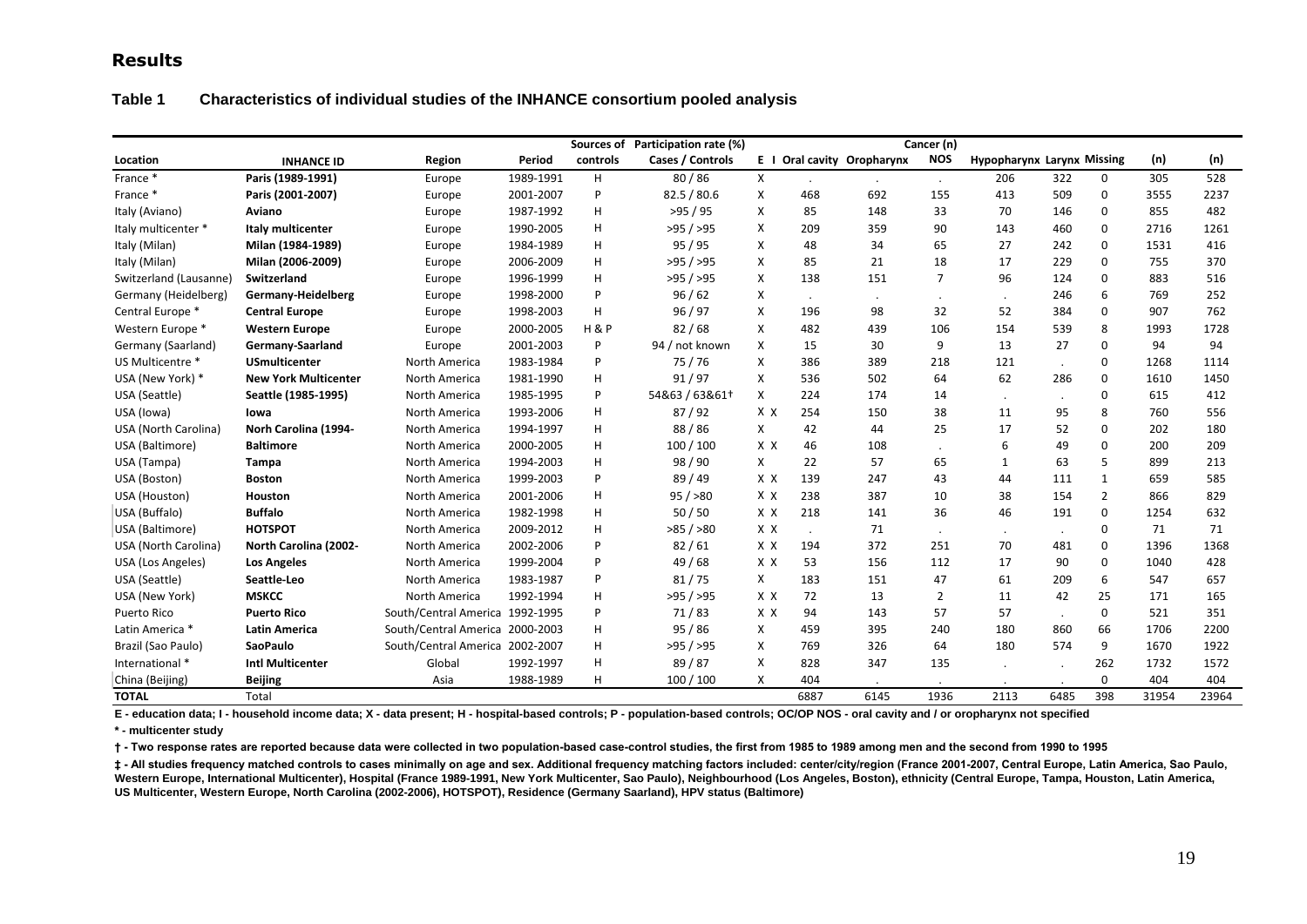|                            |                            |                 |       |            | Sex   |                 |       |             |       |                 | All     |           |       |
|----------------------------|----------------------------|-----------------|-------|------------|-------|-----------------|-------|-------------|-------|-----------------|---------|-----------|-------|
|                            |                            |                 |       | Women      |       |                 |       | Men         |       |                 | Overall |           |       |
|                            |                            | <b>Controls</b> |       | Cases      |       | <b>Controls</b> |       | Cases       |       | <b>Controls</b> |         | Cases     |       |
| Variable                   |                            | $(n=9210)$      |       | $(n=5070)$ |       | $(n=22744)$     |       | $(n=18894)$ |       | (n=31954)       |         | (n=23964) |       |
|                            |                            | n               | %     | n          | %     | n               | $\%$  | n           | $\%$  | $\sf n$         | $\%$    | n         | %     |
| Age (years)                | < 50                       | 2265            | 24.59 | 964        | 19.01 | 4939            | 21.72 | 3566        | 18.87 | 7204            | 22.54   | 4530      | 18.9  |
|                            | $50 +$                     | 6945            | 75.41 | 4106       | 80.99 | 17805           | 78.28 | 15328       | 81.13 | 24750           | 77.46   | 19434     | 81.1  |
| Global region              | Europe                     | 4072            | 44.21 | 1601       | 31.58 | 12242           | 53.83 | 8354        | 44.22 | 16314           | 51.05   | 9955      | 41.54 |
|                            | North America              | 3479            | 37.77 | 2295       | 45.27 | 6927            | 30.46 | 6011        | 31.81 | 10406           | 32.57   | 8306      | 34.66 |
|                            | South/Central America      | 1142            | 12.4  | 706        | 13.93 | 2955            | 12.99 | 3911        | 20.7  | 4097            | 12.82   | 4617      | 19.27 |
|                            | Other                      | 517             | 5.61  | 468        | 9.23  | 620             | 2.73  | 618         | 3.27  | 1137            | 3.56    | 1086      | 4.53  |
| Country income inequality  | Lower $<$ 6                | 758             | 8.23  | 518        | 10.22 | 2155            | 9.48  | 2087        | 11.05 | 2913            | 9.12    | 2605      | 10.87 |
| (ratio income share        | Mid 6-8                    | 2031            | 22.05 | 643        | 12.68 | 5632            | 24.76 | 3323        | 17.59 | 7663            | 23.98   | 3966      | 16.55 |
| richest 20% : poorest 20%) | Higher >8                  | 4532            | 49.21 | 2955       | 58.28 | 9559            | 42.03 | 9718        | 51.43 | 14091           | 44.1    | 12673     | 52.88 |
|                            | missing                    | 1889            | 20.51 | 954        | 18.82 | 5398            | 23.73 | 3766        | 19.93 | 7287            | 22.8    | 4720      | 19.7  |
| Education (ISCED)          | Low $(0 - 1)$              | 3183            | 34.56 | 1718       | 33.89 | 7118            | 31.3  | 7517        | 39.79 | 10301           | 32.24   | 9235      | 38.54 |
|                            | Intermediate $(2 - 4)$     | 2899            | 31.48 | 1862       | 36.73 | 7340            | 32.27 | 6508        | 34.44 | 10239           | 32.04   | 8370      | 34.93 |
|                            | High $(5 - 6)$             | 2993            | 32.5  | 1349       | 26.61 | 7934            | 34.88 | 4201        | 22.23 | 10927           | 34.2    | 5550      | 23.16 |
|                            | missing                    | 135             | 1.47  | 141        | 2.78  | 352             | 1.55  | 668         | 3.54  | 487             | 1.52    | 809       | 3.38  |
| Annual household income    | $1$ (<\$15,000)            | 557             | 6.05  | 443        | 8.74  | 1011            | 4.45  | 1113        | 5.89  | 1568            | 4.91    | 1556      | 6.49  |
| (US <sub>5</sub> )         | 2 (\$15,000 - < \$30,000)  | 252             | 2.74  | 161        | 3.18  | 577             | 2.54  | 429         | 2.27  | 829             | 2.59    | 590       | 2.46  |
|                            | $3(530,000 - 545,000)$     | 237             | 2.57  | 133        | 2.62  | 616             | 2.71  | 388         | 2.05  | 853             | 2.67    | 521       | 2.17  |
|                            | $4$ (\$45,000 - <\$60,000) | 193             | 2.1   | 111        | 2.19  | 425             | 1.87  | 325         | 1.72  | 618             | 1.93    | 436       | 1.82  |
|                            | $5(560,000+)$              | 481             | 5.22  | 247        | 4.87  | 1496            | 6.58  | 1047        | 5.54  | 1977            | 6.19    | 1294      | 5.4   |
|                            | missing                    | 7490            | 81.32 | 3975       | 78.4  | 18619           | 81.86 | 15592       | 82.52 | 26109           | 81.71   | 19567     | 81.65 |
| Study design               | Hospital-based             | 6295            | 68.35 | 3311       | 65.31 | 14800           | 65.07 | 12847       | 68    | 21095           | 66.02   | 16158     | 67.43 |
|                            | Population-based           | 2915            | 31.62 | 1759       | 34.69 | 7944            | 34.92 | 6047        | 31.99 | 10859           | 33.97   | 7806      | 32.56 |
| Time of study recruitment  | Pre-2000 studies           | 4712            | 51.16 | 2466       | 48.64 | 11066           | 48.65 | 7874        | 41.67 | 15778           | 49.38   | 10340     | 43.15 |
|                            | 2000-onward studies        | 4498            | 48.81 | 2604       | 51.36 | 11678           | 51.34 | 11020       | 58.31 | 16176           | 50.61   | 13624     | 56.84 |
| Subsite of tumour          | Oral cavity                |                 |       | 2122       | 41.85 |                 |       | 4765        | 25.22 |                 |         | 6887      | 28.74 |
|                            | Oropharynx                 |                 |       | 1237       | 24.4  |                 |       | 4908        | 25.98 |                 |         | 6145      | 25.64 |
|                            | OC/OP NOS                  |                 |       | 240        | 4.73  |                 |       | 1873        | 9.91  |                 |         | 2113      | 8.82  |
|                            | Hypophayrnx                |                 |       | 535        | 10.55 |                 |       | 1401        | 7.42  |                 |         | 1936      | 8.08  |
|                            | Larynx                     |                 |       | 843        | 16.63 |                 |       | 5642        | 29.86 |                 |         | 6485      | 27.06 |
|                            | Mixed                      |                 |       | 75         | 1.48  |                 |       | 256         | 1.35  |                 |         | 331       | 1.38  |
|                            | Missing                    |                 |       | 18         | 0.36  |                 |       | 49          | 0.26  |                 |         | 67        | 0.28  |

**Table 2a Distribution of INHANCE Consortium head and neck cancer cases and control-subjects by selected demographic, behavioural, study design characteristics, and tumour subsite by sex**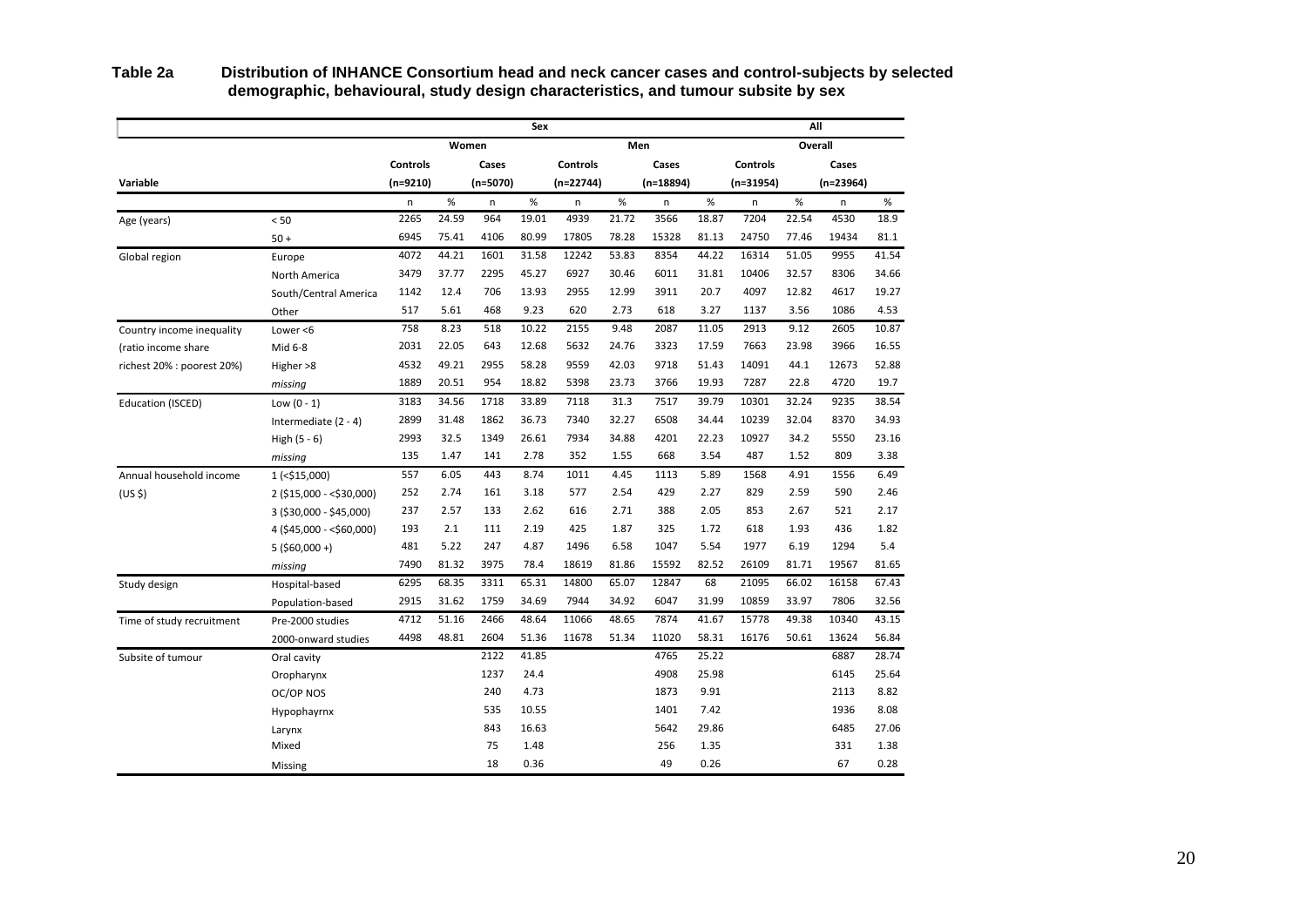|                         |               | All             |       |            |       |                 |       |             |       |                 |       |             |       |  |  |
|-------------------------|---------------|-----------------|-------|------------|-------|-----------------|-------|-------------|-------|-----------------|-------|-------------|-------|--|--|
|                         |               |                 |       | Women      |       |                 |       | Men         |       | Overall         |       |             |       |  |  |
|                         |               | <b>Controls</b> |       | Cases      |       | <b>Controls</b> |       | Cases       |       | <b>Controls</b> |       | Cases       |       |  |  |
| Variable                |               | $(n=9210)$      |       | $(n=5070)$ |       | $(n=22744)$     |       | $(n=18894)$ |       | $(n=31954)$     |       | $(n=23964)$ |       |  |  |
|                         |               | n               | $\%$  | n          | $\%$  | n               | $\%$  | n           | $\%$  | n               | %     | n           | %     |  |  |
| Smoking (pack-years)    | $0 < = 10$    | 1223            | 13.28 | 410        | 8.09  | 3162            | 13.9  | 1044        | 5.53  | 4385            | 13.72 | 1454        | 6.07  |  |  |
|                         | $10 - 5 = 20$ | 758             | 8.23  | 435        | 8.58  | 2923            | 12.85 | 1453        | 7.69  | 3681            | 11.52 | 1888        | 7.88  |  |  |
|                         | $20 - 5 = 30$ | 508             | 5.52  | 496        | 9.78  | 2562            | 11.26 | 2271        | 12.02 | 3070            | 9.61  | 2767        | 11.55 |  |  |
|                         | $30 - 5 = 40$ | 386             | 4.19  | 534        | 10.53 | 2205            | 9.69  | 2867        | 15.17 | 2591            | 8.11  | 3401        | 14.19 |  |  |
|                         | $40 - 50$     | 252             | 2.74  | 488        | 9.63  | 1551            | 6.82  | 2534        | 13.41 | 1803            | 5.64  | 3022        | 12.61 |  |  |
|                         | > 50          | 385             | 4.18  | 1008       | 19.88 | 2882            | 12.67 | 6086        | 32.21 | 3267            | 10.22 | 7094        | 29.6  |  |  |
|                         | missing       | 60              | 0.65  | 57         | 1.12  | 533             | 2.34  | 822         | 4.35  | 593             | 1.86  | 879         | 3.67  |  |  |
| Other Tobacco status    | Never         | 4669            | 50.69 | 1058       | 20.87 | 5222            | 22.96 | 953         | 5.04  | 9891            | 30.95 | 2011        | 8.39  |  |  |
|                         | Ever          | 1544            | 16.76 | 685        | 13.51 | 7849            | 34.51 | 4409        | 23.34 | 9393            | 29.4  | 5094        | 21.26 |  |  |
|                         | Current       | 1589            | 17.25 | 2491       | 49.13 | 6650            | 29.24 | 10787       | 57.09 | 8239            | 25.78 | 13278       | 55.41 |  |  |
|                         | missing       | 1408            | 15.29 | 836        | 16.49 | 3023            | 13.29 | 2745        | 14.53 | 4431            | 13.87 | 3581        | 14.94 |  |  |
| Alcohol drinking status | Never         | 4074            | 44.23 | 1765       | 34.81 | 3457            | 15.2  | 1399        | 7.4   | 7531            | 23.57 | 3164        | 13.2  |  |  |
|                         | Ever          | 5081            | 55.17 | 3256       | 64.22 | 19211           | 84.47 | 17362       | 91.89 | 24292           | 76.02 | 20618       | 86.04 |  |  |
|                         | missing       | 55              | 0.6   | 49         | 0.97  | 76              | 0.33  | 133         | 0.7   | 131             | 0.41  | 182         | 0.76  |  |  |
| Alcohol (drinks / day)  | Never         | 4082            | 44.32 | 1767       | 34.85 | 3476            | 15.28 | 1404        | 7.43  | 7558            | 23.65 | 3171        | 13.23 |  |  |
|                         | $0$ to $<$ 1  | 3293            | 35.75 | 1527       | 30.12 | 6899            | 30.33 | 2907        | 15.39 | 10192           | 31.9  | 4434        | 18.5  |  |  |
|                         | 1 to < 3      | 1196            | 12.99 | 797        | 15.72 | 5772            | 25.38 | 3856        | 20.41 | 6968            | 21.81 | 4653        | 19.42 |  |  |
|                         | $3$ to $< 5$  | 200             | 2.17  | 323        | 6.37  | 2642            | 11.62 | 2716        | 14.37 | 2842            | 8.89  | 3039        | 12.68 |  |  |
|                         | 5 to          | 109             | 1.18  | 427        | 8.42  | 3293            | 14.48 | 7119        | 37.68 | 3402            | 10.65 | 7546        | 31.49 |  |  |
|                         | missing       | 330             | 3.58  | 229        | 4.52  | 662             | 2.91  | 892         | 4.72  | 992             | 3.1   | 1121        | 4.68  |  |  |
| Fruit consumption       | $\leq 1$      | 1368            | 14.85 | 1203       | 23.73 | 3974            | 17.47 | 4762        | 25.2  | 5342            | 16.72 | 5965        | 24.89 |  |  |
| (pieces / week)         | 1 to 3        | 1454            | 15.79 | 741        | 14.62 | 3817            | 16.78 | 2803        | 14.84 | 5271            | 16.5  | 3544        | 14.79 |  |  |
|                         | 3 to 7        | 1883            | 20.45 | 745        | 14.69 | 4158            | 18.28 | 2380        | 12.6  | 6041            | 18.91 | 3125        | 13.04 |  |  |
|                         | $\geq 7$      | 1806            | 19.61 | 620        | 12.23 | 3757            | 16.52 | 1887        | 9.99  | 5563            | 17.41 | 2507        | 10.46 |  |  |
|                         | missing       | 2699            | 29.31 | 1761       | 34.73 | 7038            | 30.94 | 7062        | 37.38 | 9737            | 30.47 | 8823        | 36.82 |  |  |
| Vegetable consumption   | $\leq 1$      | 1382            | 15.01 | 997        | 19.66 | 3960            | 17.41 | 4180        | 22.12 | 5342            | 16.72 | 5177        | 21.6  |  |  |
| (pieces / week)         | 1 to 3        | 1613            | 17.51 | 845        | 16.67 | 3924            | 17.25 | 3051        | 16.15 | 5537            | 17.33 | 3896        | 16.26 |  |  |
|                         | 3 to 7        | 1757            | 19.08 | 802        | 15.82 | 3735            | 16.42 | 2474        | 13.09 | 5492            | 17.19 | 3276        | 13.67 |  |  |
|                         | $\geq 7$      | 1910            | 20.74 | 809        | 15.96 | 4216            | 18.54 | 2251        | 11.91 | 6126            | 19.17 | 3060        | 12.77 |  |  |
|                         | missing       | 2548            | 27.67 | 1617       | 31.89 | 6909            | 30.38 | 6938        | 36.72 | 9457            | 29.6  | 8555        | 35.7  |  |  |

#### **Table 2b Distribution of INHANCE Consortium head and neck cancer cases and control-subjects by Smoking, alcohol, and dietary variables by sex**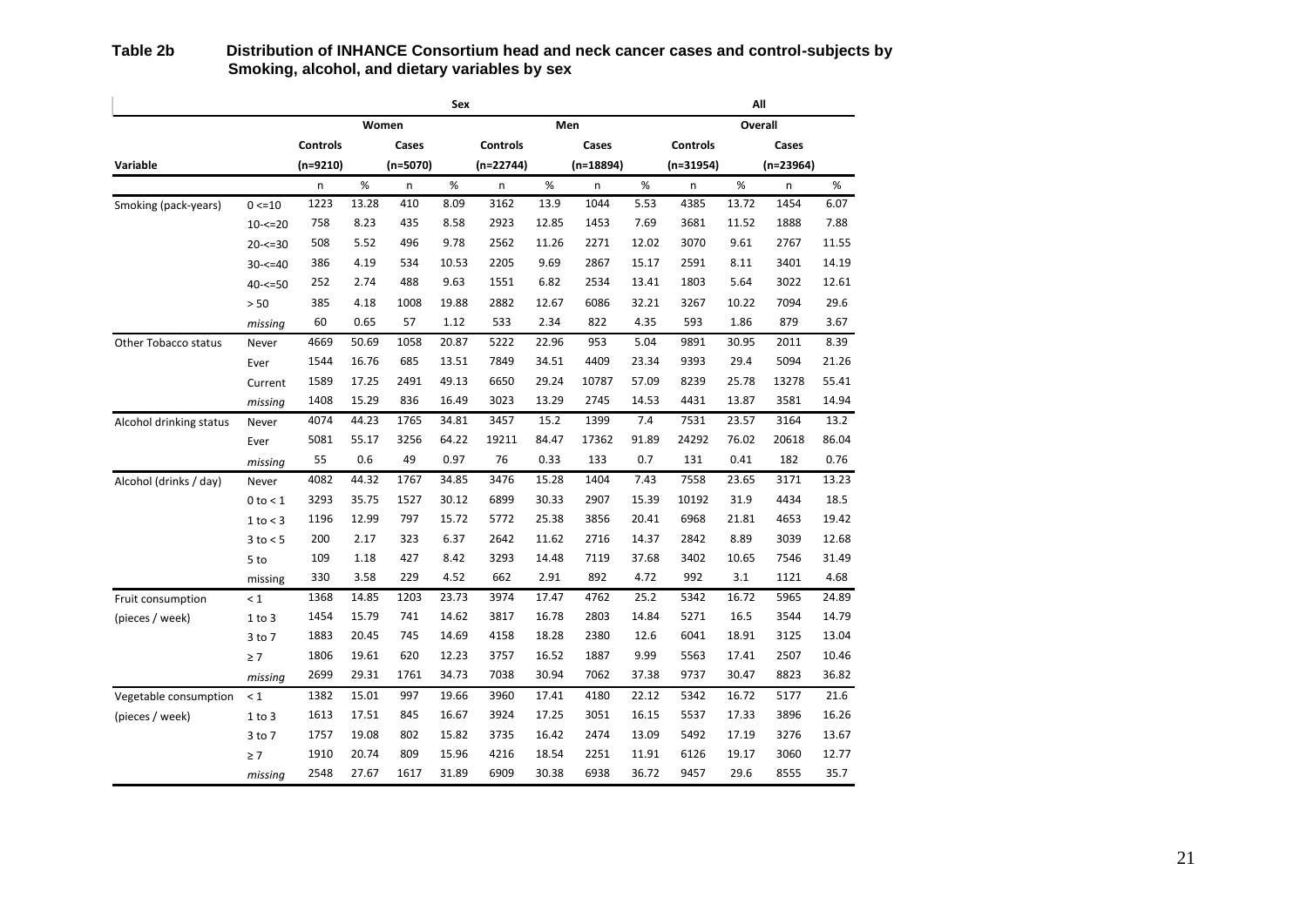#### **Table 3 Adjusted Odds Ratios and 95%Confidence Intervals for the association between head and neck cancer overall and education level / monthly household income**

|                  |                       |           |                                                                 |                                                            |                       | <b>INDIANAL HOUSENOID INCOME</b> |                                                                                |                |      |           |                       |                                |                                                                            |      |      |                                                                       |            |                                |  |  |
|------------------|-----------------------|-----------|-----------------------------------------------------------------|------------------------------------------------------------|-----------------------|----------------------------------|--------------------------------------------------------------------------------|----------------|------|-----------|-----------------------|--------------------------------|----------------------------------------------------------------------------|------|------|-----------------------------------------------------------------------|------------|--------------------------------|--|--|
|                  | <b>Controls Cases</b> |           |                                                                 | 1. Minimally adjusted Adjusted<br>for age, sex and centert |                       |                                  | 2. Adjusted for age,<br>Controls Cases<br>sex, center,<br>smoking <sup>+</sup> |                |      |           |                       |                                | Controls Cases                                                             |      |      | 3. Adjusted for age, sex, center,<br>smoking and alcohol <sup>+</sup> |            |                                |  |  |
|                  | number                |           | ΟR                                                              | LCI                                                        | <b>UCL</b>            | n studies,<br>p het              | number                                                                         |                | 0R   | LCI       | <b>UCL</b>            | n studies,<br>p het            | number                                                                     |      | OR   | LCI                                                                   | <b>UCL</b> | n studies,<br>p het            |  |  |
| <b>Education</b> |                       |           |                                                                 |                                                            |                       |                                  |                                                                                |                |      |           |                       |                                |                                                                            |      |      |                                                                       |            |                                |  |  |
| Level            |                       |           |                                                                 |                                                            |                       |                                  |                                                                                |                |      |           |                       |                                |                                                                            |      |      |                                                                       |            |                                |  |  |
| Low              | 10301                 |           | 9235 2.50                                                       | 2.02                                                       |                       | 3.09 28, <.0001                  | 10039                                                                          | 8748 1.87 1.53 |      |           | 2.29                  | 27, <.0001                     | 7680                                                                       | 7142 | 1.46 | 1.16                                                                  |            | 1.82 25, <.0001                |  |  |
| Mid              | 10238                 |           | 8370 1.80 1.57                                                  |                                                            | 2.07                  | 30, < 0001                       | 10046                                                                          | 8105 1.42 1.24 |      |           | 1.63                  | 29, < 0001                     | 6755                                                                       | 6331 | 1.32 | 1.15                                                                  | 1.53       | 26, < 0001                     |  |  |
| High             | 10925                 | 5550 1.00 |                                                                 |                                                            |                       |                                  | 10778                                                                          | 5463 1.00      |      |           |                       |                                | 7184                                                                       | 3930 | 1.00 |                                                                       |            |                                |  |  |
| Monthly          |                       |           |                                                                 |                                                            |                       |                                  |                                                                                |                |      |           |                       |                                |                                                                            |      |      |                                                                       |            |                                |  |  |
| Income           |                       |           |                                                                 |                                                            |                       |                                  |                                                                                |                |      |           |                       |                                |                                                                            |      |      |                                                                       |            |                                |  |  |
| 1                | 1568                  |           | 1556 2.44                                                       | 1.62                                                       |                       | $3.67$ $8, < 0.0001$             | 1544                                                                           | 1532 1.69 1.27 |      |           | 2.26                  | 8,0.016                        | 733                                                                        | 1048 | 1.56 | 1.29                                                                  | 1.88       | 8,0.53                         |  |  |
| $\overline{2}$   | 828                   | 590       | 1.60                                                            | 1.11                                                       |                       | 2.32 8,0.001                     | 815                                                                            | 583            | 1.26 | 0.90      | 1.75                  | 8,0.0023                       | 363                                                                        | 379  | 1.11 | 0.90                                                                  | 1.37       | 8,0.54                         |  |  |
| 3                | 853                   | 521       | 1.31                                                            | 0.93                                                       |                       | 1.84 9,0.0009                    | 846                                                                            | 520            | 1.14 | 0.80      | 1.62                  | 9,0.0018                       | 436                                                                        | 383  | 1.10 | 0.80                                                                  | 1.53       | 9,0.48                         |  |  |
| 4                | 618                   | 436       | 1.15                                                            | 0.82                                                       |                       | 1.61 9,0.0003                    | 614                                                                            | 435            |      | 1.02 0.73 |                       | 1.44 9,0.0015                  | 425                                                                        | 341  | 0.94 | 0.64                                                                  | 1.37       | 9,0.0034                       |  |  |
| 5                | 1976                  | 1294      |                                                                 |                                                            |                       |                                  | 1967                                                                           | 1284           |      |           |                       |                                | 1516                                                                       | 1082 |      |                                                                       |            |                                |  |  |
|                  | <b>Controls Cases</b> |           | 4. Adjusted for age, sex, center,<br>smoking, alcohol and diet+ |                                                            | <b>Controls Cases</b> |                                  | 5. Adjusted for age, sex, center,<br>smoking, alcohol, diet and Tb+            |                |      |           | <b>Controls Cases</b> |                                | 6. Adjusted for age, sex, center,<br>in never smokers/Tb/alcohol<br>userst |      |      |                                                                       |            |                                |  |  |
|                  | number                |           | OR                                                              | <b>CI</b>                                                  | Lower Uppe<br>r Cl    | n studies,<br>p het              | number                                                                         |                | OR   | r Cl      | <b>CI</b>             | Lowe Upper n studies,<br>p het | number                                                                     |      | OR   | <b>CI</b>                                                             | <b>CI</b>  | Lower Upper nstudies,<br>p het |  |  |
| Education        |                       |           |                                                                 |                                                            |                       |                                  |                                                                                |                |      |           |                       |                                |                                                                            |      |      |                                                                       |            |                                |  |  |
| Level            |                       |           |                                                                 |                                                            |                       |                                  |                                                                                |                |      |           |                       |                                |                                                                            |      |      |                                                                       |            |                                |  |  |
| Low              | 5697                  | 4932 1.43 |                                                                 | 1.13                                                       |                       | 1.81 19, <.0001                  | 5013                                                                           | 4395 1.34 1.04 |      |           |                       | $1.73$ 16, <.0001              | 1784                                                                       | 774  | 1.61 | 1.13                                                                  |            | 2.31 23, 0.1751                |  |  |
| Mid              | 3690                  | 3639 1.33 |                                                                 | 1.11                                                       |                       | 1.59 19, <.0001                  | 3107                                                                           | 3240 1.22      |      | 1.03      | 1.46                  | 16,<0001                       | 1476                                                                       | 372  | 1.10 | 0.90                                                                  | 1.34       | 26, 0.6039                     |  |  |
| High             | 4646                  | 2342 1.00 |                                                                 |                                                            |                       |                                  | 4136                                                                           | 2149 1.00      |      |           |                       |                                | 1453                                                                       | 349  | 1.00 |                                                                       |            |                                |  |  |

N - number of subjects; OR - Odds Ratio; CI - 95% Confidence Interval; n - number of studies; p het - p-value for heterogeneity;

† Unconditional logistic regression (random-effects model); ref - reference category

1 Adjusted for: age, sex, center

2 Adjusted for: 1 + smoking status, smoking pack years (continuous), cigarettes per day, duration of smoking (years)

3 Adjusted for: 2 + drinking status, alcohol frequency, years of drinking

3x Adjusted for: 3 + interaction between years of smoking and years of drinking

4 Adjusted for: 3 + fruit consumption, vegetable consumption

5 Adjusted for: 4 + Tb - tobacco use: duration of pipe smoking, duration of cigar smoking, use of snuff, use of chewing tobacco

6 Adjusted for: age, sex, center in never smokers, never tobacco users, and never alcohol drinkers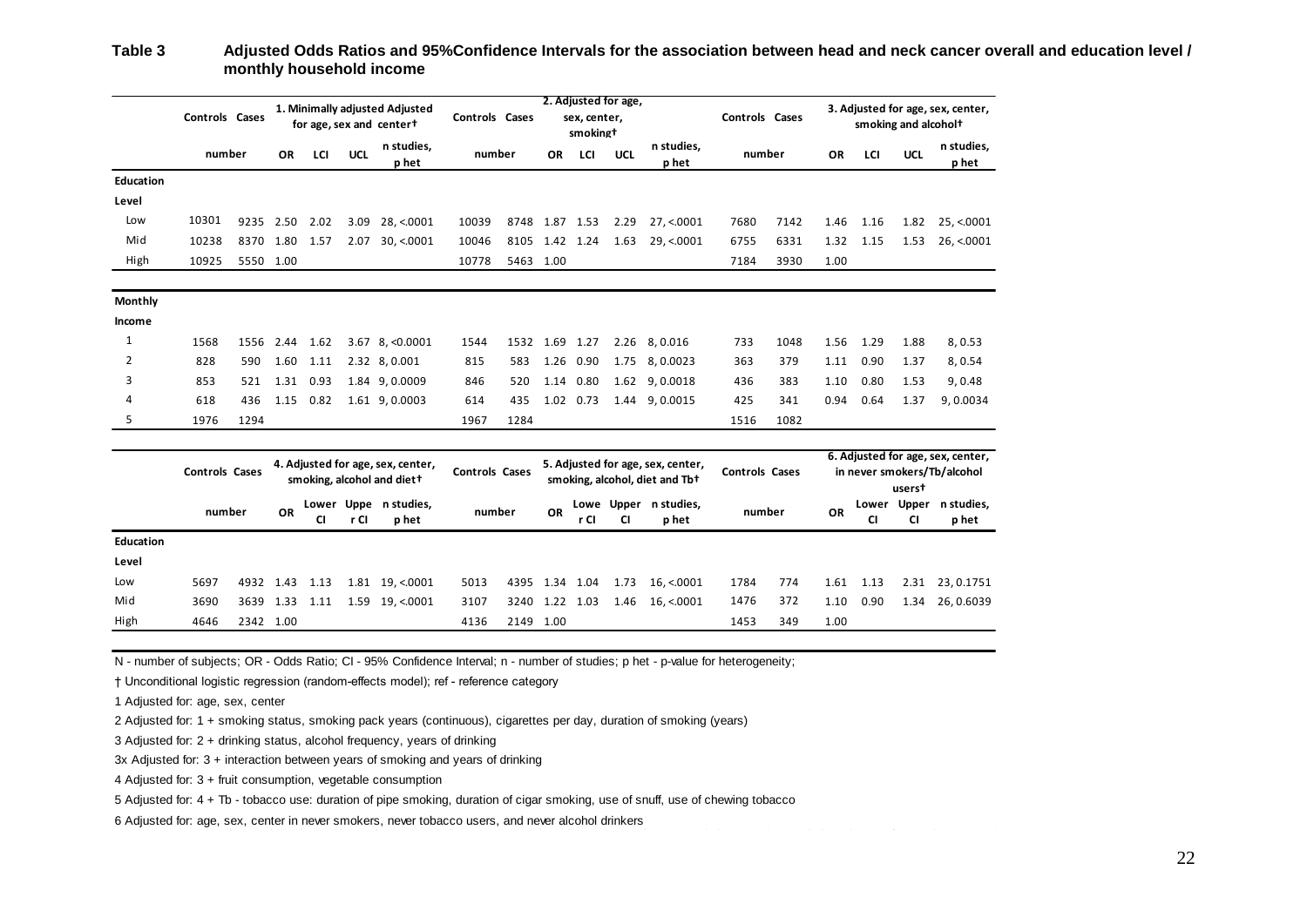| Table 4 | Subgroup analyses – Random-effects unconditional logistic regression models: adjusted Odds Ratios and 95%Confidence Intervals in      |
|---------|---------------------------------------------------------------------------------------------------------------------------------------|
|         | (1) minimally adjusted models and (2) models adjusted for significant behavioural factors for the association of low relative to high |
|         | educational attainment in head and neck cancer subsites by: sex, age-group, over-time, source of control, cancer subsite, global      |
|         | region, and country income inequality.                                                                                                |

|                               |           | <b>Minimally adjusted</b><br>Adjusted for age, sex and<br>center† |                 |             |         | Adjusted for age, sex, center<br>and smoking and alcohol†\$ |                 | %unexplained by<br>smoking and<br>alcohol‡ |             |         |      |
|-------------------------------|-----------|-------------------------------------------------------------------|-----------------|-------------|---------|-------------------------------------------------------------|-----------------|--------------------------------------------|-------------|---------|------|
| <b>Education low vs high</b>  | <b>OR</b> | <b>Lower CI</b>                                                   | <b>Upper CI</b> | n, p het*   | p het** | <b>OR</b>                                                   | <b>Lower CI</b> | <b>Upper CI</b>                            | n, p het*   | p het** | $\%$ |
| Men                           | 2.58      | 2.07                                                              | 3.21            | 28, < .0001 | 0.097   | 1.44                                                        | 1.16            | 1.80                                       | 25, < 0001  | 0.757   | 28.1 |
| Women                         | 1.89      | 1.41                                                              | 2.54            | 24, < 0001  |         | 1.34                                                        | 0.90            | 2.00                                       | 20, 0.008   |         | 38.0 |
| $< 50$ years                  | 2.19      | 1.68                                                              | 2.85            | 25, 0.02    | 0.495   | 1.22                                                        | 0.89            | 1.67                                       | 22, 0.033   | 0.123   | 18.3 |
| $50 + \text{years}$           | 2.47      | 1.98                                                              | 3.09            | 28, < .0001 |         | 1.65                                                        | 1.32            | 2.05                                       | 27, < 0001  |         | 43.9 |
| Pre-2000 studies              | 2.55      | 1.83                                                              | 3.56            | 15, < .0001 | 0.924   | 1.27                                                        | 0.88            | 1.82                                       | 13, < .0001 | 0.176   | 17.4 |
| 2000-onward studies           | 2.50      | 1.97                                                              | 3.16            | 13, < .0001 |         | 1.70                                                        | 1.37            | 2.11                                       | 12, 0.0099  |         | 46.7 |
| Population controls           | 3.25      | 2.25                                                              | 4.68            | 9, < .0001  | 0.058   | 1.62                                                        | 1.17            | 2.23                                       | 7,0.019     | 0.539   | 27.4 |
| Hospital controls             | 2.16      | 1.75                                                              | 2.66            | 19, < .0001 |         | 1.42                                                        | 1.08            | 1.85                                       | 19, < .0001 |         | 36.0 |
| Oral cavity                   | 2.06      | 1.64                                                              | 2.58            | 26, < 0001  | 0.043   | 1.33                                                        | 1.02            | 1.75                                       | 25, < 0001  | 0.387   | 31.2 |
| Oropharynx                    | 2.34      | 1.66                                                              | 3.31            | 24, 0.012   |         | 1.88                                                        | 1.23            | 2.88                                       | 23, 0.085   |         | 65.7 |
| Oral cavity / oropharynx NOS  | 2.21      | 1.76                                                              | 2.78            | 26, < 0001  |         | 1.44                                                        | 1.12            | 1.85                                       | 25, 0.0034  |         | 36.5 |
| Hypopharynx                   | 3.80      | 2.60                                                              | 5.54            | 23, 0.00016 |         | 2.00                                                        | 1.33            | 3.01                                       | 20, 0.024   |         | 35.8 |
| Larynx                        | 2.99      | 2.19                                                              | 4.07            | 25, < 0001  |         | 1.69                                                        | 1.24            | 2.32                                       | 22, < 0001  |         | 34.9 |
| Europe                        | 2.20      | 1.55                                                              | 3.11            | 13, < .0001 | 0.047   | 1.30                                                        | 0.88            | 1.93                                       | 10, < .0001 | 0.630   | 25.1 |
| North America                 | 3.00      | 2.05                                                              | 4.39            | 13, < .0001 |         | 1.57                                                        | 1.12            | 2.19                                       | 13, 0.0037  |         | 28.4 |
| South/Central America         | 2.37      | 1.93                                                              | 2.91            | 4, 0.37     |         | 1.68                                                        | 1.31            | 2.16                                       | 4, 0.45     |         | 49.8 |
| Lower income inequal country  | 2.22      | 1.33                                                              | 3.73            | 6, < .0001  | 0.040   | 1.30                                                        | 0.67            | 2.53                                       | 5, < 0001   | 0.002   | 24.4 |
| Mid income inequal country    | 1.40      | 0.90                                                              | 2.18            | 9, < .0001  |         | 1.17                                                        | 0.77            | 1.78                                       | 7,0.00018   |         | 42.3 |
| Higher income inequal country | 2.75      | 2.08                                                              | 3.62            | 17, < .0001 |         | 1.65                                                        | 1.27            | 2.15                                       | 17, < .0001 |         | 37.3 |

**comparison lowest to highest education level; † Unconditional logistic regression.; OR - Odds Ratio; CI - Confidence Interval; n - number of studies**

**\$ Adjusted for: smoking status, smoking pack years (continuous), cigarettes per day, smoking duration (years), drinking status, alcohol frequency, alcohol duration (years)** 

**p het \* - p-value for heterogeneity within subgroups; p het \*\* - p-value for heterogeneity across subgroups;** 

**Difference in models expressed as a percentage computed to quantify amount of effect associated with low education explained by smoking and alcohol behaviours; ‡ proportion remaining after attributable fraction of covariates removed 100-(OR1-OR2/OR1-1)x100)**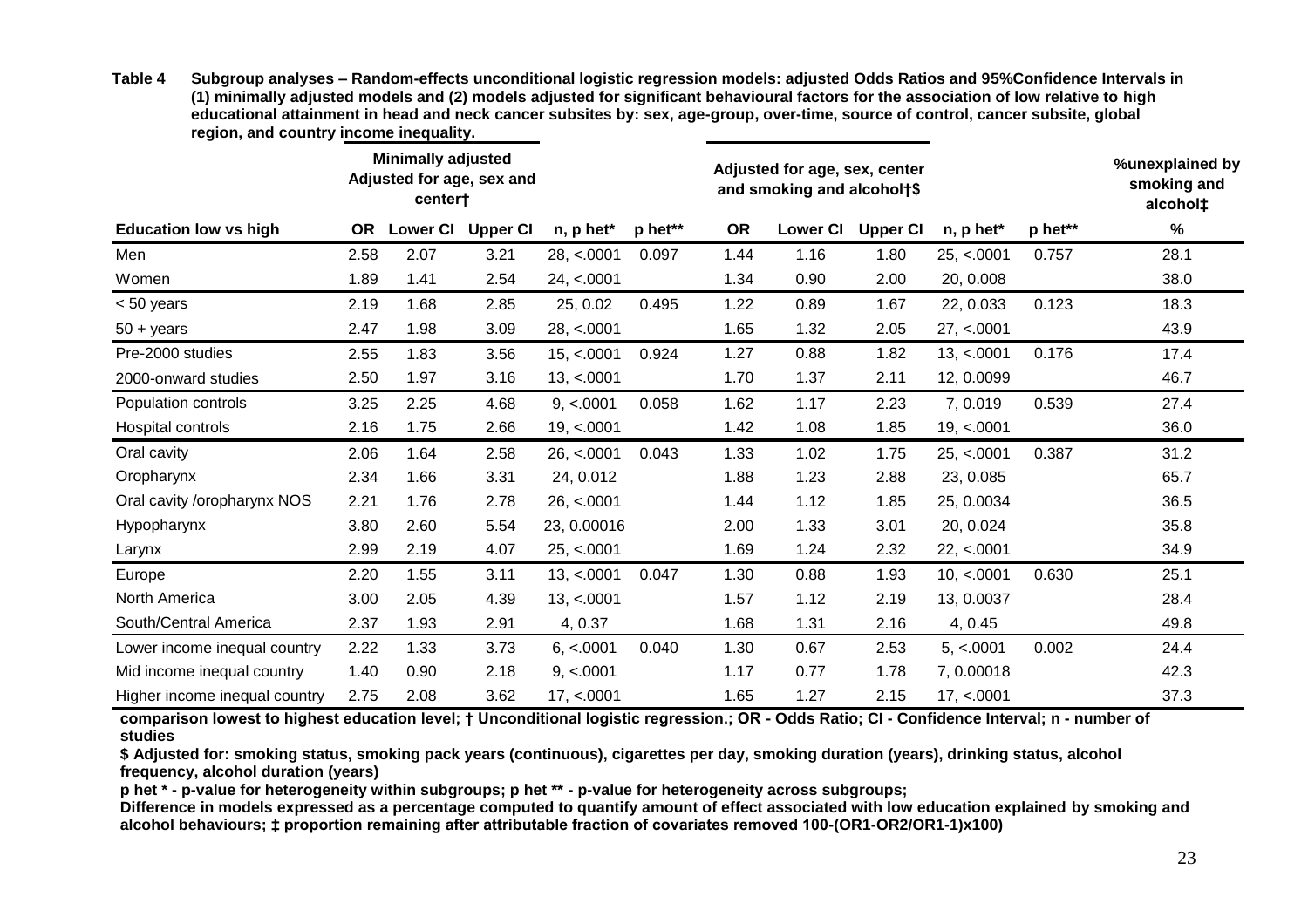**Figure 1 The risk of head and neck cancer associated with low relative to high education and low income relative to high income adjusted for smoking and alcohol behaviours, by study, and pooled.** 



**OR - Odds Ratios; 95%CI - 95% Confidence Intervals \*USA Multicenter, Baltimore HOTSPOT, China (Beijing) no lowest group, second group (1v2 or 2v5) Squares - study specific odds ratios; Size of the squares - determined by the inverse of the variance of the log OR**

**Horizontal lines - study specific 95% Confidence Intervals; Diamond - summary estimate combining the study specific estimates with random-effects models adjusted for age, sex, centre, smoking (smoking status, smoking pack years (continuous), cigarettes per day), and alcohol (alcohol drinking status, and alcohol frequency); Width of diamond – summary estimate 95% Confidence Interval Solid vertical line - odds ratio of 1; Dashed vertical line - summary odds ratio, "X studies removed refers to when studies leading to heterogeneity were removed.**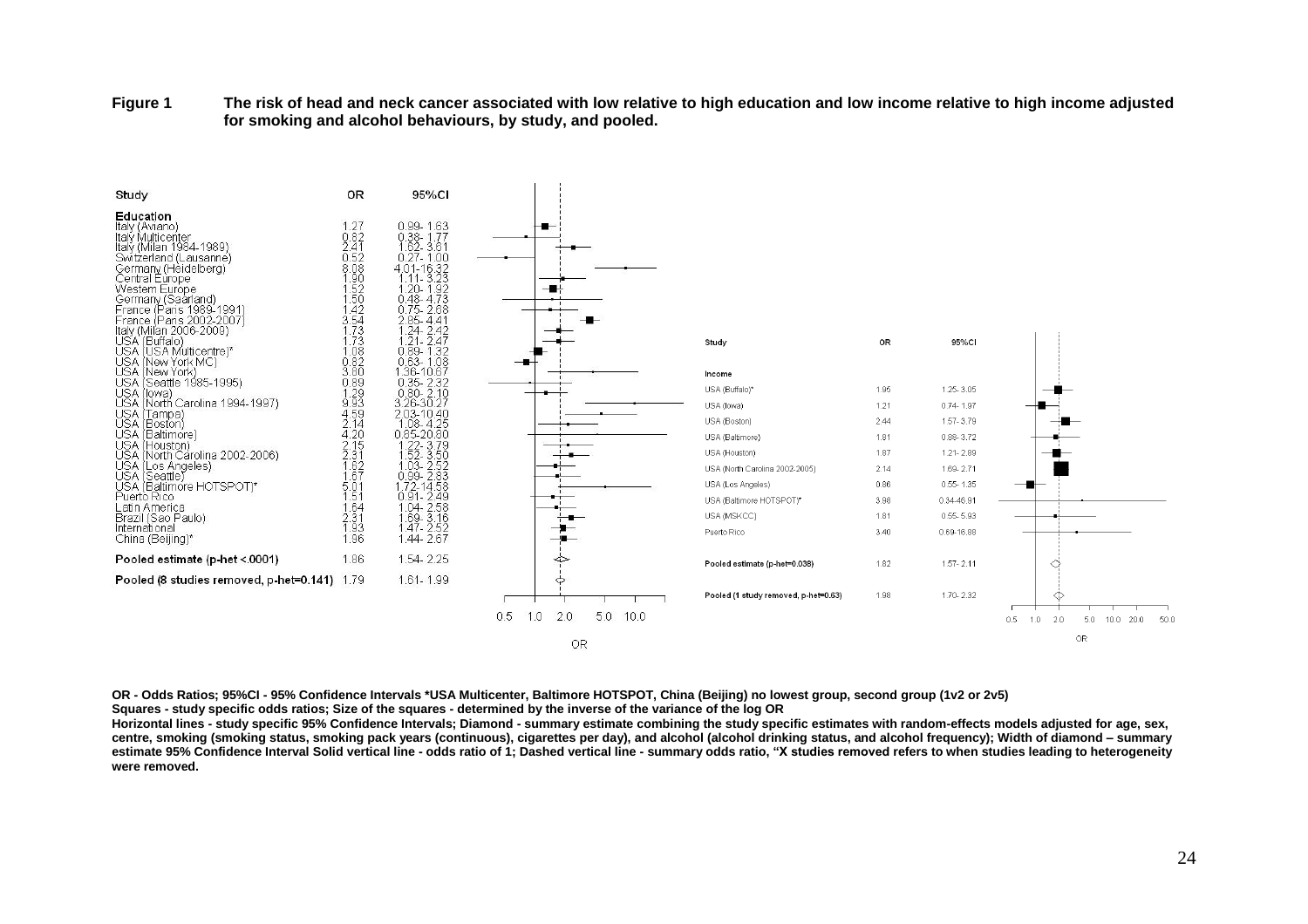## **Supplementary**

Supplementary Table 1 - Reference list of pooled studies

Supplementary Table 2 - Household income categorisation

Supplementary Table 3 - Distribution of selected behavioural factors by education attainment in the study population

Supplementary Table 4 - Adjusted Odds Ratios and 95%Confidence Intervals for the association between head and neck cancer overall and education level monthly household income using complete observation only dataset

Supplementary Table 5 - Subgroup analyses – Adjusted Odds Ratios and 95%Confidence

Intervals in (1) minimally adjusted models and (2) models adjusted for smoking and alcohol – for

the association of low relative to high educational attainment in head and neck cancer subsites

for global regions by: sex, and age-group

Supplementary Table 6 - Subgroup analyses – Adjusted Odds Ratios and 95%Confidence

Intervals in (1) minimally adjusted models and (2) models adjusted for smoking and alcohol – for

the association of low relative to high educational attainment in global regions by: sex, and age-

group.

Supplementary Figure 1 - Galbraith plot of the studies included in the overall income analysis.

(Studies contributing to Heterogeneity: Los Angeles)

Supplementary Figure 2 - Galbraith plot of the studies included in the overall education analysis.

(Studies contributing to Heterogeneity Germany – Heidelberg, Italy Multicenter, Switzerland,

NY-1, NC-2, Tampa, France 2001-2007, Italy-Aviano).

Supplementary Methods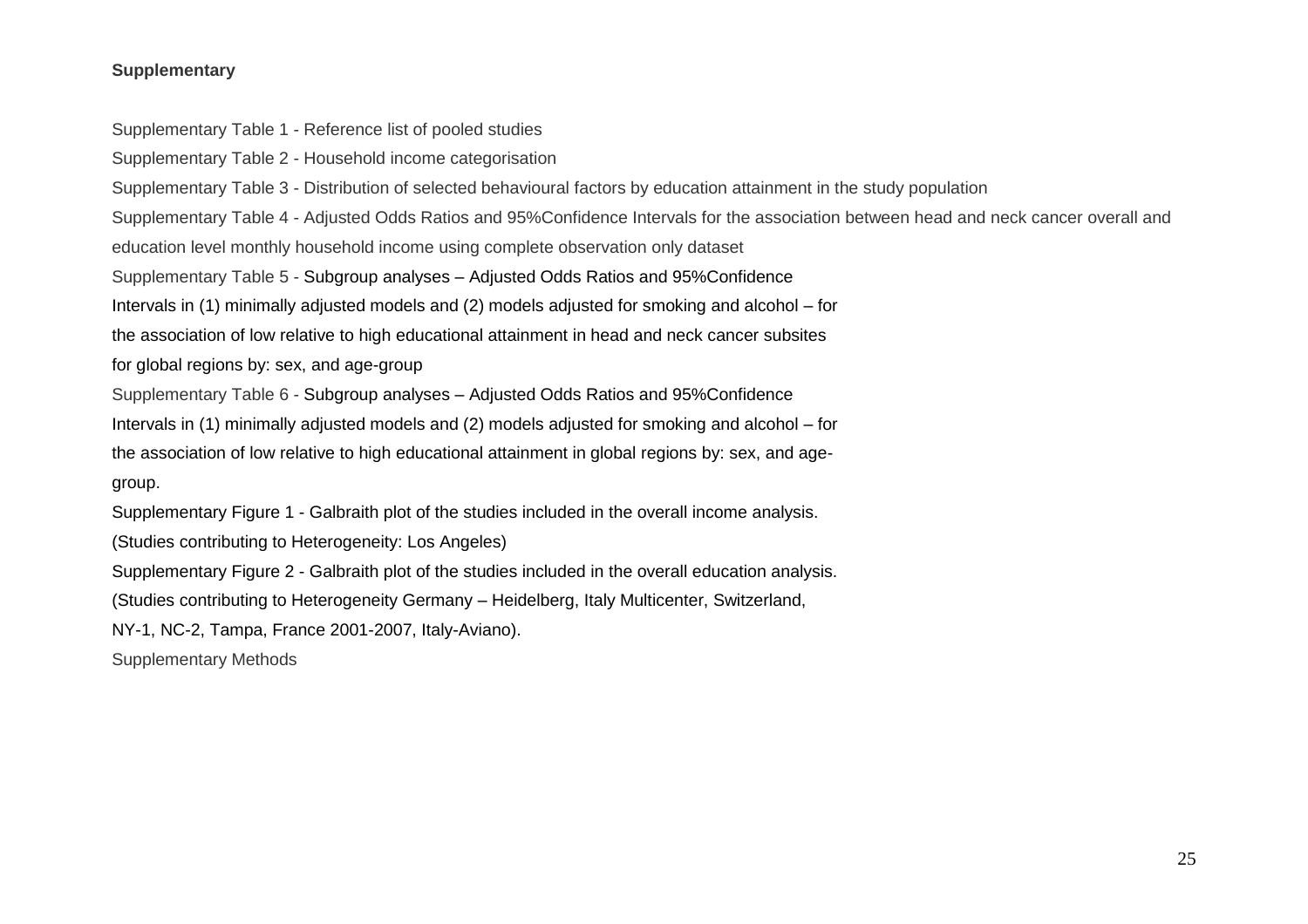## **Supplementary Table 1 Reference list of pooled studies**

| <b>INHANCE STUDY ID</b>   | <b>Original publication reference</b>                                                                                                                                                                                                                                                                                                                                                                                                                                                                |
|---------------------------|------------------------------------------------------------------------------------------------------------------------------------------------------------------------------------------------------------------------------------------------------------------------------------------------------------------------------------------------------------------------------------------------------------------------------------------------------------------------------------------------------|
| Aviano                    | Negri E, La Vecchia C, Franceschi S, Tavani A. Attributable risk for oral cancer in northern Italy. Cancer<br>Epidemiol Biomarkers Prev.1993;2:189-93.                                                                                                                                                                                                                                                                                                                                               |
| <b>Baltimore</b>          | D'souza G, Kreimer AR, Viscidi R et al. Case-control study of human papilloma virus and oropharyngeal<br>cancer. N Engl J Med. 2007; 10;356: 1944-56.                                                                                                                                                                                                                                                                                                                                                |
| Beijing                   | Zheng TZ, Boyle P, Hu HF et al. Dentition, oral hygiene, and risk of oral cancer: a case-control study in<br>Beijing, People's Republic of China. Cancer causes control. 1990; 1: 235-41.                                                                                                                                                                                                                                                                                                            |
| <b>Boston</b>             | Peters ES, McClean MD, Liu M, et al. The ADH1C polymorphism modifies the risk of squamous cell<br>carcinoma of the head and neck associated with alcohol and tobacco use. Cancer Epidemiol Biomarkers<br>Prev.2005;14:476-82.                                                                                                                                                                                                                                                                        |
| <b>Buffalo</b>            | Jayaprakash V, Rigual NR, Moysich KB et al. Chemoprevention of Head and Neck Cancer With Aspirin.<br>Arch Otolaryngol Head Neck Surg. 2006; 132:1231-6.                                                                                                                                                                                                                                                                                                                                              |
| <b>Central Europe</b>     | Hashibe M, Boffetta P, Zaridze D, Shangina O, Szeszenia-Dabrowska N, Mates D, Janout V, Fabiánová<br>E, Bencko V, Moullan N, Chabrier A, Hung R, Hall J, Canzian F, Brennan P. Evidence for an important<br>role of alcohol- and aldehyde-metabolizing genes in cancers of the upper aerodigestive tract. Cancer<br>Epidemiol Biomarkers Prev. 2006;15:696-703.                                                                                                                                      |
| Germany-Heidelberg        | Dietz A, Ramroth H, Urban T, Ahrens W, Becher H. Exposure to cement dust, related occupational groups<br>and laryngeal cancer risk: results of a population based case-control study. Int J Cancer.2004;108:907-11.                                                                                                                                                                                                                                                                                  |
| Germany-Saarland          | Twardella D, Loew M, Rothenbacher D, Stegmaier C, Ziegler H, Brenner H. The diagnosis of a smoking-<br>related disease is a prominent trigger for smoking cessation in a retrospective cohort study. J Clin<br>Epidemiol. 2006;59:82-9.                                                                                                                                                                                                                                                              |
| <b>HOTSPOT</b>            | Publication in progress                                                                                                                                                                                                                                                                                                                                                                                                                                                                              |
| Houston                   | Zhang Z, Shi Q, Liu Z, Sturgis EM, Spitz MR, Wei Q. Polymorphisms of methionine synthase and<br>methionine synthase reductase and risk of squamous cell carcinoma of the head and neck: a case-control<br>analysis. Cancer Epidemiol Biomarkers Prev.2005;14:1188-93.                                                                                                                                                                                                                                |
| International Multicenter | Herrero R, Castellsagué X, Pawlita M, Lissowska J, Kee F, Balaram P, Rajkumar T, Sridhar H, Rose B,<br>Pintos J, Fernández L, Idris A, Sánchez MJ, Nieto A, Talamini R, Tavani A, Bosch FX, Reidel U, Snijders<br>PJ, Meijer CJ, Viscidi R, Muñoz N, Franceschi S; IARC Multicenter Oral Cancer Study Group. Human<br>papillomavirus and the risk of Human papillomavirus and oral cancer: the International Agency for<br>Research on Cancer multicenter study. J Natl Cancer Inst.2003;95:1772-83. |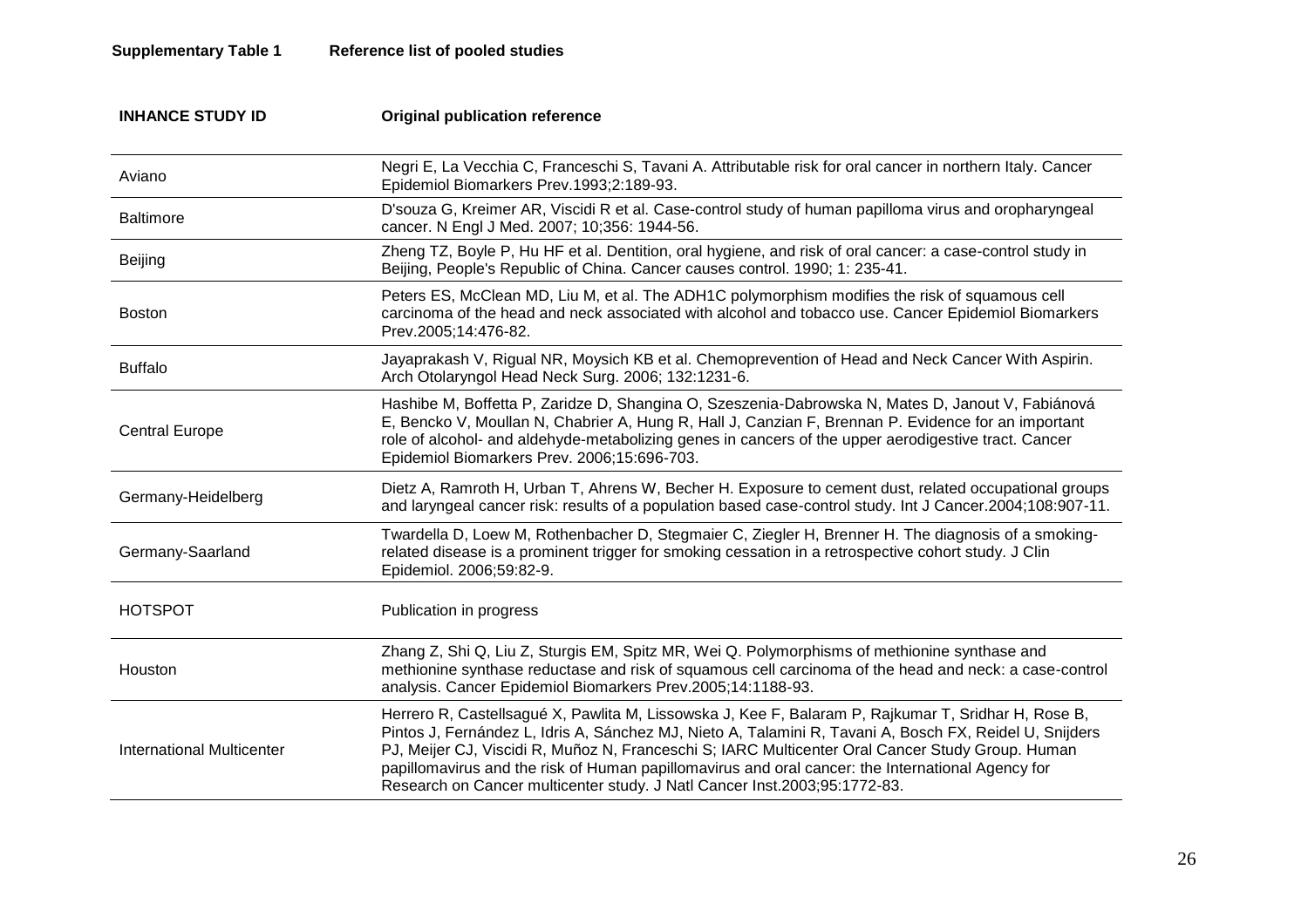| lowa                       | Smith EM, Hoffman HT, Summersgill KS, Kirchner HL, Turek LP, Haugen TH. Human papillomavirus and<br>risk of oral cancer. Laryngoscope.1998;108:1098Â;V103.                                                                                                                                                    |
|----------------------------|---------------------------------------------------------------------------------------------------------------------------------------------------------------------------------------------------------------------------------------------------------------------------------------------------------------|
| <b>Italy Multicenter</b>   | Bosetti C, Gallus, S, Trichopoulou A, Talamini R, Franceschi S, Negri E, et al. Influence of the<br>Meditterranean diet on the risk of cancers of the upper aerodigestive tract. Cancer Epidemiol Biomarkers<br>Prev.2003; 12: 1091-4.                                                                        |
| Latin America              | Szymańska K, Hung RJ, Wünsch-Filho V, Eluf-Neto J, Curado MP, Koifman S, Matos E, Menezes A,<br>Fernandez L, Daudt AW, Boffetta P, Brennan P. Alcohol and tobacco, and the risk of cancers of the upper<br>aerodigestive tract in Latin America: a case-control study. Cancer Causes Control.2011;22:1037-46. |
| Los Angeles                | Cui Y, Morgenstern H, Greenland S, et al. Polymorphism of xeroderma pigmentosum group G and the risk<br>of lung cancer and squamous cell carcinomas of the oropharynx, larynx and esophagus. Int J<br>Cancer.2006;118:714-20.                                                                                 |
| Milan (1984-1989)          | Franceschi S, Talamini R, Barra S, et al. Smoking and drinking in relation to cancers of the oral cavity,<br>pharynx, larynx, and esophagus in northern Italy. Cancer Res.1990;50:6502-7                                                                                                                      |
| Milan (2006-2009)          | Publication in progress                                                                                                                                                                                                                                                                                       |
| <b>MSKCC</b>               | Schantz SP, Zhang ZF, Spitz MS, Sun M, Hsu TC. Genetic susceptibility to head and neck cancer:<br>interaction between nutrition and mutagen sensitivity. Laryngoscope.1997;107:765-81.                                                                                                                        |
| North Carolina (1994-1997) | Olshan AF, Weissler MC, Watson MA, Bell DA. GSTM1, GSTT1, GSTP1, CYP1A1, and NAT1<br>polymorphisms, tobacco use, and the risk of head and neck cancer. Cancer Epidemiol Biomarkers<br>Prev.2000;9:185-91.                                                                                                     |
| North Carolina (2002-2006) | Divaris K, Olshan AF, Smith J, Bell ME, Weissler MC, Funkhouser WK, Bradshaw PT. Oral health and risk<br>for head and neck squamous cell carcinoma: the Carolina Head and Neck Cancer Study. Cancer Causes<br>Control. 2010; 4:567-75.                                                                        |
| <b>NY Multicenter</b>      | Muscat JE, Richie JP Jr., Thompson S, Wynder EL. Gender differences in smoking and risk for oral<br>cancer. Cancer Res. 1996; 56: 5192-97.                                                                                                                                                                    |
| Paris (2002-2005)          | Luce D, Stücker I; ICARE Study Group. Investigation of occupational and environmental causes of<br>respiratory cancers (ICARE): a multicenter, population-based case-control study in France. BMC Public<br>Health. 2011;11:928.                                                                              |
| Paris (1989-1991)          | Menvielle G, Luce D, Goldberg P, Leclerc A. Smoking, alcohol drinking, occupational exposures and<br>social inequalities in hypopharyngeal and laryngeal cancer. Int J Epidemiol. 2004; 33 (4): 799-806.                                                                                                      |
| Puerto Rico                | Hayes RB, Bravo-Otero E, Kleinman DV, et al. Tobacco and alcohol use and oral cancer in Puerto Rico.<br>Cancer Causes Control.1999;10:27-33.                                                                                                                                                                  |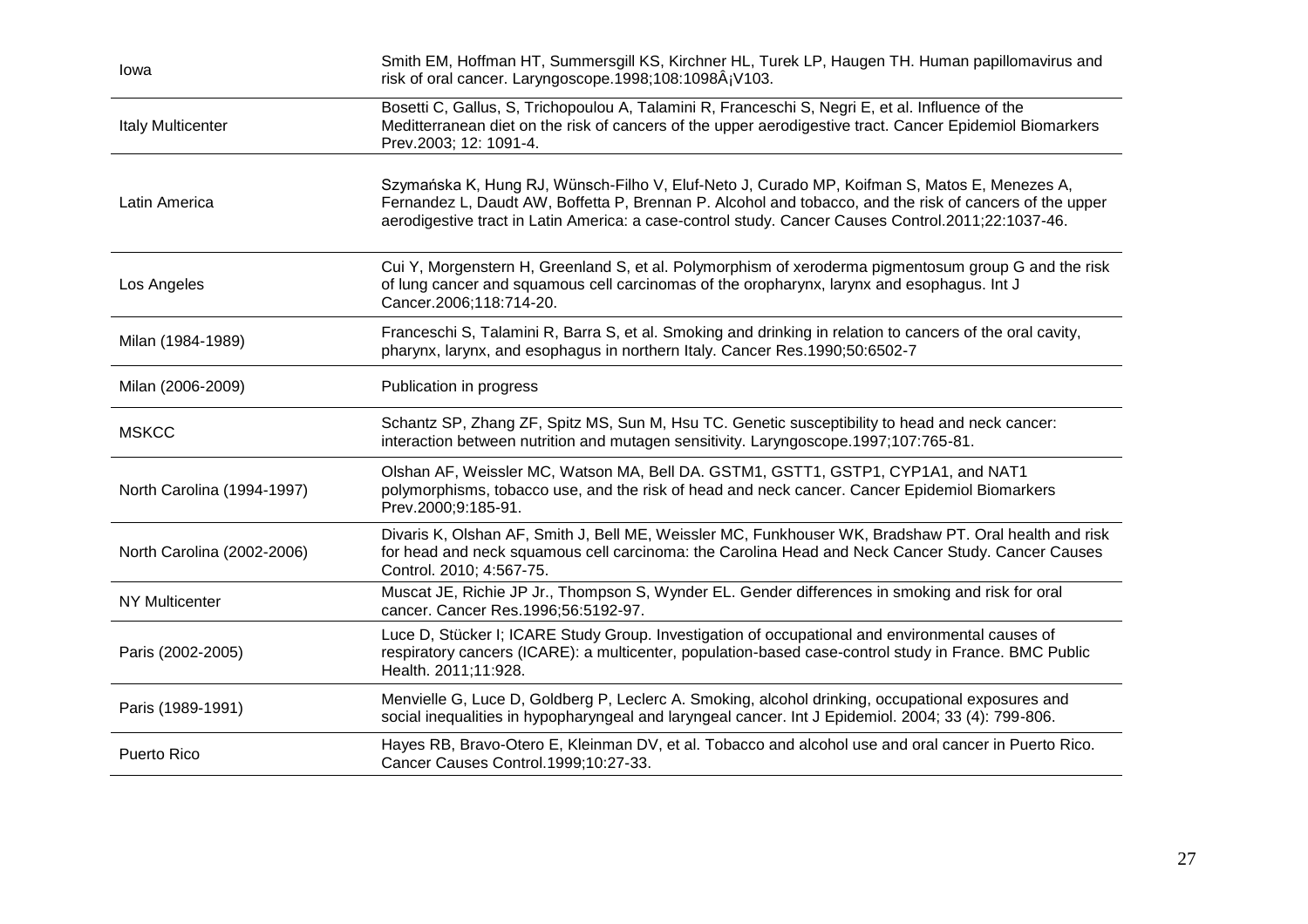| Sao Paulo           | Boing AF, Ferreira Antunes JL, de Carvalho MB, de Góis Filho JF, Kowalski LP, Michaluart P Jr; Head and<br>Neck Genome Project/GENCAPO, Eluf-Neto J, Boffetta P, Wünsch-Filho V. How much do smoking and<br>alcohol consumption explain socioeconomic inequalities in head and neck cancer risk? J Epidemiol<br>Community Health. 2010; 65:709-14.                                                                                                                                                                                            |
|---------------------|-----------------------------------------------------------------------------------------------------------------------------------------------------------------------------------------------------------------------------------------------------------------------------------------------------------------------------------------------------------------------------------------------------------------------------------------------------------------------------------------------------------------------------------------------|
| Seattle (1985-1995) | Rosenblatt KA, Daling JR, Chen C, Sherman KJ, Schwartz SM. Marijuana use and risk of oral squamous<br>cell carcinoma. Cancer Res.2004;64:4049-54.                                                                                                                                                                                                                                                                                                                                                                                             |
| Seattle-Leo         | Rogers MA, Thomas DB, Davis S, Vaughan TL, Nevissi AE. A case-control study of element levels and<br>cancer of the upper aerodigestive tract. Cancer Epidemiol Biomarkers Prev. 1993 Jul-Aug;2(4):305-12.                                                                                                                                                                                                                                                                                                                                     |
| Switzerland         | Levi F, Pasche C, La Vecchia C, et al. Food groups and risk of oral and pharyngeal cancer. Int J Cancer<br>1998;77:705-9.                                                                                                                                                                                                                                                                                                                                                                                                                     |
| Tampa               | Elahi A, Zheng Z, Park J, Eyring K, McCaffrey T, Lazarus P. The human OGG1 DNA repair enzyme and<br>its association with orolaryngeal cancer risk. Carcinogenesis.2002;23:1229-34.                                                                                                                                                                                                                                                                                                                                                            |
| US Multicenter      | Blot WJ, McLaughlin JK, Winn DM, et al. Smoking and drinking in relation to oral and pharyngeal cancer.<br>Cancer Res. 1988; 48:3282.                                                                                                                                                                                                                                                                                                                                                                                                         |
| Western Europe      | Lagiou P, Georgila C, Minaki P, Ahrens W, Pohlabeln H, Benhamou S, Bouchardy C, Slamova A,<br>Schejbalova M, Merletti F, Richiardi L, Kjaerheim K, Agudo A, Castellsague X, Macfarlane TV, Macfarlane<br>GJ, Talamini R, Barzan L, Canova C, Simonato L, Lowry R, Conway DI, McKinney PA, Znaor A, McCartan<br>BE, Healy C, Nelis M, Metspalu A, Marron M, Hashibe M, Brennan PJ. Alcohol-related cancers and<br>genetic susceptibility in Europe: the ARCAGE project: study samples and data collection. Eur J Cancer<br>Prev.2009;18:76-84. |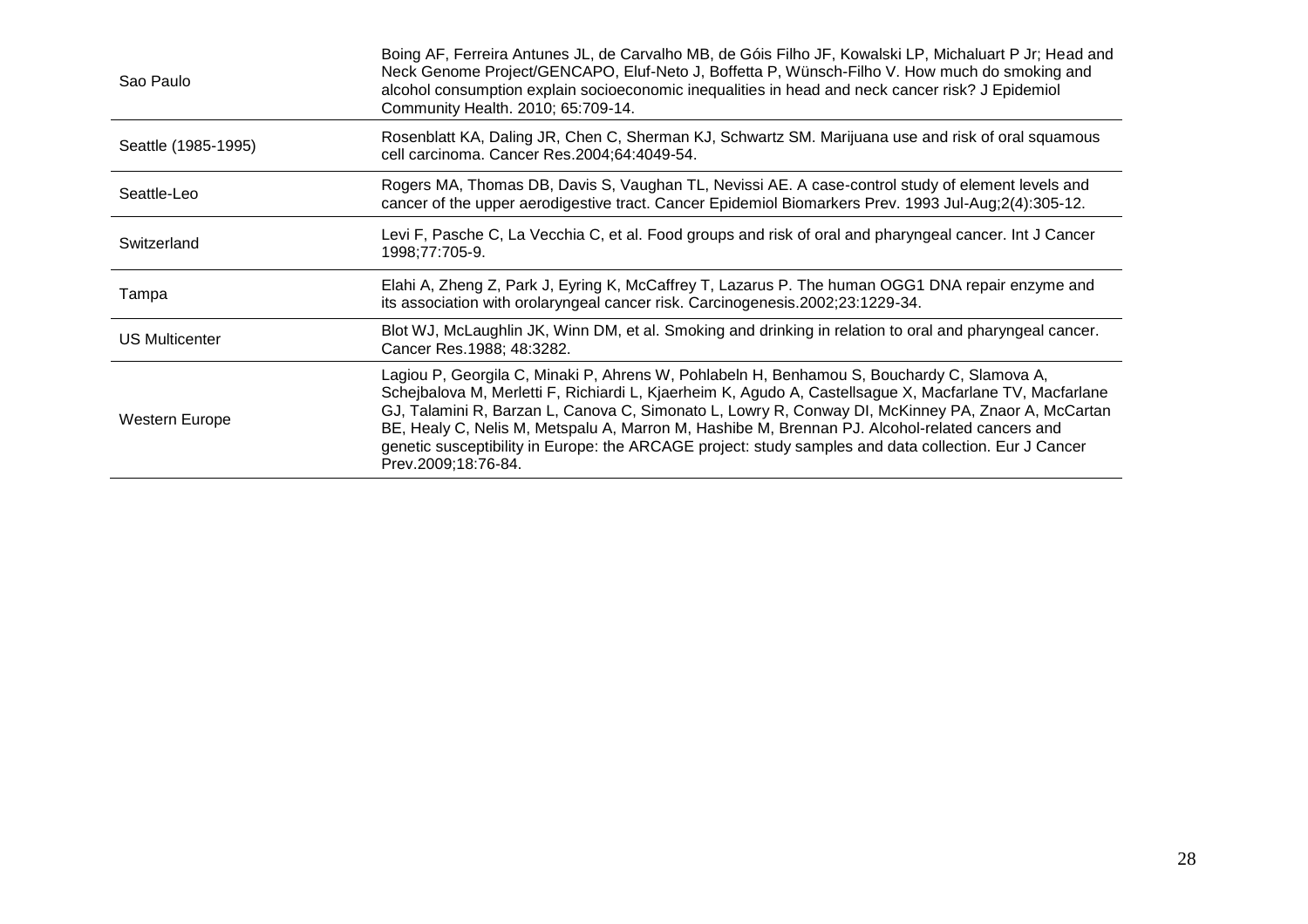| <b>Study</b>                 |                         |                      | <b>Codes</b>          |                     |                      |
|------------------------------|-------------------------|----------------------|-----------------------|---------------------|----------------------|
|                              | $\mathbf{1}$            | $\overline{2}$       | 3                     | 4                   | 5                    |
| lowa                         | $<$ \$20,000            | $\sim$               | \$20,000-\$39,999     | \$40,000-\$59,999   | ≥\$60,000            |
| <b>Los Angeles</b>           | < \$10,000 or \$10,000- | \$20,000-\$29,999    | \$30,000-\$39,999     | \$40,000-\$59,999   | \$60,000-\$79,999 or |
|                              | \$19,999                |                      |                       |                     | 80,000-\$99,999 or   |
|                              |                         |                      |                       |                     | ≥\$100,000           |
| <b>Houston (MD Anderson)</b> | $<$ \$15,000            | \$15,000-\$19,000 or | \$25,000-\$34,999     | \$35,000-\$49,999   | \$50,000-\$74,999 or |
|                              |                         | \$20,000-\$24,999    |                       |                     | 75,000-\$99,999 or   |
|                              |                         |                      |                       |                     | over \$100,000       |
| <b>Puerto Rico</b>           | $<$ \$15,000            | more than \$20,000   | more than \$25,000 or | more than \$40,000  | more than \$50,000   |
|                              |                         |                      | more than \$30,000 or | or more than        |                      |
|                              |                         |                      | more than \$35,000    | \$45,000            |                      |
| <b>Boston (Harvard)</b>      | \$9,000 or \$9,000-     | \$15,000-\$19,999 or | \$30,000-\$39,999     | \$40,000-\$49,999   | \$50,000-\$79,999 or |
|                              | \$14,999                | \$20,000-\$24,999 or |                       |                     | 80,000-\$99,999 or   |
|                              |                         | \$25,000-\$29,999    |                       |                     | 100,000              |
| <b>MSKCC</b>                 | under \$13,000          | \$13,000-\$22,999 or | \$33,000 - \$42,999   | \$43,000 - \$52,999 | \$53,000-\$62,999 or |
|                              |                         | 23,000 - \$32,999    |                       |                     | over \$63,000        |
| <b>Buffalo</b>               | $<$ 16,000              | 16000-29,999         | $\geq 30,000$         |                     |                      |
| UNC - pop-based              | < \$5,000 or \$5,001-   | \$20,001-\$30,000    | \$30,000-\$40,000     | \$40,001-\$50,000   | \$50,001-\$60,000 or |
|                              | \$10,000 or \$10,001-   |                      |                       |                     | \$60,001-\$70,000 or |
|                              | \$20,000                |                      |                       |                     | \$70,001-\$80,000 or |
|                              |                         |                      |                       |                     | ≥\$80,001            |
| <b>Baltimore</b>             | $<$ \$ 20, 000          | \$20,001-\$30,000    | \$30,001-\$40,000     | \$40,001-\$50,000   | $\ge$ \$ 50,001      |
| <b>HOTSPOT</b>               |                         | $<$ 30,000           | 30,000-49,999         | 50,000-100,000      | >100,000             |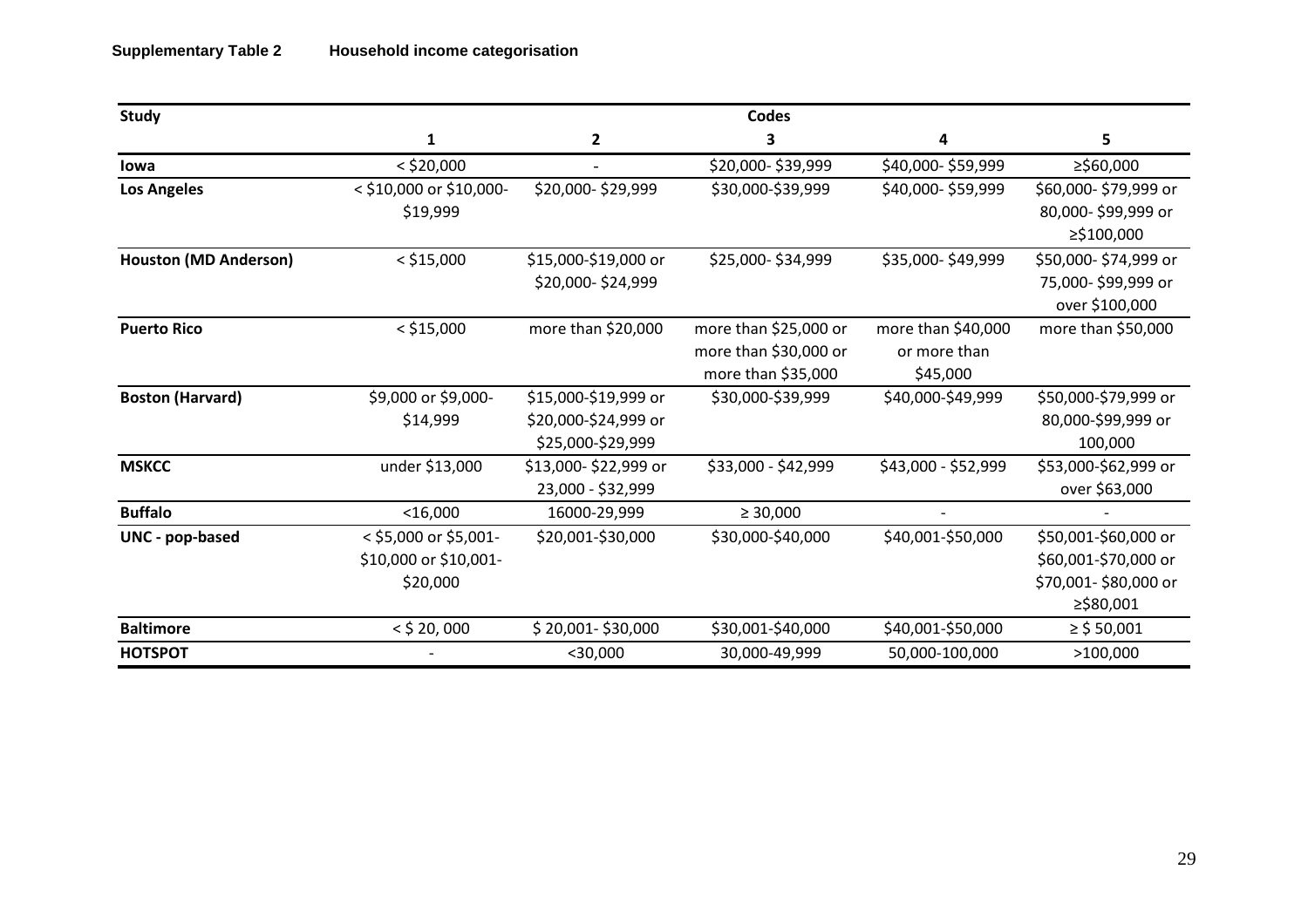|                                |                       | Lower |       | Mid   |       | Higher |       | p for chi-sq / |
|--------------------------------|-----------------------|-------|-------|-------|-------|--------|-------|----------------|
|                                |                       | n     | %     | n     | %     | n      | %     | anova          |
| Cigarette smoking status Never |                       | 5488  | 28.09 | 4601  | 24.72 | 5683   | 34.49 | < 0001         |
|                                | Former                | 6042  | 30.93 | 5471  | 29.4  | 5428   | 32.94 |                |
|                                | Current               | 7470  | 38.24 | 8179  | 43.95 | 5237   | 31.78 |                |
|                                | missing               | 536   | 2.74  | 358   | 1.92  | 129    | 0.78  |                |
| Cigarette pack-years           | mean                  | 28.1  |       | 29.8  |       | 22.4   |       | < 0001         |
| Cigarette smoking              | 0                     | 5490  | 28.1  | 4601  | 24.72 | 5683   | 34.49 |                |
| (pack years)                   | $0 \le 10$            | 1642  | 8.4   | 1828  | 9.82  | 2243   | 13.61 |                |
|                                | $10 - 520$            | 1919  | 9.82  | 1844  | 9.91  | 1649   | 10.01 |                |
|                                | $20 - 50$             | 2123  | 10.87 | 2043  | 10.98 | 1501   | 9.11  |                |
|                                | $30 - 540$            | 2175  | 11.13 | 2165  | 11.63 | 1492   | 9.06  |                |
|                                | $40 - 50$             | 1814  | 9.29  | 1723  | 9.26  | 1149   | 6.97  |                |
|                                | > 50                  | 3641  | 18.64 | 3950  | 21.23 | 2534   | 15.38 |                |
|                                | missing               | 732   | 3.75  | 455   | 2.45  | 226    | 1.37  |                |
| Alcohol drinking status Never  |                       | 4130  | 21.14 | 3427  | 18.42 | 2901   | 17.61 | < .0001        |
|                                | Ever                  | 15312 | 78.38 | 15103 | 81.16 | 13538  | 82.16 |                |
|                                | missing               | 94    | 0.48  | 79    | 0.42  | 38     | 0.23  |                |
| Years of drinking              | mean                  | 33.76 |       | 32.78 |       | 32.78  |       | < 0001         |
| Alcohol (drinks / day)         | Never                 | 4153  | 21.26 | 3431  | 18.44 | 2908   | 17.65 | < .0001        |
|                                | $0$ to $<$ 1          | 2627  | 13.45 | 5163  | 27.74 | 6620   | 40.18 |                |
|                                | $1$ to $<$ 3          | 3689  | 18.88 | 4076  | 21.9  | 3611   | 21.92 |                |
|                                | $3$ to $< 5$          | 2384  | 12.2  | 2028  | 10.9  | 1338   | 8.12  |                |
|                                | 5 to                  | 5844  | 29.91 | 3274  | 17.59 | 1531   | 9.29  |                |
|                                | missing               | 839   | 4.29  | 637   | 3.42  | 469    | 2.85  |                |
| Fruit consumption              | $\leq 1$              | 4317  | 22.1  | 3550  | 19.08 | 3218   | 19.53 | < .0001        |
| (pieces / week)                | $1$ to $3$            | 3470  | 17.76 | 2548  | 13.69 | 2645   | 16.05 |                |
|                                | 3 to 7                | 3473  | 17.78 | 2654  | 14.26 | 2887   | 17.52 |                |
|                                | $\geq 7$              | 2807  | 14.37 | 2688  | 14.44 | 2448   | 14.86 |                |
|                                | missing               | 5469  | 27.99 | 7169  | 38.52 | 5279   | 32.04 |                |
| Vegetable consumption $\leq 1$ |                       | 4372  | 22.38 | 3197  | 17.18 | 2734   | 16.59 | < .0001        |
| (pieces / week)                | $1$ to $3$            | 3662  | 18.74 | 2873  | 15.44 | 2712   | 16.46 |                |
|                                | 3 to 7                | 3241  | 16.59 | 2568  | 13.8  | 2816   | 17.09 |                |
|                                | $\geq 7$              | 3154  | 16.14 | 2892  | 15.54 | 3028   | 18.38 |                |
|                                | missing               | 5107  | 26.14 | 7079  | 38.04 | 5187   | 31.48 |                |
| Region                         | Europe                | 10946 | 56.03 | 9146  | 49.15 | 5602   | 34    | < .0001        |
|                                | North America         | 1117  | 5.72  | 7296  | 39.21 | 10225  | 62.06 |                |
|                                | South/Central America | 6018  | 30.8  | 1530  | 8.22  | 575    | 3.49  |                |
|                                | Other                 | 1455  | 7.45  | 637   | 3.42  | 75     | 0.46  |                |

| Distribution of selected behavioural factors by educational attainment in the study population<br><b>Supplementary Table 3</b> |
|--------------------------------------------------------------------------------------------------------------------------------|
|--------------------------------------------------------------------------------------------------------------------------------|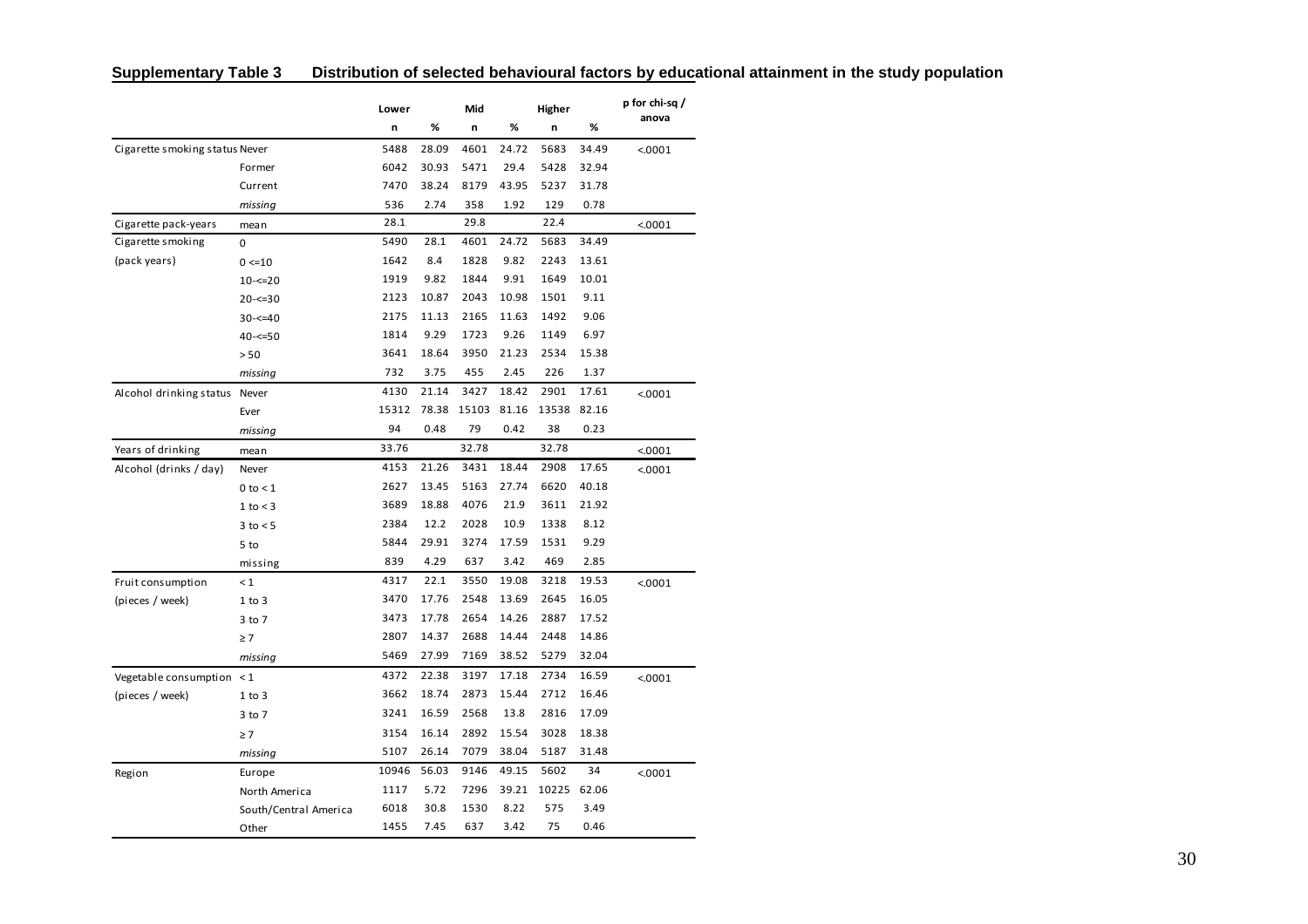#### **Supplementary Table 4 Adjusted Odds Ratios and 95%Confidence Intervals for the association between head and neck cancer overall and education level monthly household income using complete observation only dataset**

|                | Controls | Cases |           |      | center <sup>+</sup> | 1. Minimally adjusted<br>Adjusted for age, sex and | sex, center, smoking+ | 2. Adjusted for age, |      |                     |           | smoking and alcohol <sup>+</sup> |      | 3. Adjusted for age, sex, center, |           |     | diet <sup>+</sup> | 4. Adjusted for age, sex,<br>center, smoking, alcohol and |           |           | and Tb+    | 5. Adjusted for age, sex,<br>center, smoking, alcohol, diet |
|----------------|----------|-------|-----------|------|---------------------|----------------------------------------------------|-----------------------|----------------------|------|---------------------|-----------|----------------------------------|------|-----------------------------------|-----------|-----|-------------------|-----------------------------------------------------------|-----------|-----------|------------|-------------------------------------------------------------|
|                | n        |       | <b>OR</b> | LCI  | UCI                 | n studies,<br>p het                                | <b>OR</b>             | LCI                  | UCI  | n studies,<br>p het | <b>OR</b> | LCI                              | UCI  | n studies,<br>p het               | <b>OR</b> | LCI | UCI               | n<br>studies,<br>p het                                    | <b>OR</b> | LCI       | <b>UCI</b> | n studies,<br>p het                                         |
| Education      |          |       |           |      |                     |                                                    |                       |                      |      |                     |           |                                  |      |                                   |           |     |                   |                                                           |           |           |            |                                                             |
| Level          |          |       |           |      |                     |                                                    |                       |                      |      |                     |           |                                  |      |                                   |           |     |                   |                                                           |           |           |            |                                                             |
| Low            | 5013     | 4395  | 2.12      | 1.59 |                     | $2.84$ 16, <.0001                                  | 1.61                  | 1.27                 | 2.03 | 16, < 0001          | 1.37      | 1.04                             |      | $1.80 \quad 16, \le 0001$         | 1.35      |     |                   | $1.05$ 1.73 16, <.0001                                    | 1.34      |           |            | $1.04$ 1.73 16, <.0001                                      |
| Mid            | 3107     | 3240  | 1.69      | 1.35 |                     | 2.11 16, 0.0001                                    | 1.39                  | 1.16                 | 1.66 | 16, < 0001          | 1.25      | 1.05                             |      | $1.50 \quad 16, \le 0001$         | 1.23      |     |                   | 1.03 1.47 16, <.0001                                      | 1.22      |           |            | $1.03$ 1.46 16, <.0001                                      |
| High           | 4136     | 2149  | 1.00      |      |                     |                                                    | 1.00                  |                      |      |                     | 1.00      |                                  |      |                                   | 1.00      |     |                   |                                                           | 1.00      |           |            |                                                             |
| <b>Monthly</b> |          |       |           |      |                     |                                                    |                       |                      |      |                     |           |                                  |      |                                   |           |     |                   |                                                           |           |           |            |                                                             |
| Income         |          |       |           |      |                     |                                                    |                       |                      |      |                     |           |                                  |      |                                   |           |     |                   |                                                           |           |           |            |                                                             |
| 1              | 733      | 1048  | 2.77      | 1.24 | 6.21                | 4, < 0001                                          | 1.93                  | 1.10                 | 3.38 | 4,007               | 1.54      | 1.09                             | 2.16 | 4,0.20                            | 1.60      |     | 1.20 2.12         | 4,0.31                                                    | 1.62      | 1.19 2.19 |            | 4,0.28                                                      |
| 2              | 363      | 379   | 1.63      | 1.14 | 2.32                | 4,0.16                                             | 1.18                  | 0.92                 | 1.51 | 4,0.68              | 1.03      | 0.80                             | 1.33 | 4,0.65                            | 1.05      |     | 0.81 1.37         | 4,0.59                                                    | 1.06      | 0.82 1.39 |            | 4,0.58                                                      |
| 3              | 436      | 383   | 1.48      | 1.17 | 1.87                | 4,0.52                                             | 1.16                  | 0.90                 | 1.51 | 4,0.97              | 1.06      | 0.81                             | 1.38 | 4,0.98                            | 1.09      |     | 0.83 1.43         | 4,0.98                                                    | 1.09      | 0.84 1.43 |            | 4,0.98                                                      |
| 4              | 425      | 341   | 1.47      | 1.17 | 1.85                | 4,0.67                                             | 1.23                  | 0.96                 | 1.58 | 4,0.83              | 1.17      | 0.91                             | 1.51 | 4,0.59                            | 1.19      |     | 0.92 1.54         | 4,0.56                                                    | 1.19      | 0.92 1.55 |            | 4,0.59                                                      |
| 5              | 1516     | 1082  | 1.00      |      |                     |                                                    | 1.00                  |                      |      |                     | 1.00      |                                  |      |                                   | 1.00      |     |                   |                                                           | 1.00      |           |            |                                                             |

N - number of subjects; OR - Odds Ratio; CI - 95% Confidence Interval; n - number of studies; p het - p-value for heterogeneity; † Unconditional logistic regression (random-effects model); ref reference category

\* fixed-effects model p-value for heterogeneity (p het) > 0.05

1 Adjusted for: age, sex, center

2 Adjusted for: 1 + smoking status, smoking pack years (continuous), cigarettes per day, duration of smoking (years)

3 Adjusted for: 2 + drinking status, alcohol frequency, years of drinking

3x Adjusted for: 3 + interaction between years of smoking and years of drinking

4 Adjusted for: 3 + fruit consumption, vegetable consumption

5 Adjusted for: 4 + Tb - tobacco use: duration of pipe smoking, duration of cigar smoking, use of snuff, use of chewing tobacco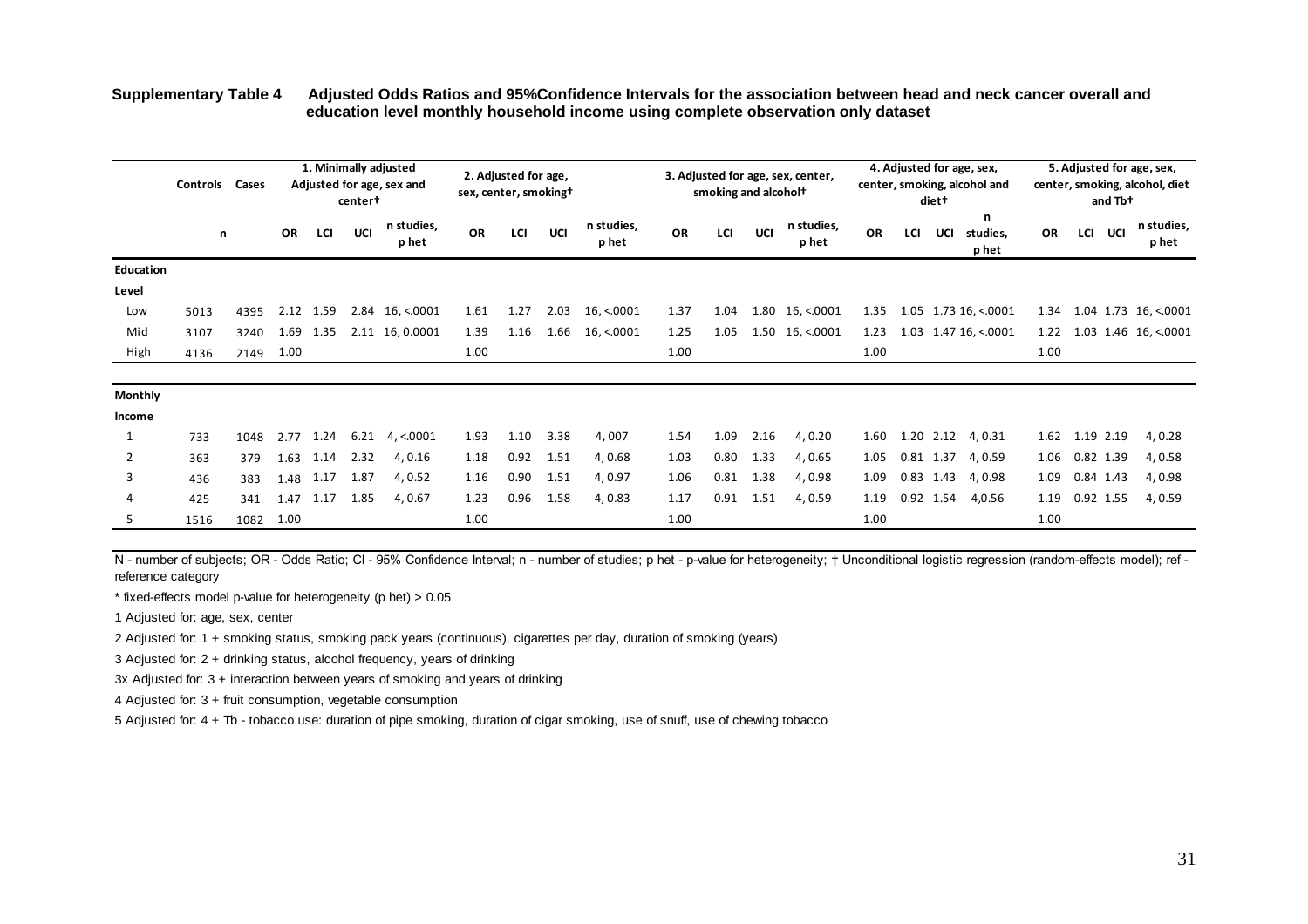#### **Supplementary Table 5 Subgroup analyses - Adjusted Odds Ratios and 95%Confidence Intervals in (1) minimally adjusted models and (2) models adjusted for smoking and alcohol - for the association of low relative to high educational attainment in head and neck cancer subsites for global regions by: sex, and age-group**

|                                                    |                            |                |                |     |                                                |     |                |            |                | moders adjusted for smoking and alcohol - for the association of fow relative to high cudoational attainment in head and<br>neck cancer subsites for global regions by: sex, and age-group |                      |                     |                |                           |     |             |                                 |       |           |     |                                       |       |
|----------------------------------------------------|----------------------------|----------------|----------------|-----|------------------------------------------------|-----|----------------|------------|----------------|--------------------------------------------------------------------------------------------------------------------------------------------------------------------------------------------|----------------------|---------------------|----------------|---------------------------|-----|-------------|---------------------------------|-------|-----------|-----|---------------------------------------|-------|
|                                                    |                            |                |                |     |                                                |     |                |            |                | (i) Adjusted for age, sex and center <sup>+</sup> OR (95% CI)                                                                                                                              |                      |                     |                |                           |     |             |                                 |       |           |     |                                       |       |
| <b>Education low vs high</b><br>(cases / controls) |                            | Oral<br>cavity |                |     |                                                | het |                | Oropharynx |                |                                                                                                                                                                                            | het                  | OC/OP<br><b>NOS</b> |                |                           | het | Hypopharynx |                                 | het   | Larynx    |     |                                       | het   |
|                                                    |                            | OR.            | LCI            | UCI | n, p-het*                                      |     |                | OR LCI     | UCI            | n, p-het*                                                                                                                                                                                  |                      | OR LCI              | UCI            | n, p-het*                 |     |             | OR LCI UCI n, p-het*            |       | <b>OR</b> | LCI | UCI n, p-het*                         |       |
| All $(n/n)$                                        |                            |                |                |     | 2.06 1.64 2.58 26, <0001                       |     |                |            |                | 2.34 1.66 3.31 24, 0.012                                                                                                                                                                   |                      |                     |                | 2.21 1.76 2.78 26, < 0001 |     |             | 3.80 2.60 5.54 23, 0.00016      |       |           |     | 2.99 2.19 4.07 25, <.0001             |       |
| Region                                             | Europe $(n/n)$             |                |                |     | 1.50 1.03 2.19 11, <.0001 0.123                |     |                |            |                | 2.05 1.40 2.99 11, <.0001 0.703                                                                                                                                                            |                      |                     | 2.56 1.46 4.50 | 10,0.032 0.897            |     |             | 4.04 2.38 6.85 10, 0.0004       | 0.821 |           |     | 2.17 1.41 3.33 12, <.0001 0.008       |       |
|                                                    | North America              |                |                |     | 2.59 1.75 3.82 13,0.0008                       |     |                |            |                | 2.38 1.59 3.56 13, 0.00032                                                                                                                                                                 |                      |                     |                | 2.17 1.42 3.31 11, 0.26   |     |             | 3.49 1.65 7.37 11, 0.007        |       |           |     | 4.73 2.77 8.09 11, <.0001             |       |
|                                                    | South/Central America      |                | 2.18 1.63 2.92 |     | 4,0.50                                         |     |                |            | 2.64 1.64 4.23 | 4,0.23                                                                                                                                                                                     |                      |                     |                | 2.45 0.51 11.91 3,0.049   |     |             | 3.54 1.83 6.84 2,0.488          |       |           |     | 2.60 1.05 6.43 2, 0.011               |       |
| Sex                                                | Men                        |                |                |     | 2.21 1.77 2.77 26, 0.0004 0.089 2.43 1.89 3.13 |     |                |            |                | 26, <.0001  0.002  2.44  1.67  3.56                                                                                                                                                        |                      |                     |                | 24, 0.079                 |     |             | 0.903 4.28 2.80 6.53 21, <.0001 |       |           |     | 0.008 2.87 2.10 3.92 25, <.0001 0.813 |       |
|                                                    | Women                      |                |                |     | 1.57 1.14 2.18 23, 0.012                       |     |                |            | 1.33 1.00 1.77 | 21,0.93                                                                                                                                                                                    |                      |                     | 2.53 1.63 3.93 | 18,0.61                   |     |             | 1.52 0.81 2.87 18, 0.97         |       |           |     | 3.07 1.94 4.88 20, 0.0090             |       |
|                                                    | Age-group Young < 50 years |                | 1.64 1.10 2.43 |     | 22,0.085 0.274                                 |     | 2.59 1.86 3.61 |            |                | 21, 0.57                                                                                                                                                                                   | 0.475 2.57 1.58 4.20 |                     |                | 18,0.99                   |     |             | 0.999 2.48 1.35 4.57 16, 0.99   |       |           |     | 0.209 2.99 2.06 4.33 21, 0.33         | 0.792 |
|                                                    | Older $50 + \gamma$ ears   |                |                |     | 2.11 1.70 2.62 26, 0.0002                      |     |                |            |                | 2.23 1.75 2.84 26, <.0001                                                                                                                                                                  |                      |                     |                | 2.23 1.54 3.22 23,0.052   |     |             | 3.96 2.65 5.91 23, 0.00071      |       |           |     | 2.80 2.04 3.84 25, <.0001             |       |

|        | (ii) Adjusted for age, sex, center and smoking and alcohol OR (95% CI) |  |                |  |                             |                      |  |  |                |                                                                                |                      |  |  |  |                           |  |                      |                               |  |                         |                                        |  |
|--------|------------------------------------------------------------------------|--|----------------|--|-----------------------------|----------------------|--|--|----------------|--------------------------------------------------------------------------------|----------------------|--|--|--|---------------------------|--|----------------------|-------------------------------|--|-------------------------|----------------------------------------|--|
| All    |                                                                        |  |                |  | 1.33 1.02 1.75 25, <.0001   |                      |  |  |                | 1.88 1.23 2.88 23,0.085                                                        |                      |  |  |  | 1.44 1.12 1.85 25, 0.0034 |  |                      | 2.00 1.33 3.01 20, 0.024      |  |                         | 1.69 1.24 2.32 22, <0001               |  |
| Region | Europe                                                                 |  |                |  |                             |                      |  |  |                | 1.10 0.69 1.75 10, <.0001 0.259 1.51 0.99 2.30 10, 0.0053 0.734 2.62 1.69 4.06 |                      |  |  |  | 9,0.82                    |  | 0.427 2.23 1.28 3.88 | 8,0.055                       |  |                         | $0.394$ 1.29 0.79 2.10 9, <.0001 0.292 |  |
|        | North America                                                          |  | 1.34 0.91 1.98 |  | 13, 0.15                    |                      |  |  | 1.30 0.91 1.85 | 13.0.16                                                                        |                      |  |  |  | 1.70 1.00 2.88 11, 0.422  |  |                      | 1.69 0.72 4.00 10, 0.042      |  |                         | 2.24 1.36 3.70 11, 0.011               |  |
|        | South Central America                                                  |  | 1.77 1.24 2.53 |  | 4.0.042                     |                      |  |  | 1.70 0.89 3.23 | 4. .018                                                                        |                      |  |  |  | 1.40 0.18 11.22 3,0.011   |  |                      | 1.91 0.87 4.22 2,0.529        |  | 1.94 0.74 5.09 2,0.021  |                                        |  |
| Sex    | Men                                                                    |  |                |  |                             |                      |  |  |                | 1.33 1.03 1.72 25, 0.0098 0.740 1.57 1.21 2.04 24, 0.0073 0.079 1.67 1.16 2.40 |                      |  |  |  | 22.0.41                   |  |                      | 0.137 2.14 1.33 3.46 18.0.010 |  |                         | 0.313 1.57 1.15 2.14 22, <.0001 0.920  |  |
|        | Women                                                                  |  |                |  | 1.18  0.61  2.28  19,0.0014 |                      |  |  | 0.98 0.64 1.50 | 17.0.91                                                                        |                      |  |  |  | 3.41 1.43 8.13 17.0.82    |  |                      | 1.15 0.38 3.48 12.1.00        |  | 1.52 0.88 2.64 11, 0.41 |                                        |  |
|        | Age-group Young < 50 years                                             |  | 0.73 0.46 1.17 |  | 15.025                      | 0.012 0.73 0.46 1.17 |  |  |                | 15.0.25                                                                        | 0.007 1.23 0.54 2.84 |  |  |  | 14.0.99                   |  |                      | 0.434 0.80 0.27 2.37 13.1.00  |  |                         | 0.101 1.82 0.87 3.80 13, 0.037 0.719   |  |
|        | Older $50 + \gamma$ ears                                               |  |                |  | 1.43 1.13 1.80 25.0.053     |                      |  |  |                | 1.43 1.13 1.80 25.0.054                                                        |                      |  |  |  | 1.81 1.10 2.97 20.0.096   |  |                      | 2.14 1.36 3.35 19, 0.41       |  |                         | 1.57 1.14 2.18 22, <.0001              |  |

**† - unconditional logistic regression (random-effects model)**

**OR - Odds Ratio; UCI - Upper 95% Confidence Interval; LCI - Lower 95% Confidence Interval; n = number of studies**

**p het \* - p-value for heterogeneity within subgroups; p het \*\* - p-value for heterogeneity across subgroups**

**1. Adjusted for: age, sex, centre**

**2. Adjusted for: 1. + smoking status, smoking pack years (continuous), cigarettes per day, smoking duration (years), drinking status, alcohol frequency, alcohol duration (years)**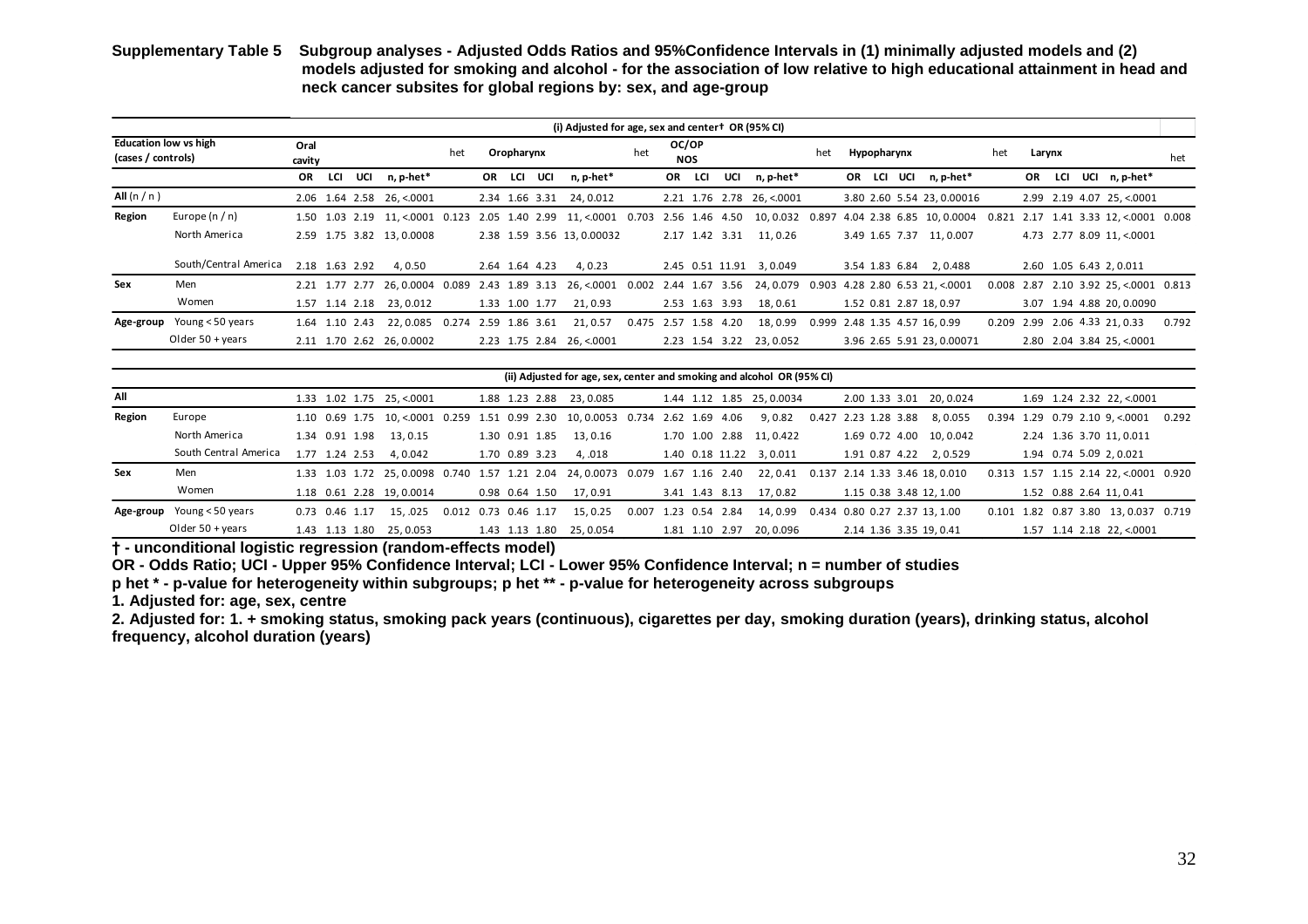**Supplementary Table 6 Subgroup analyses - Adjusted Odds Ratios and 95%Confidence Intervals in (1) minimally adjusted models and (2) models adjusted for smoking and alcohol - for the association of low relative to high educational attainment in global regions by: sex, and age-group**

|           |                                                      |           |     |           |                        | (i) Adjusted for age, sex and center + OR (95% CI)                                     |           |     |     |                      |         |                       |     |             |           |         |  |  |
|-----------|------------------------------------------------------|-----------|-----|-----------|------------------------|----------------------------------------------------------------------------------------|-----------|-----|-----|----------------------|---------|-----------------------|-----|-------------|-----------|---------|--|--|
|           | <b>Education low vs high</b><br>(n cases / controls) |           |     |           | <b>Europe</b>          |                                                                                        |           |     |     | <b>North America</b> |         | South/Central America |     |             |           |         |  |  |
|           |                                                      | <b>OR</b> | LCI | UCI       | n, p-het*              | p-het**                                                                                | <b>OR</b> | LCI | UCI | n, p-het*            | p-het** | <b>OR</b>             | LCI | UCI         | n, p-het* | p-het** |  |  |
|           | All $(n/n)$                                          | 2.20      |     | 1.55 3.11 | 13, < 0001             |                                                                                        | 3.00      |     |     | 2.05 4.39 13, <.0001 |         | 2.37                  |     | 1.93 2.91   | 4, 0.37   |         |  |  |
| Sex       | Men $(n/n)$                                          | 2.34      |     |           | $1.64$ 3.34 13, <.0001 | 0.044                                                                                  | 3.00      |     |     | 2.04 4.40 13, <.0001 | 0.508   | 2.41                  |     | 1.93 3.01   | 4, 0.42   | 0.585   |  |  |
|           | Women                                                | 1.32      |     |           | 0.86 2.03 10, 0.00042  |                                                                                        | 2.44      |     |     | 1.52 3.94 12, 0.0065 |         | 2.10                  |     | 1.35 3.26   | 4, 0.42   |         |  |  |
| Age-group | Young < 50 years                                     | 2.24      |     |           | 1.40 3.58 12, <.0001   | 0.816                                                                                  | 1.94      |     |     | 1.24 3.05 11, 1.00   | 0.142   | 1.93                  |     | 1.25 2.99   | 4, 0.91   | 0.318   |  |  |
|           | Older $50 + \gamma$ ears                             | 2.09      |     |           | 1.48 2.97 13, <.0001   |                                                                                        | 3.06      |     |     | 2.03 4.60 13, <.0001 |         | 2.48                  |     | 1.97 3.11   | 4, 0.42   |         |  |  |
|           |                                                      |           |     |           |                        | (ii) Adjusted for age, sex, center and smoking and alcohol <sup>+</sup> \$ OR (95% CI) |           |     |     |                      |         |                       |     |             |           |         |  |  |
|           | All                                                  | 1.30      |     | 0.88 1.93 | 10, < 0001             |                                                                                        | 1.57      |     |     | 1.12 2.19 13, 0.0037 |         | 1.68                  |     | 1.31 2.16   | 4, 0.45   |         |  |  |
| Sex       | Men                                                  | 1.35      |     |           | $0.92$ 1.99 10, <.0001 | 0.385                                                                                  | 1.45      |     |     | 1.07 1.97 13, 0.048  | 0.795   | 1.60                  |     | 1.19 2.16   | 4, 0.35   | 0.455   |  |  |
|           | Women                                                | 0.97      |     |           | 0.51 1.83 8, 0.0046    |                                                                                        | 1.60      |     |     | $0.81$ 3.14 10, 0.22 |         | 2.40                  |     | 0.86 6.64   | 3, 0.22   |         |  |  |
| Age-group | Young < 50 years                                     | 1.04      |     |           | 0.65 1.66 10, 0.034    | 0.431                                                                                  | 1.03      |     |     | $0.52$ 2.03 7, 0.81  | 0.241   | 1.27                  |     | $0.73$ 2.22 | 3, 0.59   | 0.337   |  |  |
|           | Older $50 + \gamma$ ears                             | 1.33      |     |           | $0.90$ 1.98 10, <.0001 |                                                                                        | 1.64      |     |     | 1.12 2.38 13, 0.0017 |         | 1.74                  |     | 1.26 2.40   | 4, 0.32   |         |  |  |

**† - unconditional logistic regression (random-effects model)**

**OR - Odds Ratio; UCI - Upper 95% Confidence Interval; LCI - Lower 95% Confidence Interval; n = number of studies**

**p het \* - p-value for heterogeneity within subgroups; p het \*\* - p-value for heterogeneity across subgroups**

**1. Adjusted for: age, sex, centre**

**2. Adjusted for: 1. + smoking status, smoking pack years (continuous), cigarettes per day, smoking duration (years), drinking status, alcohol frequency, alcohol duration (years)**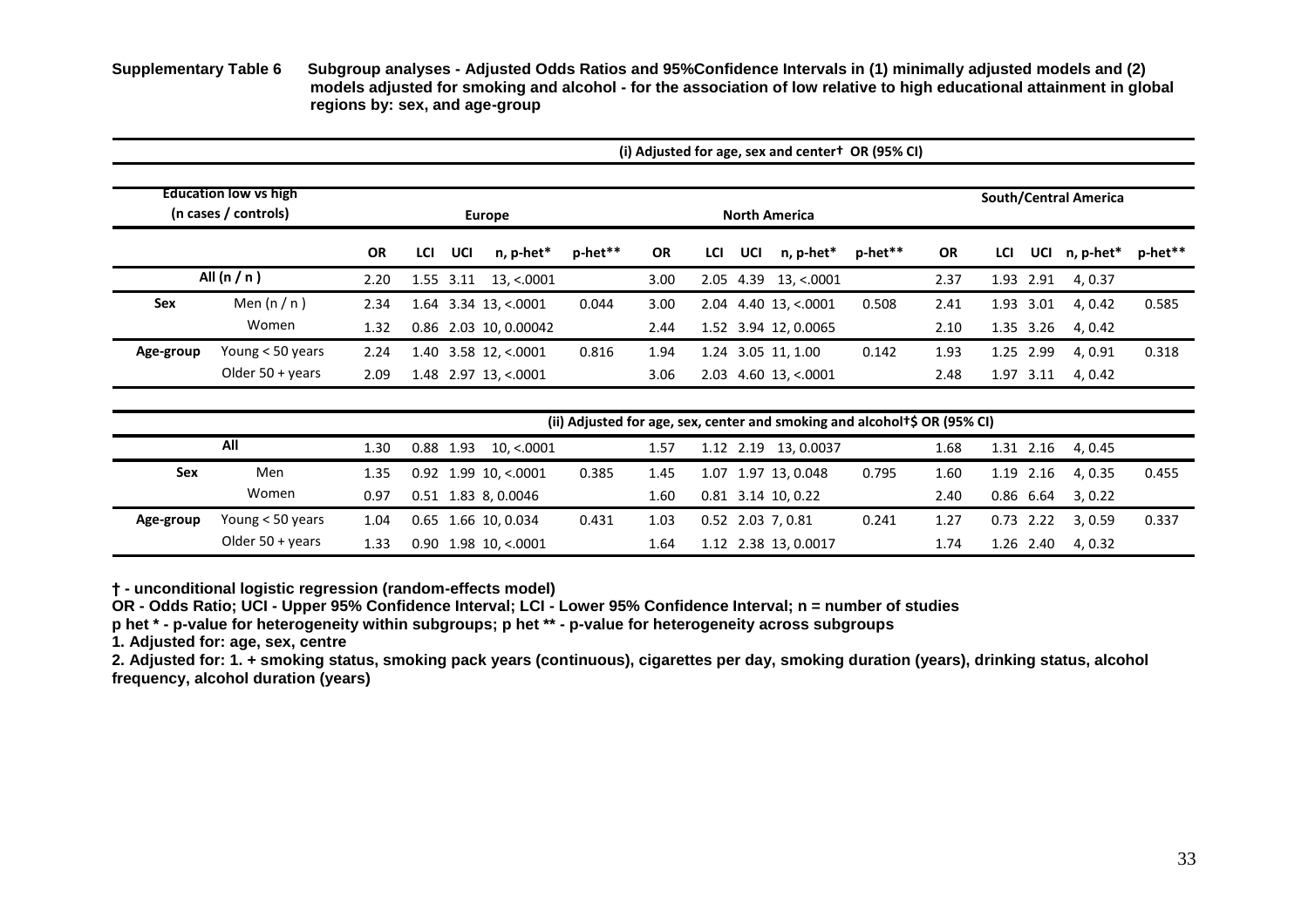**Supplementary Figure 1 Galbraith plot of the studies included in the overall income analysis. (Studies contributing to Heterogeneity: Los Angeles)**

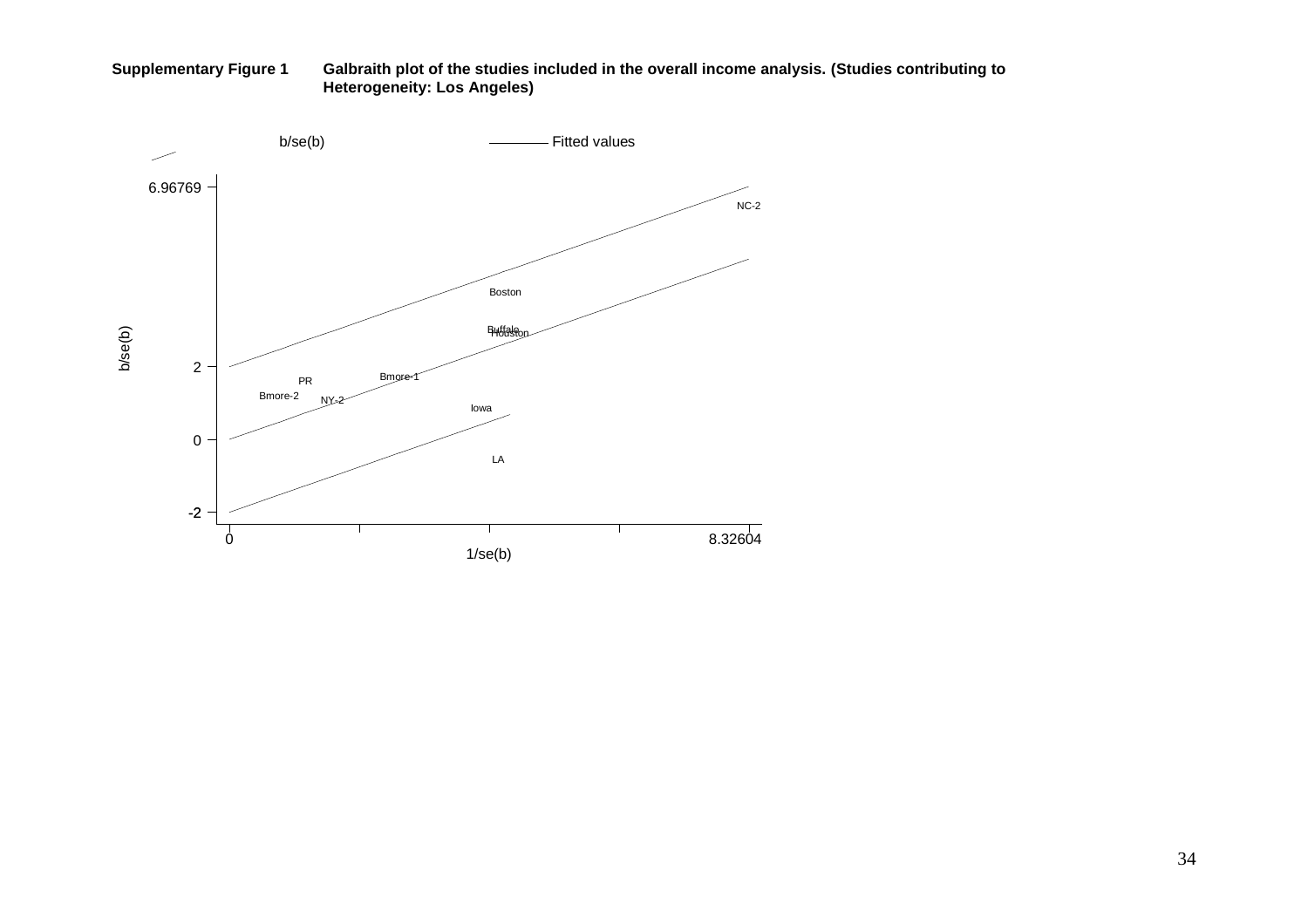**Supplementary Figure 2 Galbraith plot of the studies included in the overall education analysis. (Studies contributing to Heterogeneity Germany- Heidelberg, Italy Multicenter, Switzerland, NY-1, NC-2, Tampa, France-2 2001-2007, Italy-Avino)** 

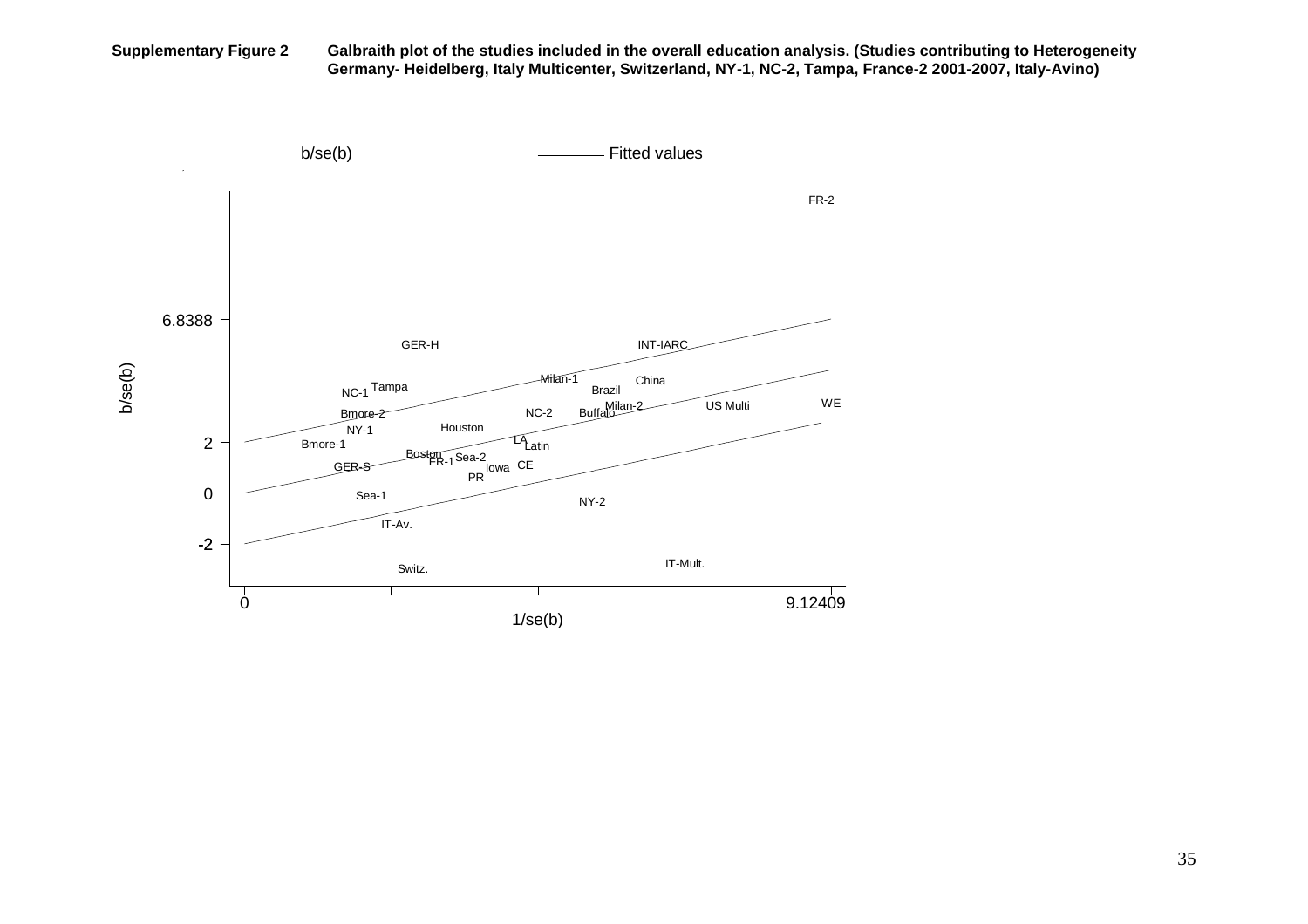**Supplementary Figure 3 Funnel plot of estimates around the summary estimate (vertical line) of the effect of low vs high educational attainment** 

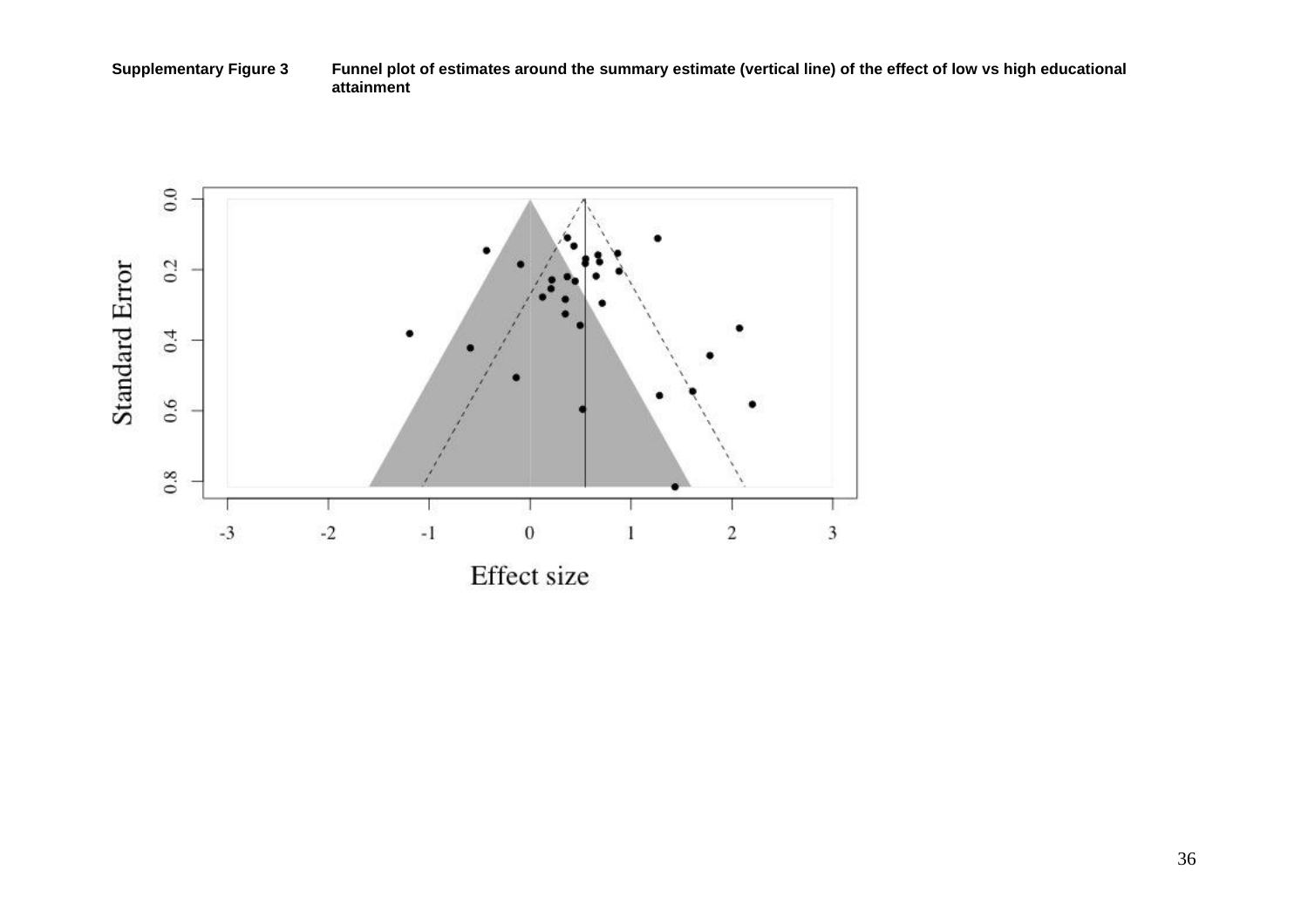#### **Supplementary Methods**

**ICD Codes :** The case subjects had histologically confirmed diagnoses of cancers of the oral cavity (ICD-10 C00.3-C00.9, C02.0-C02.3, C03.0, C03.1, C03.9, C04.0, C04.1, C04.8, C04.9, C05.0, C06.0-C06.2, C06.8, and C06.9; 2); oropharynx (C01.9, C02.4, C05.1, C05.2, C09.0, C09.1, C09.8, C09.9, C10.0-C10.4, C10.8, C10.9; 3); hypopharynx (C12.9, C13.0-C13.2, C13.8, and C13.9; 4); oral cavity, oropharynx not otherwise specified (C02.8, C02.9, C05.8, C05.9, C14.0, C14.2, C14.8; 5) larynx (C32.0-C32.3, C32.8-C32.9).

**Modelling approach** We started with a minimally adjusted model including age, sex and centre/location (for multi-centered studies) and increased model complexity to evaluate the relative contribution of risk factors to the association between education and income and head and neck cancer. Our "full model" used in all subgroup analyses consisted of adjusting for age, sex, cigarette smoking status, cigarettes per day while smoking, duration of smoking (years) and cumulative cigarette smoking (in pack-years)[-collectively smoking variables henceforth labelled "smoking"], alcohol consumption status, drinks per day while drinking and duration of alcohol (years)<sup>1</sup> [-alcohol"]. We included variables for fruit and vegetable consumption (based on centre-specific quartiles)<sup>2</sup> [-"diet"]; and other tobacco use (snuff, chewing tobacco, pipes, and cigars) status and duration of use where studies collected this information [-"other tobacco"], although we did not include Asian tobacco-related behaviours such as betel chewing in this analysis.

**Subgroup analyses** We conducted subgroup analysis by smoking status; drinking status; cancer subsite; geographic region (Europe, North America, South/Central America, and Other regions including Africa, Asia, and Australia – results for the Other regions grouping due to limited sample size); age-group (<50 years vs. ≥50 years); and country income inequality (using ratios of income share of richest 20% of the country's population to income share of poorest 20% grouped into tertiles– low income inequality <6; mid income inequality 6-8; higher income inequality